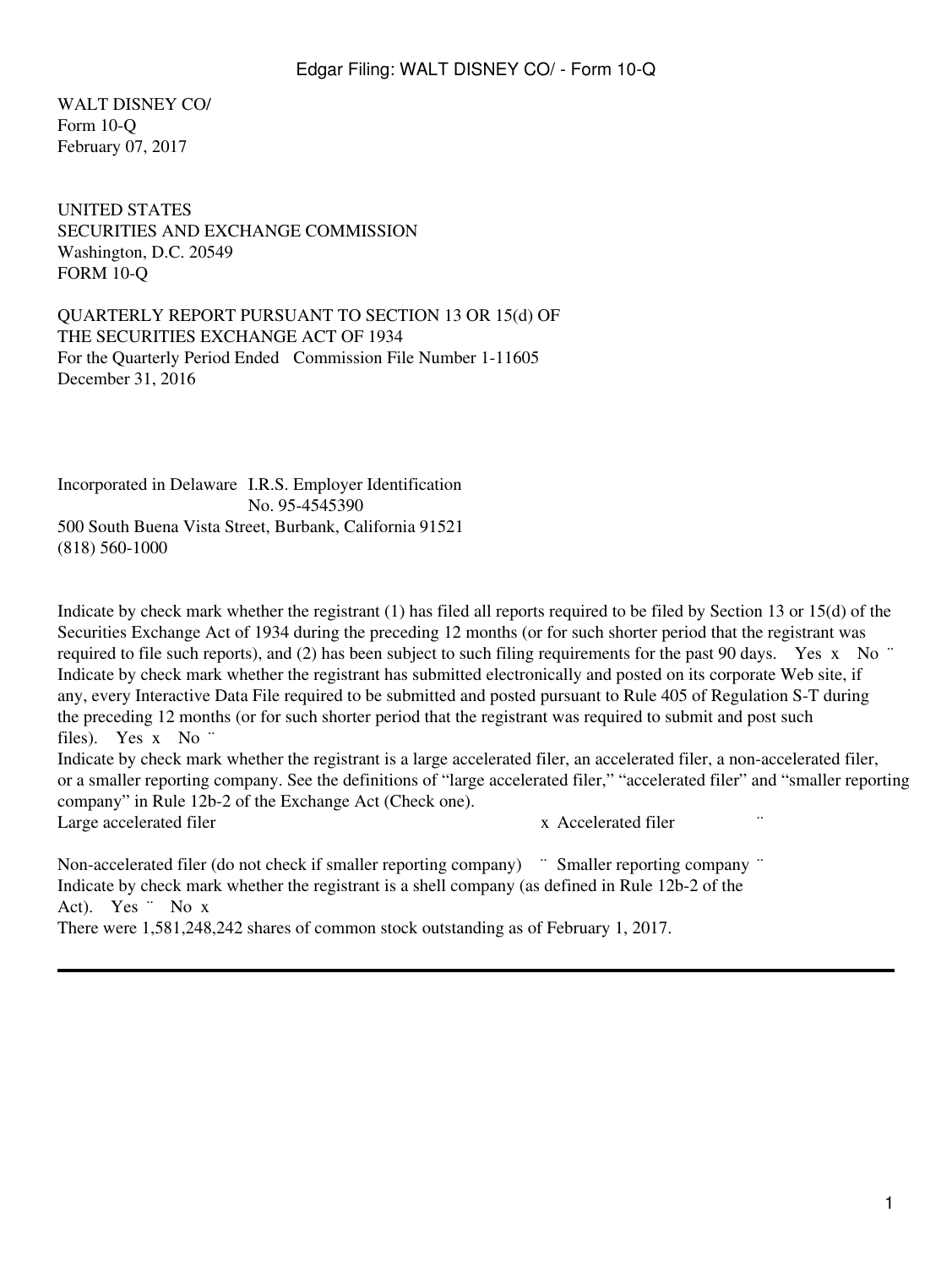## PART I. FINANCIAL INFORMATION Item 1: Financial Statements THE WALT DISNEY COMPANY CONDENSED CONSOLIDATED STATEMENTS OF INCOME (unaudited; in millions, except per share data)

| Services<br>\$12,406 \$12,622<br>2,378<br>2,622<br>14,784<br>15,244<br>Total revenues<br>Cost of services (exclusive of depreciation and amortization)<br>(7,056)<br>(7,020)<br>$\mathcal{F}$<br>Cost of products (exclusive of depreciation and amortization)<br>$(1,386)$ $(1,567)$<br>$\mathcal{L}$<br>Selling, general, administrative and other<br>$(1,985)$ $(2,025)$<br>$\mathcal{L}$<br>Depreciation and amortization<br>(687)<br>) (607)<br>Total costs and expenses<br>$(11,078)$ $(11,255)$<br>$\mathcal{E}$<br>Restructuring and impairment charges<br>(81)<br>(99)<br>)(24)<br>$\mathcal{)}$<br>Equity in the income of investees<br>474<br>118<br>3,725<br>4,358<br>$(1,237)$ $(1,448)$<br>$\lambda$<br>2,488<br>2,910<br>(9)<br>) (30)<br>$\mathcal{L}$<br>\$2,479<br>\$2,880<br>Diluted<br>\$1.55<br>\$1.73<br><b>Basic</b><br>\$1.74<br>\$1.56<br>Weighted average number of common and common equivalent shares outstanding:<br>Diluted<br>1,603<br>1,668<br>1,592<br>1,654<br>\$0.78<br>\$0.71<br>See Notes to Condensed Consolidated Financial Statements |                                                             | Quarter Ended<br>2016 | December Bahuary 2,<br>2016 |  |
|-------------------------------------------------------------------------------------------------------------------------------------------------------------------------------------------------------------------------------------------------------------------------------------------------------------------------------------------------------------------------------------------------------------------------------------------------------------------------------------------------------------------------------------------------------------------------------------------------------------------------------------------------------------------------------------------------------------------------------------------------------------------------------------------------------------------------------------------------------------------------------------------------------------------------------------------------------------------------------------------------------------------------------------------------------------------------------|-------------------------------------------------------------|-----------------------|-----------------------------|--|
|                                                                                                                                                                                                                                                                                                                                                                                                                                                                                                                                                                                                                                                                                                                                                                                                                                                                                                                                                                                                                                                                               | Revenues:                                                   |                       |                             |  |
|                                                                                                                                                                                                                                                                                                                                                                                                                                                                                                                                                                                                                                                                                                                                                                                                                                                                                                                                                                                                                                                                               |                                                             |                       |                             |  |
|                                                                                                                                                                                                                                                                                                                                                                                                                                                                                                                                                                                                                                                                                                                                                                                                                                                                                                                                                                                                                                                                               | Products                                                    |                       |                             |  |
|                                                                                                                                                                                                                                                                                                                                                                                                                                                                                                                                                                                                                                                                                                                                                                                                                                                                                                                                                                                                                                                                               |                                                             |                       |                             |  |
|                                                                                                                                                                                                                                                                                                                                                                                                                                                                                                                                                                                                                                                                                                                                                                                                                                                                                                                                                                                                                                                                               | Costs and expenses:                                         |                       |                             |  |
|                                                                                                                                                                                                                                                                                                                                                                                                                                                                                                                                                                                                                                                                                                                                                                                                                                                                                                                                                                                                                                                                               |                                                             |                       |                             |  |
|                                                                                                                                                                                                                                                                                                                                                                                                                                                                                                                                                                                                                                                                                                                                                                                                                                                                                                                                                                                                                                                                               |                                                             |                       |                             |  |
|                                                                                                                                                                                                                                                                                                                                                                                                                                                                                                                                                                                                                                                                                                                                                                                                                                                                                                                                                                                                                                                                               |                                                             |                       |                             |  |
|                                                                                                                                                                                                                                                                                                                                                                                                                                                                                                                                                                                                                                                                                                                                                                                                                                                                                                                                                                                                                                                                               |                                                             |                       |                             |  |
|                                                                                                                                                                                                                                                                                                                                                                                                                                                                                                                                                                                                                                                                                                                                                                                                                                                                                                                                                                                                                                                                               |                                                             |                       |                             |  |
|                                                                                                                                                                                                                                                                                                                                                                                                                                                                                                                                                                                                                                                                                                                                                                                                                                                                                                                                                                                                                                                                               |                                                             |                       |                             |  |
|                                                                                                                                                                                                                                                                                                                                                                                                                                                                                                                                                                                                                                                                                                                                                                                                                                                                                                                                                                                                                                                                               | Interest expense, net                                       |                       |                             |  |
|                                                                                                                                                                                                                                                                                                                                                                                                                                                                                                                                                                                                                                                                                                                                                                                                                                                                                                                                                                                                                                                                               |                                                             |                       |                             |  |
|                                                                                                                                                                                                                                                                                                                                                                                                                                                                                                                                                                                                                                                                                                                                                                                                                                                                                                                                                                                                                                                                               | Income before income taxes                                  |                       |                             |  |
|                                                                                                                                                                                                                                                                                                                                                                                                                                                                                                                                                                                                                                                                                                                                                                                                                                                                                                                                                                                                                                                                               | Income taxes                                                |                       |                             |  |
|                                                                                                                                                                                                                                                                                                                                                                                                                                                                                                                                                                                                                                                                                                                                                                                                                                                                                                                                                                                                                                                                               | Net income                                                  |                       |                             |  |
|                                                                                                                                                                                                                                                                                                                                                                                                                                                                                                                                                                                                                                                                                                                                                                                                                                                                                                                                                                                                                                                                               | Less: Net income attributable to noncontrolling interests   |                       |                             |  |
|                                                                                                                                                                                                                                                                                                                                                                                                                                                                                                                                                                                                                                                                                                                                                                                                                                                                                                                                                                                                                                                                               | Net income attributable to The Walt Disney Company (Disney) |                       |                             |  |
|                                                                                                                                                                                                                                                                                                                                                                                                                                                                                                                                                                                                                                                                                                                                                                                                                                                                                                                                                                                                                                                                               | Earnings per share attributable to Disney:                  |                       |                             |  |
|                                                                                                                                                                                                                                                                                                                                                                                                                                                                                                                                                                                                                                                                                                                                                                                                                                                                                                                                                                                                                                                                               |                                                             |                       |                             |  |
|                                                                                                                                                                                                                                                                                                                                                                                                                                                                                                                                                                                                                                                                                                                                                                                                                                                                                                                                                                                                                                                                               |                                                             |                       |                             |  |
|                                                                                                                                                                                                                                                                                                                                                                                                                                                                                                                                                                                                                                                                                                                                                                                                                                                                                                                                                                                                                                                                               |                                                             |                       |                             |  |
|                                                                                                                                                                                                                                                                                                                                                                                                                                                                                                                                                                                                                                                                                                                                                                                                                                                                                                                                                                                                                                                                               | <b>Basic</b>                                                |                       |                             |  |
|                                                                                                                                                                                                                                                                                                                                                                                                                                                                                                                                                                                                                                                                                                                                                                                                                                                                                                                                                                                                                                                                               | Dividends declared per share                                |                       |                             |  |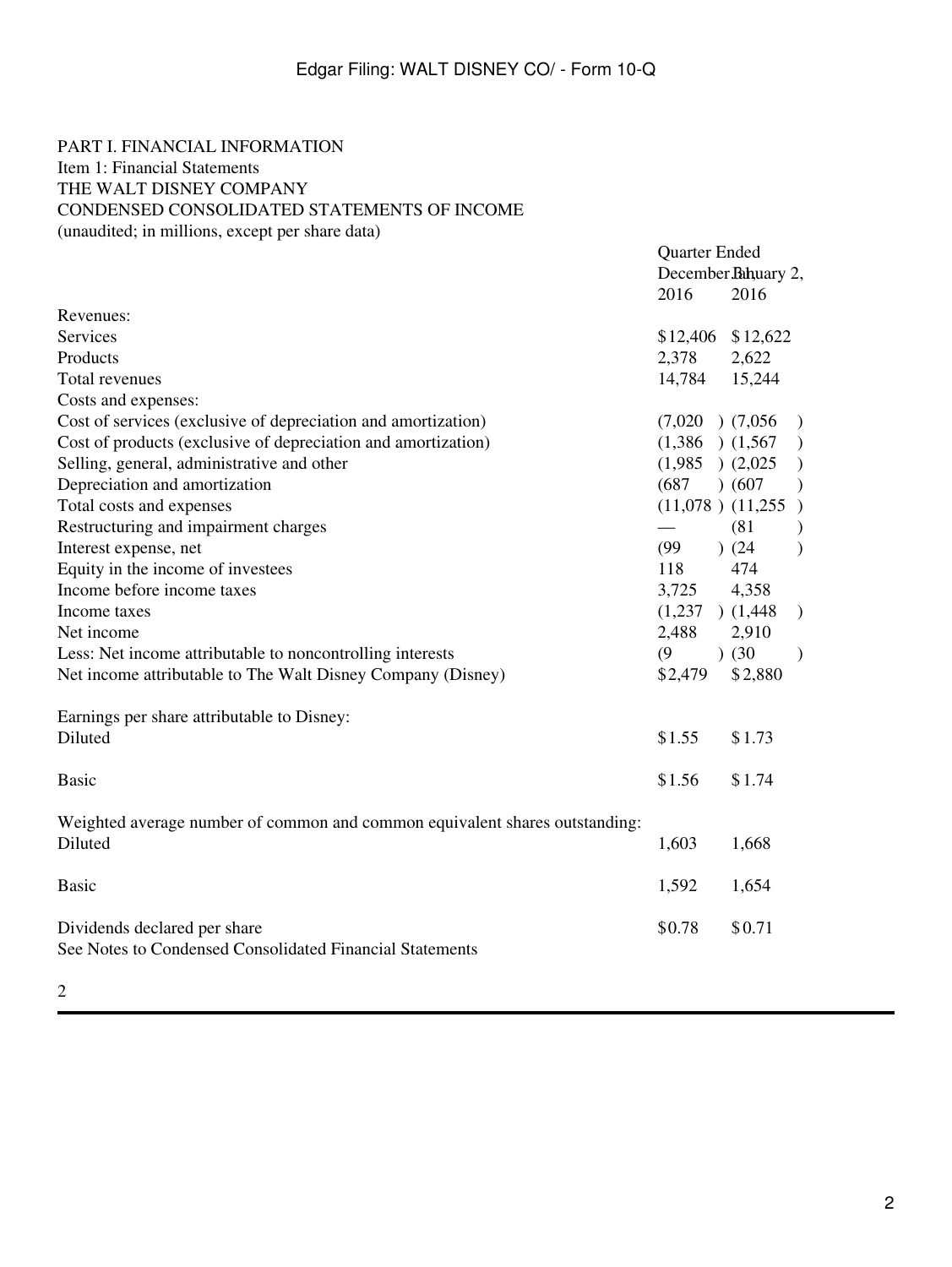#### THE WALT DISNEY COMPANY CONDENSED CONSOLIDATED STATEMENTS OF COMPREHENSIVE INCOME (unaudited; in millions)

|                                                                         | <b>Quarter Ended</b> |         |  |
|-------------------------------------------------------------------------|----------------------|---------|--|
|                                                                         | Decemberant lary 2,  |         |  |
|                                                                         | 2016                 | 2016    |  |
| Net income                                                              | \$2,488 \$2,910      |         |  |
| Other comprehensive income/(loss), net of tax:                          |                      |         |  |
| Market value adjustments for investments                                | (11)<br>)(3)         |         |  |
| Market value adjustments for hedges                                     | 280                  | (25)    |  |
| Pension and postretirement medical plan adjustments                     | 46                   | 42      |  |
| Foreign currency translation and other                                  | (290)                | (113)   |  |
| Other comprehensive income/(loss)                                       | 25                   | (99)    |  |
| Comprehensive income                                                    | 2,513                | 2,811   |  |
| Less: Net income attributable to noncontrolling interests               | (9                   | (30)    |  |
| Less: Other comprehensive loss attributable to noncontrolling interests | 99                   | 51      |  |
| Comprehensive income attributable to Disney                             | \$2,603              | \$2,832 |  |
| See Notes to Condensed Consolidated Financial Statements                |                      |         |  |
|                                                                         |                      |         |  |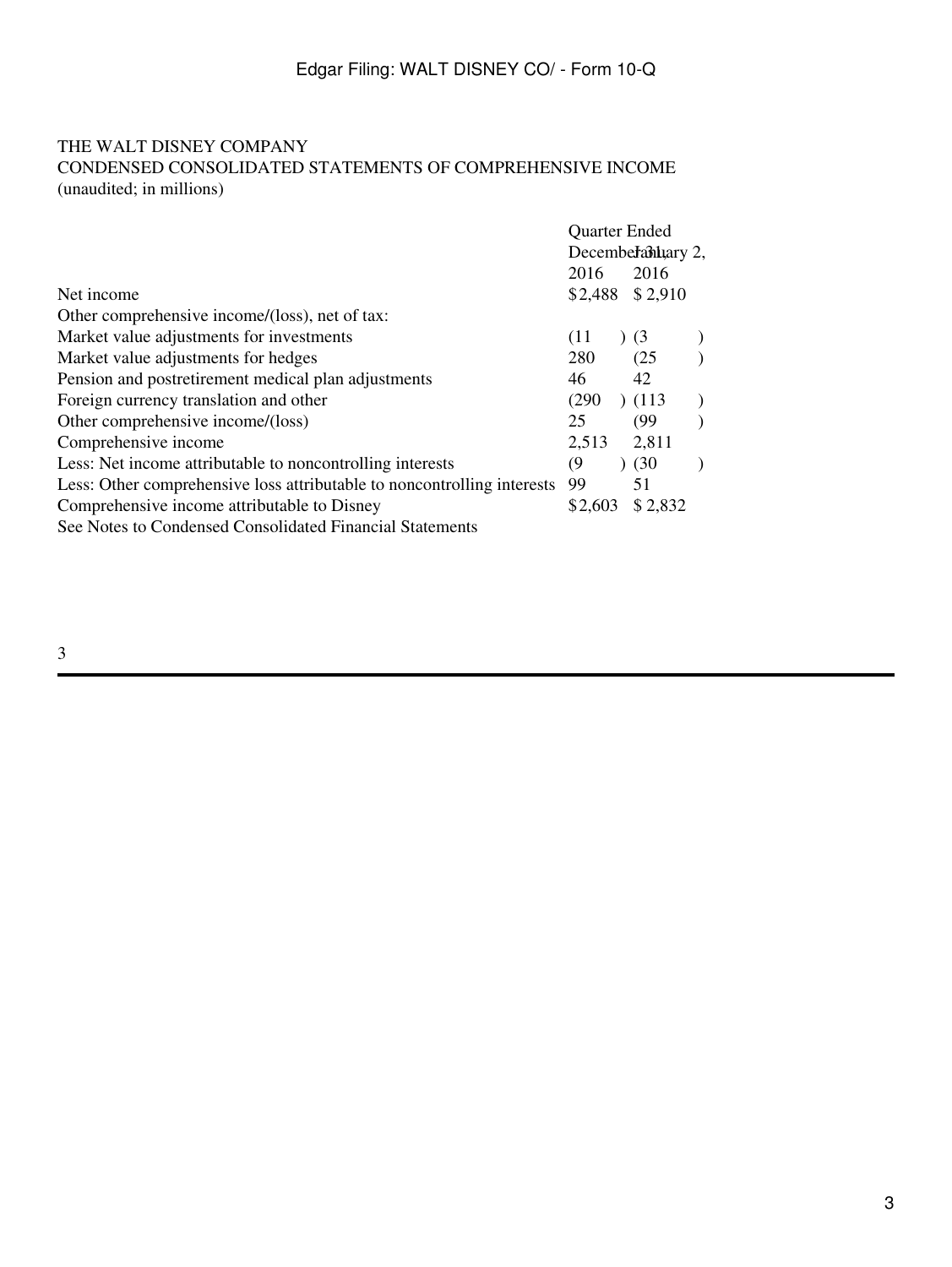## THE WALT DISNEY COMPANY CONDENSED CONSOLIDATED BALANCE SHEETS (unaudited; in millions, except per share data)

|                                                                                   | December 31, October 1, |                          |  |
|-----------------------------------------------------------------------------------|-------------------------|--------------------------|--|
|                                                                                   | 2016                    | 2016                     |  |
| <b>ASSETS</b>                                                                     |                         |                          |  |
| Current assets                                                                    |                         |                          |  |
| Cash and cash equivalents                                                         | \$3,736                 | \$4,610                  |  |
| Receivables                                                                       | 9,878                   | 9,065                    |  |
| Inventories                                                                       | 1,299                   | 1,390                    |  |
| Television costs and advances                                                     | 821                     | 1,208                    |  |
| Other current assets                                                              | 931                     | 693                      |  |
| Total current assets                                                              | 16,665                  | 16,966                   |  |
| Film and television costs                                                         | 6,572                   | 6,339                    |  |
| Investments                                                                       | 4,220                   | 4,280                    |  |
| Parks, resorts and other property                                                 |                         |                          |  |
| Attractions, buildings and equipment                                              | 49,912                  | 50,270                   |  |
| Accumulated depreciation                                                          | (26,996)                | (26,849)                 |  |
|                                                                                   | 22,916                  | 23,421                   |  |
| Projects in progress                                                              | 2,902                   | 2,684                    |  |
| Land                                                                              | 1,236                   | 1,244                    |  |
|                                                                                   | 27,054                  | 27,349                   |  |
| Intangible assets, net                                                            | 6,892                   | 6,949                    |  |
| Goodwill                                                                          | 27,793                  | 27,810                   |  |
| Other assets                                                                      | 2,380                   | 2,340                    |  |
| Total assets                                                                      | \$91,576                | \$92,033                 |  |
|                                                                                   |                         |                          |  |
| <b>LIABILITIES AND EQUITY</b>                                                     |                         |                          |  |
| <b>Current liabilities</b>                                                        |                         |                          |  |
| Accounts payable and other accrued liabilities                                    | \$9,979                 | \$9,130                  |  |
| Current portion of borrowings                                                     | 5,698                   | 3,687                    |  |
| Unearned royalties and other advances                                             | 3,640                   | 4,025                    |  |
| Total current liabilities                                                         | 19,317                  | 16,842                   |  |
| <b>Borrowings</b>                                                                 | 14,792                  | 16,483                   |  |
| Deferred income taxes                                                             | 3,888                   | 3,679                    |  |
| Other long-term liabilities                                                       | 6,402                   | 7,706                    |  |
| Commitments and contingencies (Note 10)                                           |                         |                          |  |
| Equity                                                                            |                         |                          |  |
| Preferred stock, \$.01 par value, Authorized - 100 million shares, Issued - none- |                         |                          |  |
| Common stock, \$.01 par value,                                                    |                         |                          |  |
| Authorized $-4.6$ billion shares, Issued $-2.9$ billion shares                    | 35,906                  | 35,859                   |  |
| Retained earnings                                                                 | 67,327                  | 66,088                   |  |
| Accumulated other comprehensive loss                                              | (3,855)                 | (3,979)<br>$\mathcal{E}$ |  |
|                                                                                   | 99,378                  | 97,968                   |  |
| Treasury stock, at cost, 1.3 billion shares                                       | (56, 168)               | (54,703)                 |  |
| Total Disney Shareholders' equity                                                 | 43,210                  | 43,265                   |  |
|                                                                                   | 3,967                   | 4,058                    |  |
| Noncontrolling interests                                                          |                         |                          |  |
| Total equity                                                                      | 47,177                  | 47,323                   |  |
| Total liabilities and equity                                                      | \$91,576                | \$92,033                 |  |
| See Notes to Condensed Consolidated Financial Statements                          |                         |                          |  |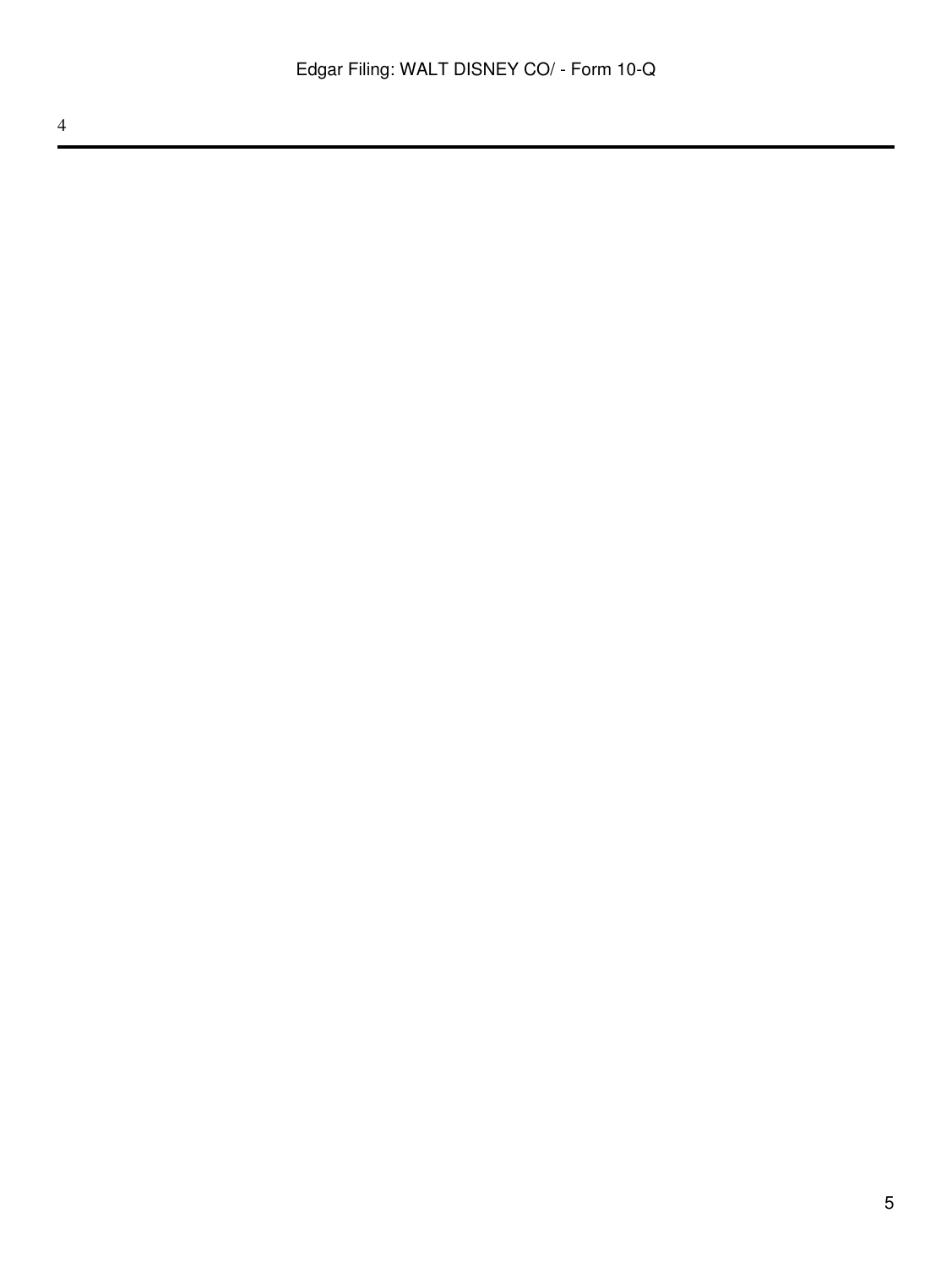#### THE WALT DISNEY COMPANY CONDENSED CONSOLIDATED STATEMENTS OF CASH FLOWS (unaudited; in millions)

|                                                             | 2016                | Quarter Ended<br>Decemberanduary 2,<br>2016 |               |  |  |
|-------------------------------------------------------------|---------------------|---------------------------------------------|---------------|--|--|
| OPERATING ACTIVITIES                                        |                     |                                             |               |  |  |
| Net income                                                  | \$2,488             | \$2,910                                     |               |  |  |
| Depreciation and amortization                               | 687                 | 607                                         |               |  |  |
| Deferred income taxes                                       | $(76)$ $551$        |                                             |               |  |  |
| Equity in the income of investees                           | $(118)$ $(474)$     |                                             | $\mathcal{E}$ |  |  |
| Cash distributions received from equity investees           | 203                 | 206                                         |               |  |  |
| Net change in film and television costs and advances        | 440                 | 705                                         |               |  |  |
| Equity-based compensation                                   | 97 — 10             | 106                                         |               |  |  |
| Other                                                       | 187                 | 211                                         |               |  |  |
| Changes in operating assets and liabilities:                |                     |                                             |               |  |  |
| Receivables                                                 | $(1,160)$ $(2,358)$ |                                             | $\mathcal{E}$ |  |  |
| Inventories                                                 | 102                 | 134                                         |               |  |  |
| Other assets                                                | 126                 | 91                                          |               |  |  |
| Accounts payable and other accrued liabilities              | $(2,763)$ (891)     |                                             | $\mathcal{L}$ |  |  |
| Income taxes                                                | 1,047 658           |                                             |               |  |  |
| Cash provided by operations                                 | 1,260               | 2,456                                       |               |  |  |
| <b>INVESTING ACTIVITIES</b>                                 |                     |                                             |               |  |  |
| Investments in parks, resorts and other property            | $(1,040)$ $(1,406)$ |                                             | $\mathcal{L}$ |  |  |
| Acquisitions                                                |                     | (400)                                       | $\mathcal{E}$ |  |  |
| Other                                                       | 5 <sup>5</sup>      | 8                                           |               |  |  |
| Cash used in investing activities                           | $(1,035)$ $(1,798)$ |                                             | $\mathcal{L}$ |  |  |
| <b>FINANCING ACTIVITIES</b>                                 |                     |                                             |               |  |  |
| Commercial paper borrowings, net                            | 732                 | 1,907                                       |               |  |  |
| <b>Borrowings</b>                                           | 42                  | 382                                         |               |  |  |
| Reduction of borrowings                                     | $(194)$ $(564)$     |                                             | $\mathcal{E}$ |  |  |
| Repurchases of common stock                                 | $(1,465)$ $(2,352)$ |                                             | $\mathcal{L}$ |  |  |
| Proceeds from exercise of stock options                     | 65 — 10             | 52                                          |               |  |  |
| Other                                                       | $(167)$ 13          |                                             |               |  |  |
| Cash used in financing activities                           | $(987)$ $(562)$     |                                             | $\mathcal{E}$ |  |  |
| Impact of exchange rates on cash and cash equivalents (112) |                     | (64)                                        | $\mathcal{E}$ |  |  |
| Change in cash and cash equivalents                         | (874)               | 32                                          |               |  |  |
| Cash and cash equivalents, beginning of period              | 4,610               | 4,269                                       |               |  |  |
| Cash and cash equivalents, end of period                    | \$3,736             | \$4,301                                     |               |  |  |
| See Notes to Condensed Consolidated Financial Statements    |                     |                                             |               |  |  |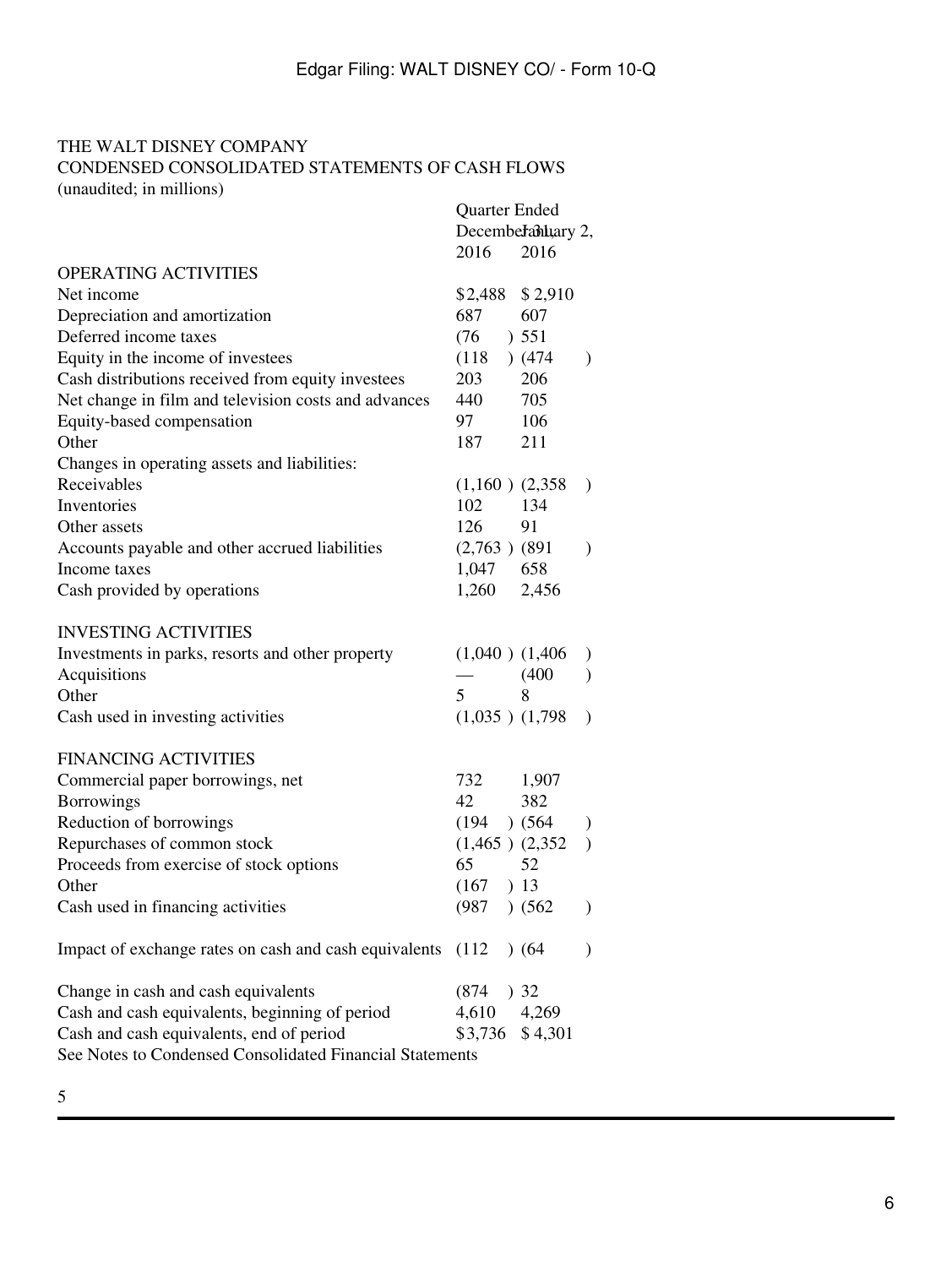# THE WALT DISNEY COMPANY CONDENSED CONSOLIDATED STATEMENTS OF EQUITY (unaudited; in millions)

|                                                          | <b>Quarter Ended</b>   |                                         |                 |                                     |                     |                 |
|----------------------------------------------------------|------------------------|-----------------------------------------|-----------------|-------------------------------------|---------------------|-----------------|
|                                                          | December 31, 2016      |                                         |                 | <b>January 2, 2016</b>              |                     |                 |
|                                                          | Disney<br>Shareholders | Non-<br>controlling<br><i>Interests</i> | Total<br>Equity | Disney<br>Shareholders<br>Interests | Non-<br>controlling | Total<br>Equity |
| Beginning balance                                        | \$43,265               | \$4,058                                 | \$47,323        | \$44,525                            | \$4,130             | \$48,655        |
| Comprehensive income/(loss) 2,603                        |                        | (90)                                    | 2,513           | 2,832                               | (21)                | 2,811           |
| Equity compensation activity 48                          |                        |                                         | 48              | 128                                 |                     | 128             |
| Dividends                                                | (1,237)                |                                         | (1,237)         | (1,168)                             |                     | (1, 168)        |
| Common stock repurchases                                 | (1,465)                |                                         | (1,465)         | (2,352)                             |                     | (2, 352)        |
| Distributions and other                                  | (4                     | (1)                                     | (5)             | (7)                                 | 131                 | 124             |
| Ending balance                                           | \$43,210               | \$3,967                                 | \$47,177        | \$43,958                            | \$4,240             | \$48,198        |
| See Notes to Condensed Consolidated Financial Statements |                        |                                         |                 |                                     |                     |                 |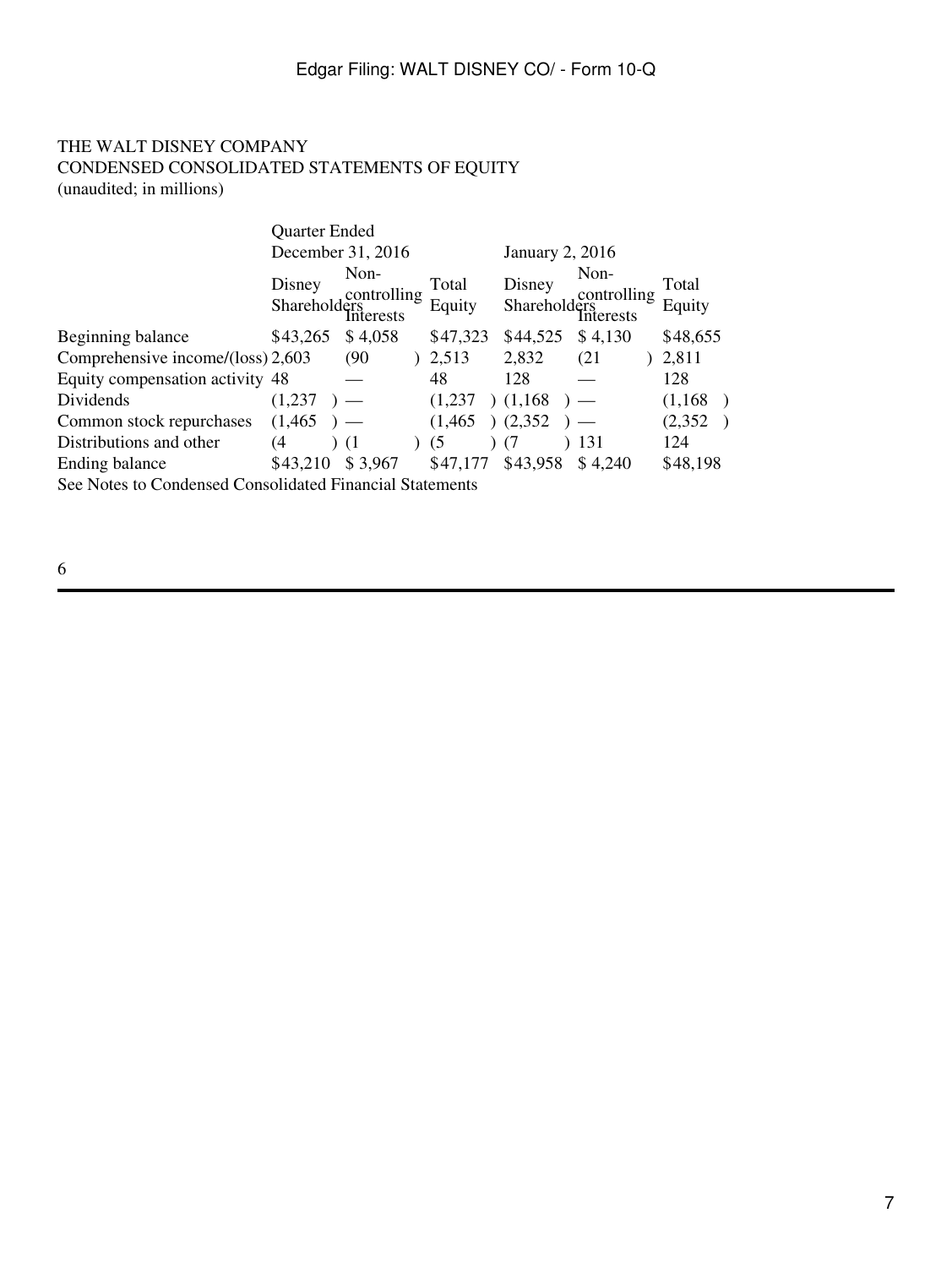## THE WALT DISNEY COMPANY NOTES TO CONDENSED CONSOLIDATED FINANCIAL STATEMENTS (unaudited; tabular dollars in millions, except for per share data)

#### 1.Principles of Consolidation

These Condensed Consolidated Financial Statements have been prepared in accordance with accounting principles generally accepted in the United States of America (GAAP) for interim financial information and the instructions to Rule 10-01 of Regulation S-X. Accordingly, they do not include all of the information and footnotes required by GAAP for complete financial statements. We believe that we have included all normal recurring adjustments necessary for a fair presentation of the results for the interim period. Operating results for the quarter ended December 31, 2016 are not necessarily indicative of the results that may be expected for the year ending September 30, 2017. Certain reclassifications have been made in the prior-year financial statements to conform to the current-year presentation.

These financial statements should be read in conjunction with the Company's 2016 Annual Report on Form 10-K. The Company enters into relationships or investments with other entities that may be a variable interest entity (VIE). A VIE is consolidated in the financial statements if the Company has the power to direct activities that most significantly impact the economic performance of the VIE and has the obligation to absorb losses or the right to receive benefits from the VIE that could potentially be significant to the VIE (as defined by ASC 810-10-25-38). Disneyland Paris, Hong Kong Disneyland Resort and Shanghai Disney Resort (collectively the International Theme Parks) are VIEs. Company subsidiaries (the Management Companies) have management agreements with the International Theme Parks, which provide the Management Companies, subject to certain protective rights of joint venture partners, with the ability to direct the day-to-day operating activities and the development of business strategies that we believe most significantly impact the economic performance of the International Theme Parks. In addition, the Management Companies receive management fees under these arrangements that we believe could be significant to the International Theme Parks. Therefore, the Company has consolidated the International Theme Parks in its financial statements.

The terms "Company," "we," "us," and "our" are used in this report to refer collectively to the parent company and the subsidiaries through which our various businesses are actually conducted.

#### 2.Segment Information

The operating segments reported below are the segments of the Company for which separate financial information is available and for which segment results are evaluated regularly by the Chief Executive Officer in deciding how to allocate resources and in assessing performance.

Segment operating results reflect earnings before corporate and unallocated shared expenses, restructuring and impairment charges, interest expense, income taxes and noncontrolling interests. Segment operating income includes equity in the income of investees. Corporate and unallocated shared expenses principally consist of corporate functions, executive management and certain unallocated administrative support functions.

Equity in the income of investees is included in segment operating income as follows:

|                                                                                              | Quarter Ended |                   |
|----------------------------------------------------------------------------------------------|---------------|-------------------|
|                                                                                              |               | Decembermilary 2, |
|                                                                                              | 2016          | 2016              |
| Media Networks                                                                               | \$119         | \$142             |
| Parks and Resorts                                                                            | (2)           |                   |
| Consumer Products & Interactive Media                                                        |               |                   |
| Equity in the income of investees included in segment operating income 118                   |               | 142               |
| Vice Gain                                                                                    |               | 332               |
| Total equity in the income of investees                                                      | \$118         | \$474             |
| During the querter ended Jenuary 2, 2016, the Company recognized its share of a not goin req |               |                   |

During the quarter ended January 2, 2016, the Company recognized its share of a net gain recorded by A+E Television Networks (A+E), a joint venture owned 50% by the Company, in connection with A+E's acquisition of an interest in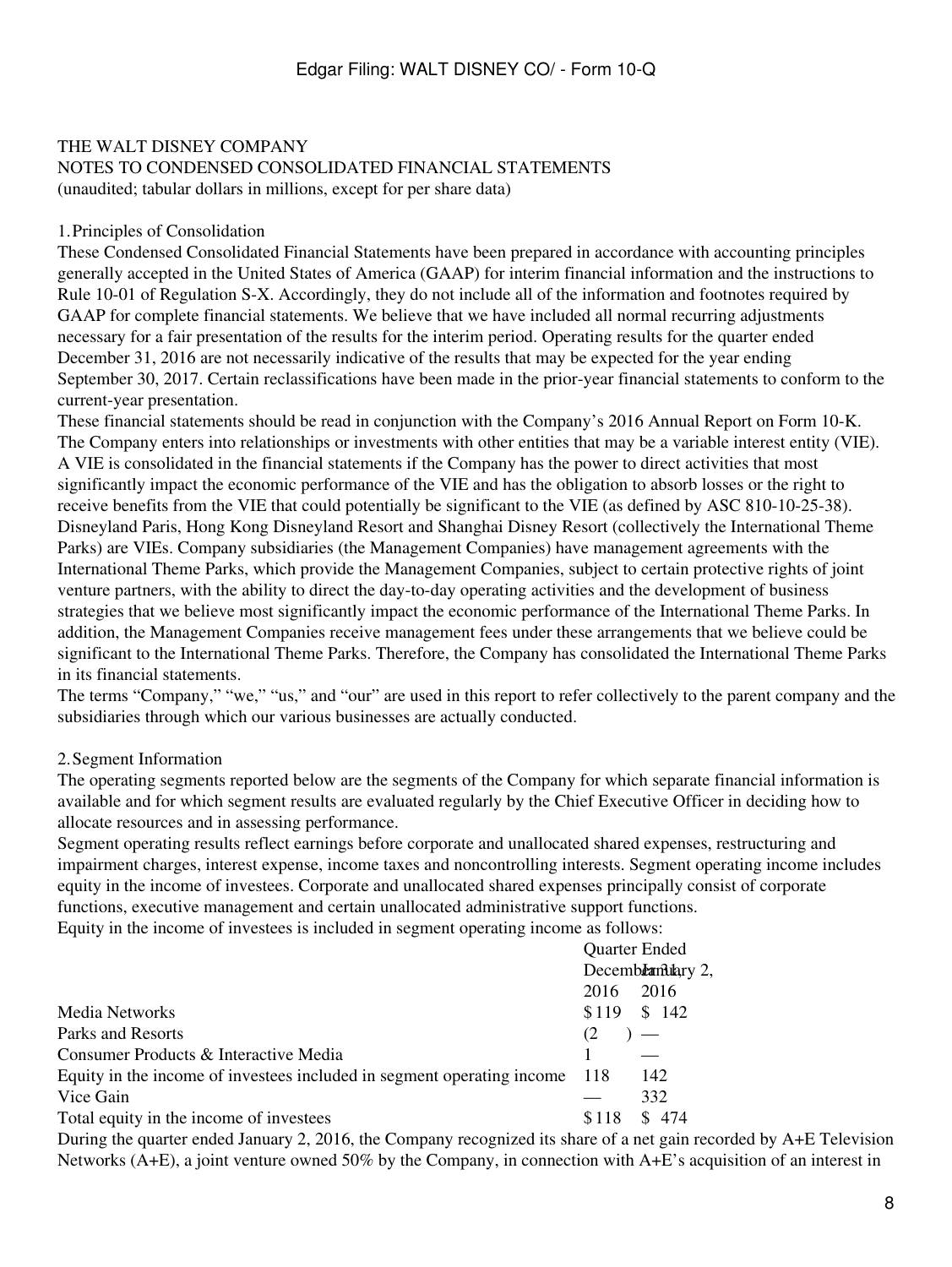Vice Group Holding, Inc. (Vice) (Vice Gain). The Company's \$332 million share of the Vice Gain is recorded in "Equity in the income of investees" in the Condensed Consolidated Statement of Income but is not included in segment operating income. See Note 3 for further discussion of the transaction.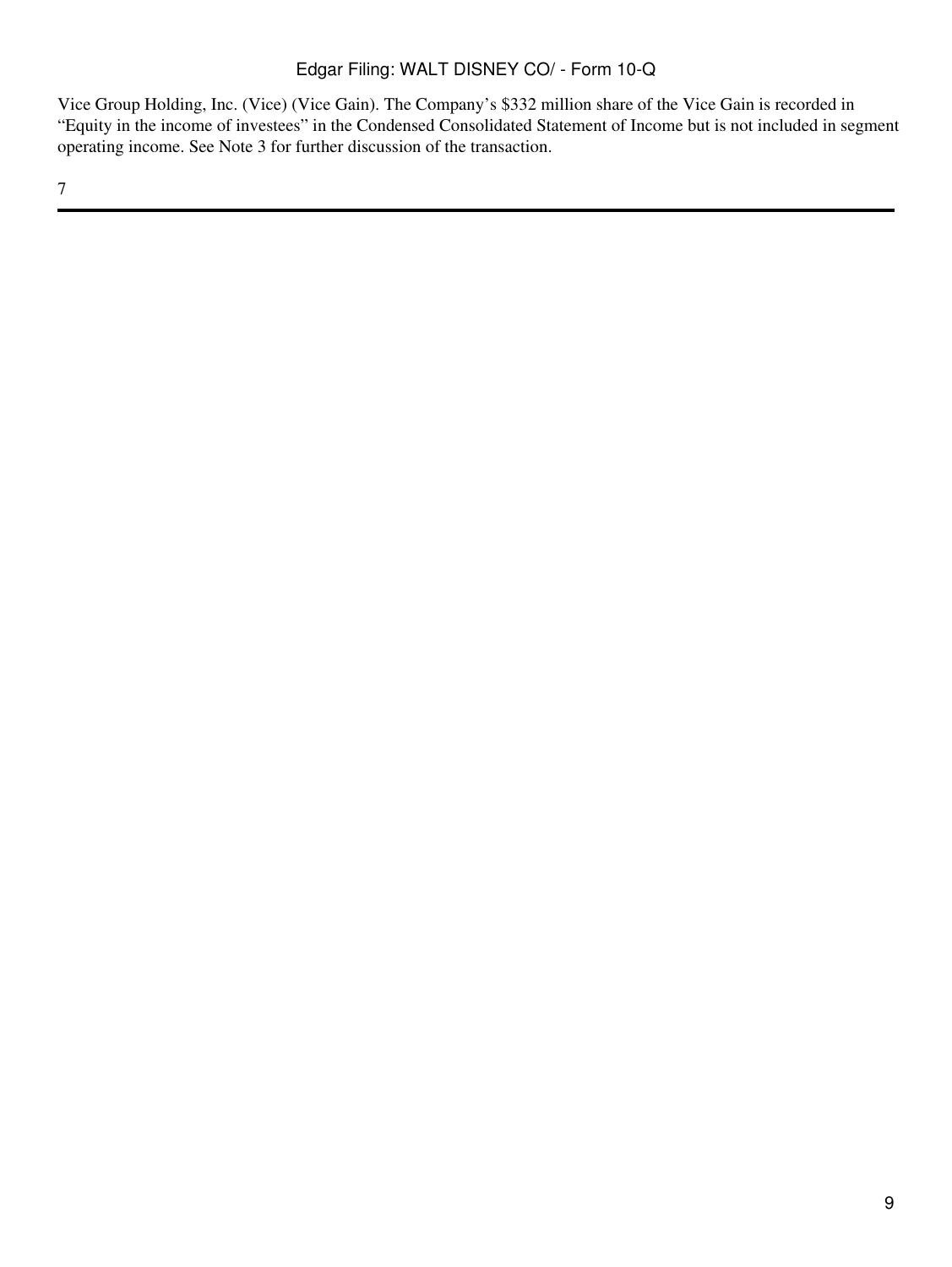#### THE WALT DISNEY COMPANY NOTES TO CONDENSED CONSOLIDATED FINANCIAL STATEMENTS (unaudited; tabular dollars in millions, except for per share data)

Segment revenues and segment operating income are as follows:

|                                             | Quarter Ended   |                   |  |
|---------------------------------------------|-----------------|-------------------|--|
|                                             | Decemberably 2, |                   |  |
|                                             | 2016            | 2016              |  |
| Revenues $(1)$ :                            |                 |                   |  |
| Media Networks                              | \$6,233         | \$6,332           |  |
| Parks and Resorts                           | 4,555           | 4,281             |  |
| Studio Entertainment                        | 2,520           | 2,721             |  |
| Consumer Products & Interactive Media 1.476 |                 | 1,910             |  |
|                                             |                 | \$14,784 \$15,244 |  |
| Segment operating income $(1)$ :            |                 |                   |  |
| Media Networks                              | \$1,362         | \$1,412           |  |
| Parks and Resorts                           | 1,110           | 981               |  |
| Studio Entertainment                        | 842             | 1,014             |  |
| Consumer Products & Interactive Media 642   |                 | 860               |  |
|                                             | \$3.956         | \$4.267           |  |

(1) Studio Entertainment segment revenues and operating income include an allocation of Consumer Products  $\&$ Interactive Media revenues, which is meant to reflect royalties on sales of merchandise based on certain film properties. The increase to Studio Entertainment revenues and operating income and corresponding decrease to Consumer Products & Interactive Media revenues and operating income totaled \$181 million and \$262 million for the quarters ended December 31, 2016 and January 2, 2016, respectively.

A reconciliation of segment operating income to income before income taxes is as follows:

|                                                         | Quarter Ended       |      |  |
|---------------------------------------------------------|---------------------|------|--|
|                                                         | Decemberant lary 2, |      |  |
|                                                         | 2016                | 2016 |  |
| Segment operating income                                | \$3,956 \$4,267     |      |  |
| Corporate and unallocated shared expenses $(132)$ (136) |                     |      |  |
| Restructuring and impairment charges                    |                     | (81  |  |
| Interest expense, net                                   | (99                 | (24) |  |
| Vice Gain                                               |                     | 332  |  |
| Income before income taxes                              | \$3,725 \$4,358     |      |  |

#### 3.Acquisitions

Vice/A+E

Vice is a media company targeting a millennial audience through news and pop culture content and creative brand integration. During the first quarter of fiscal 2016, A+E acquired an 8% interest in Vice in exchange for a 49.9% interest in one of A+E's cable channels, H2, which has been rebranded as Viceland and programmed with Vice content. As a result of this exchange, A+E recognized a net non-cash gain based on the estimated fair value of H2. The Company's share of the Vice Gain totaled \$332 million and was recorded in "Equity in the income of investees" in the Condensed Consolidated Statement of Income in the first quarter of fiscal 2016. At December 31, 2016, A+E had a 20% interest in Vice.

In addition, during the first quarter of fiscal 2016, the Company acquired an 11% interest in Vice for \$400 million of cash.

The Company accounts for its interests in A+E and Vice as equity method investments. BAMTech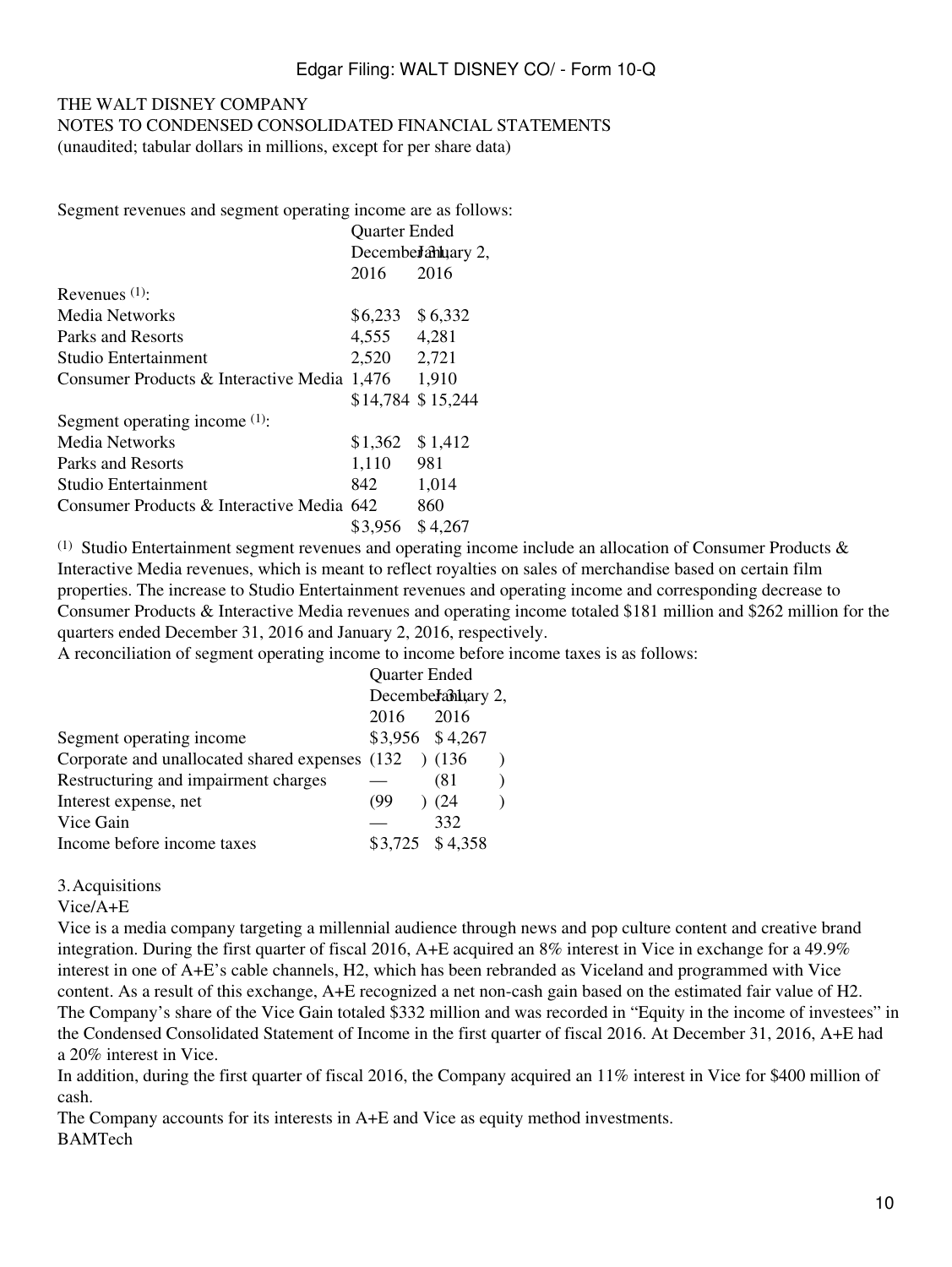In August 2016, the Company acquired a 15% interest in BAMTech, an entity which holds Major League Baseball's streaming technology and content delivery businesses, for \$450 million. In January 2017, the Company acquired an additional 18% interest for \$557 million. In addition, the Company has an option to increase its ownership to 66% by acquiring additional shares at fair market value from Major League Baseball between August 2020 and August 2023. The Company accounts for its interest in BAMTech as an equity method investment.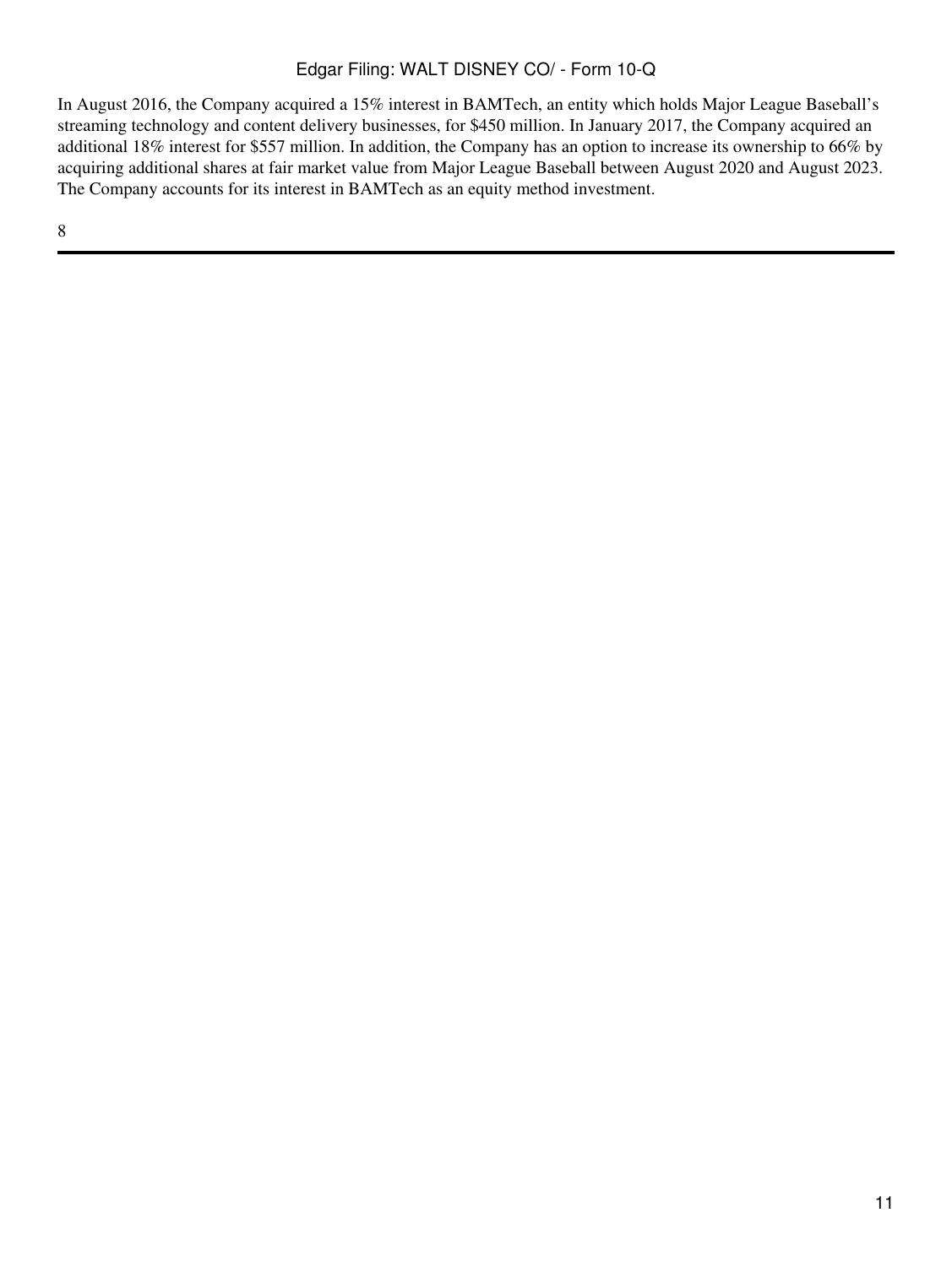## THE WALT DISNEY COMPANY

NOTES TO CONDENSED CONSOLIDATED FINANCIAL STATEMENTS

(unaudited; tabular dollars in millions, except for per share data)

4.Borrowings

During the quarter ended December 31, 2016, the Company's borrowing activity was as follows:

| 2016     |         |       | Activity 2016 | December 31,                                                                                                         |
|----------|---------|-------|---------------|----------------------------------------------------------------------------------------------------------------------|
| \$777    | $s =$   |       |               | \$661                                                                                                                |
|          | 1,594   | (745  |               | 1,595                                                                                                                |
| 16,827   |         |       |               | 16,832                                                                                                               |
| 1,087    | 13      |       | (27           | 1,073                                                                                                                |
| 735      | 29      | (194) |               | 329                                                                                                                  |
| \$20,170 | \$1,636 |       |               |                                                                                                                      |
|          | 744     |       |               | October 1, Borrowings Payments<br>Other<br>$$(117 \t) $1$<br>$\frac{2}{2}$<br>(241)<br>\$(1,056) \$(260) \$ \$20,490 |

(1) Borrowings and payments are reported net.

 $(2)$  The other activity is primarily market value adjustments for debt with qualifying hedges.

The Company has bank facilities with a syndicate of lenders to support commercial paper borrowings as follows:

|                                      | Committed Capacity Unused |      |             |
|--------------------------------------|---------------------------|------|-------------|
|                                      | Capacity                  | Used | Capacity    |
| Facility expiring March 2017 \$1,500 |                           | S    | $-$ \$1,500 |
| Facility expiring March 2019 2,250   |                           |      | 2,250       |
| Facility expiring March 2021 2,250   |                           |      | 2,250       |
| Total                                | \$6,000                   | S    | $-$ \$6,000 |

All of the above bank facilities allow for borrowings at LIBOR-based rates plus a spread depending on the credit default swap spread applicable to the Company's debt, subject to a cap and floor that vary with the Company's debt rating assigned by Moody's Investors Service and Standard and Poor's. The spread above LIBOR can range from 0.23% to 1.63%. The Company also has the ability to issue up to \$800 million of letters of credit under the facility expiring in March 2019, which if utilized, reduces available borrowings under this facility. As of December 31, 2016, the Company has \$172 million of outstanding letters of credit, of which none were issued under this facility. The facilities specifically exclude certain entities, including the International Theme Parks, from any representations, covenants, or events of default and contain only one financial covenant relating to interest coverage, which the Company met on December 31, 2016 by a significant margin.

Interest expense, net

Interest and investment income and interest expense are reported net in the Condensed Consolidated Statements of Income and consist of the following (net of capitalized interest):

|                                        | Quarter Ended |                            |  |
|----------------------------------------|---------------|----------------------------|--|
|                                        |               | Decembermillary 2,         |  |
|                                        | 2016 2016     |                            |  |
| Interest expense                       |               | $(121)$ \$ (66)            |  |
| Interest and investment income 22      |               | 42.                        |  |
| Interest expense, net                  |               | $$(99)$ \$ (24)            |  |
| $\mathbf{r}$ , the set of $\mathbf{r}$ |               | $\cdots$ $\cdots$ $\cdots$ |  |

Interest and investment income includes gains and losses on the sale of publicly and non-publicly traded investments, investment impairments and interest earned on cash and cash equivalents and certain receivables.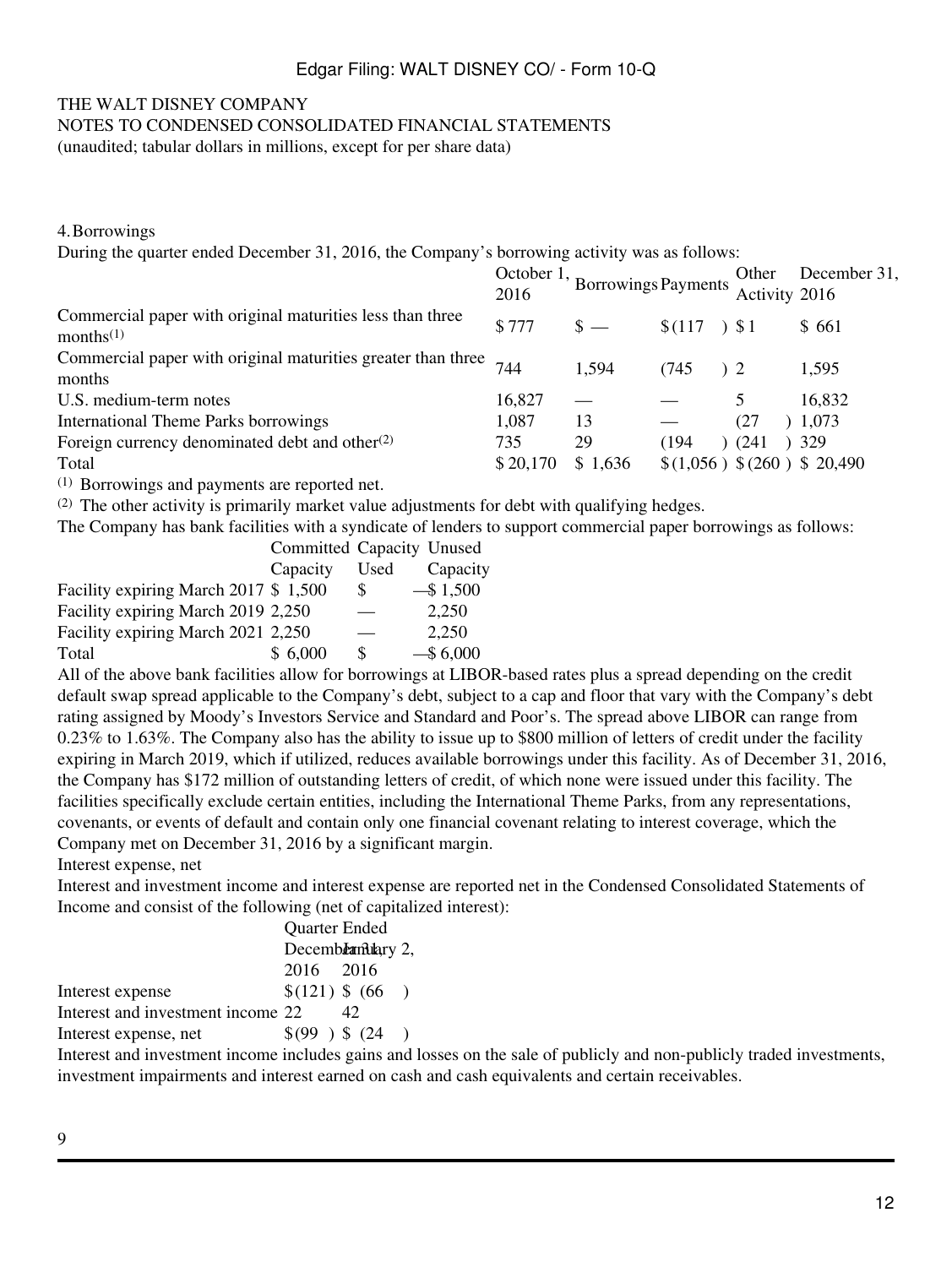#### THE WALT DISNEY COMPANY NOTES TO CONDENSED CONSOLIDATED FINANCIAL STATEMENTS (unaudited; tabular dollars in millions, except for per share data)

#### 5.International Theme Park Investments

The Company has an 81% effective ownership interest in the operations of Disneyland Paris, a 47% ownership interest in the operations of Hong Kong Disneyland Resort and a 43% ownership interest in the operations of Shanghai Disney Resort. The International Theme Parks are VIEs consolidated in the Company's financial statements. See Note 1 for the Company's policy on consolidating VIEs.

The following table summarizes the carrying amounts of the International Theme Parks' assets and liabilities included in the Company's Condensed Consolidated Balance Sheets as of December 31, 2016 and October 1, 2016: International

|                                   | <u>IIIternational</u>              |          |  |
|-----------------------------------|------------------------------------|----------|--|
|                                   | <b>Theme Parks</b>                 |          |  |
|                                   | December<br>October<br>31,<br>2016 | 1,2016   |  |
| Cash and cash equivalents         | \$717                              | \$1,008  |  |
| Other current assets              | 343                                | 331      |  |
| Total current assets              | 1,060                              | 1,339    |  |
| Parks, resorts and other property | 8,960                              | 9,270    |  |
| Other assets                      | 89                                 | 88       |  |
| Total assets                      | \$10,109                           | \$10,697 |  |
| <b>Current liabilities</b>        | \$1,265                            | \$1,499  |  |
| Borrowings - long-term            | 1,073                              | 1,087    |  |
| Other long-term liabilities       | 267                                | 256      |  |
| Total liabilities                 | \$2,605                            | \$2,842  |  |

The following table summarizes the International Theme Parks' revenues and costs and expenses included in the Company's Condensed Consolidated Statement of Income for the quarter ended December 31, 2016:

|          | December |
|----------|----------|
|          | 31, 2016 |
| Revenues | \$737    |

Costs and expenses (760 )

International Theme Parks royalty and management fees of \$32 million recognized for the quarter ended December 31, 2016 are eliminated in consolidation but are considered in calculating earnings allocated to noncontrolling interests.

For the quarter ended December 31, 2016, International Theme Parks' cash flows included in the Company's Condensed Consolidated Statement of Cash Flows are \$113 million generated from operating activities, \$304 million used in investing activities and \$13 million generated from financing activities. Disneyland Paris

The Company has term loans to Disneyland Paris with outstanding balances totaling €1.0 billion at December 31, 2016 bearing interest at a 4% fixed rate and maturing in 2024. In addition, the Company has provided Disneyland Paris a €0.4 billion line of credit bearing interest at EURIBOR plus 2% and maturing in 2023. At December 31, 2016, €155 million is outstanding under the line of credit. The amounts of the loans and line of credit are eliminated upon consolidation.

The Company has waived royalties and management fees for the fourth quarter of fiscal 2016 through the third quarter of fiscal 2018.

Hong Kong Disneyland Resort

At December 31, 2016, the Government of the Hong Kong Special Administrative Region (HKSAR) and the Company had 53% and 47% equity interests in Hong Kong Disneyland Resort, respectively.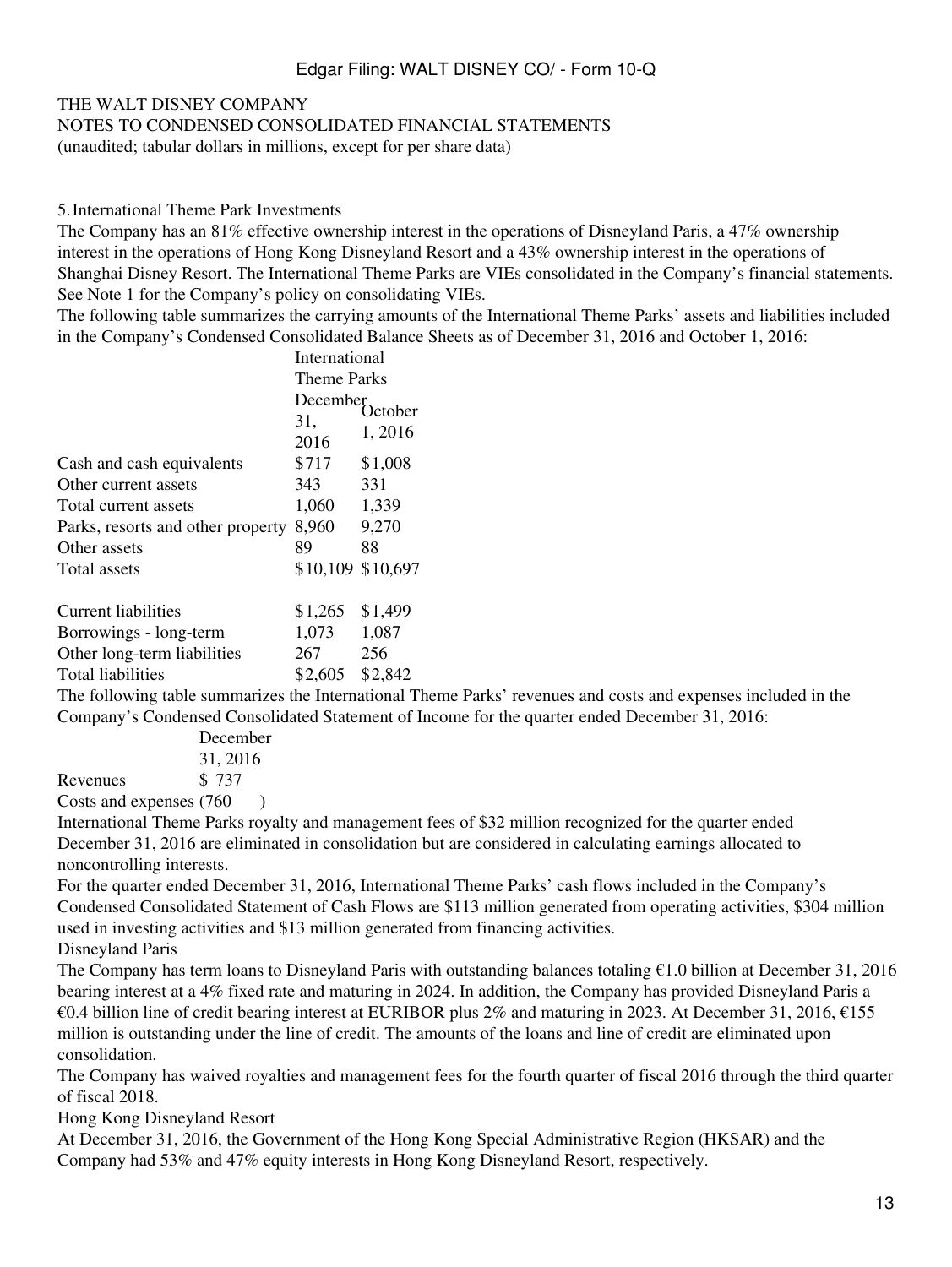As part of financing the construction of a third hotel, the Company and HKSAR have provided loans with outstanding balances of \$136 million and \$91 million, respectively, which bear interest at a rate of three month HIBOR plus 2% and mature in September 2025. The amount of the Company's loan is eliminated upon consolidation.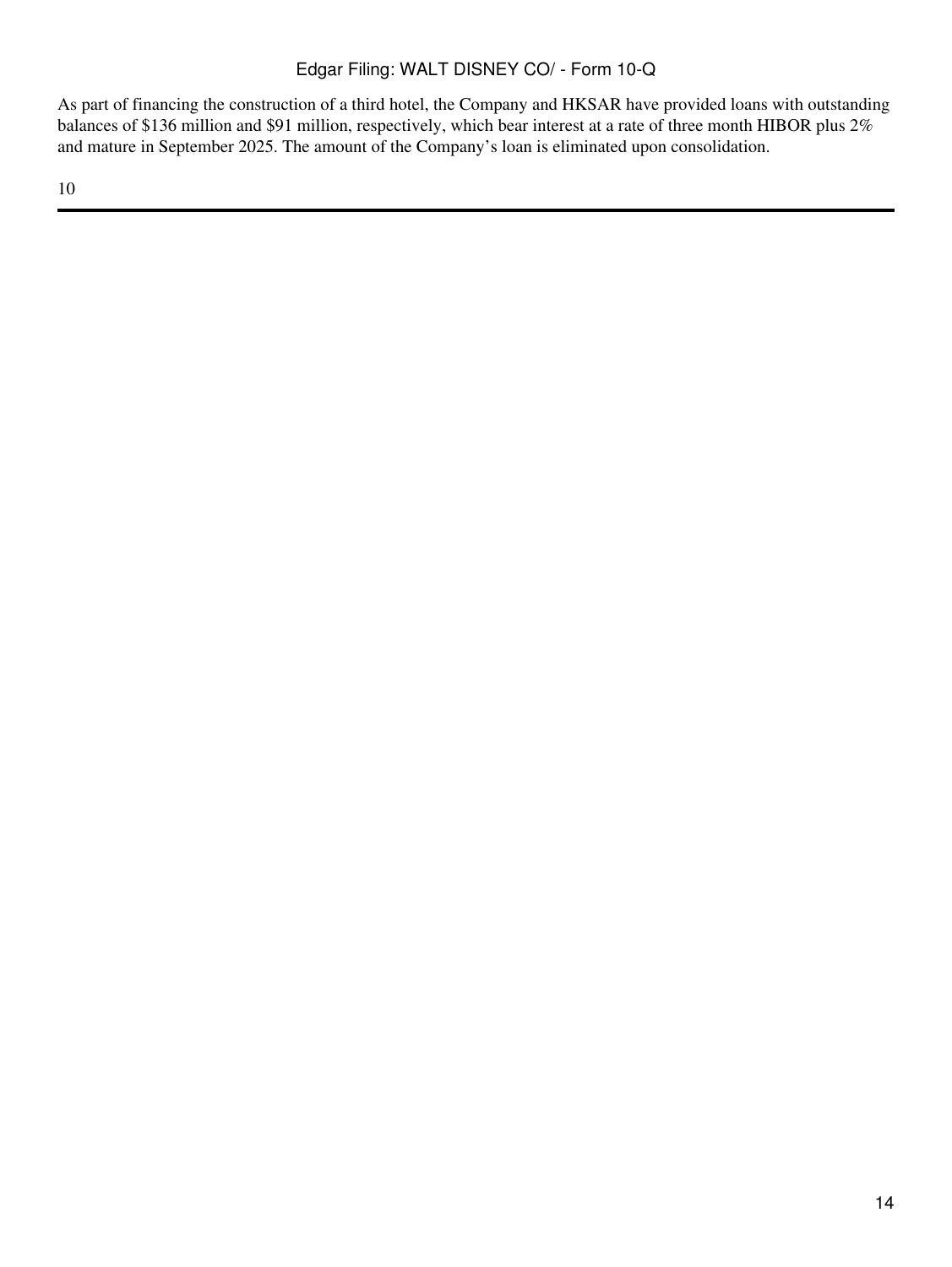THE WALT DISNEY COMPANY

NOTES TO CONDENSED CONSOLIDATED FINANCIAL STATEMENTS

(unaudited; tabular dollars in millions, except for per share data)

#### Shanghai Disney Resort

Shanghai Disney Resort is owned through two joint venture companies, in which Shanghai Shendi (Group) Co., Ltd (Shendi) owns 57% and the Company owns 43%. A management company, in which the Company has a 70% interest and Shendi a 30% interest, is responsible for operating Shanghai Disney Resort.

The Company has provided Shanghai Disney Resort with long-term loans totaling \$762 million, bearing interest at rates up to 8%. In addition, the Company has an outstanding balance of \$288 million due from Shanghai Disney Resort related to development and pre-opening costs of the resort and outstanding royalties and management fees. The Company has also provided Shanghai Disney Resort with a \$157 million line of credit bearing interest at 8%. There is no outstanding balance under the line of credit at December 31, 2016. The amounts of the loan and line of credit are eliminated upon consolidation.

Shendi has provided Shanghai Disney Resort with term loans totaling 6.5 billion yuan (approximately \$0.9 billion), bearing interest at rates up to 8% and maturing in 2036; however, early repayment is permitted. Shendi has also provided Shanghai Disney Resort with a 1.4 billion yuan (approximately \$197 million) line of credit bearing interest at 8%. There is no outstanding balance under the line of credit at December 31, 2016.

#### 6.Pension and Other Benefit Programs

The components of net periodic benefit cost are as follows:

|                                            | Pension        |                           | Postretirement       |                    |  |  |
|--------------------------------------------|----------------|---------------------------|----------------------|--------------------|--|--|
|                                            | Plans          |                           | <b>Medical Plans</b> |                    |  |  |
|                                            | <b>Ouarter</b> |                           |                      |                    |  |  |
|                                            | Ended          |                           | Quarter Ended        |                    |  |  |
|                                            | December       |                           | December             |                    |  |  |
|                                            | 31,            | <b>January</b><br>2, 2016 | 31,                  | January<br>2, 2016 |  |  |
|                                            | 2016           |                           | 2016                 |                    |  |  |
| Service costs                              | \$91           | \$80                      | $\frac{1}{2}$        | $\frac{1}{2}$      |  |  |
| Interest costs                             | 112            | 115                       | 14                   | 15                 |  |  |
| Expected return on plan assets             |                | $(219)$ $(188)$           | (12)                 | (11                |  |  |
| Amortization of prior-year service costs 3 |                | 3                         |                      |                    |  |  |
| Recognized net actuarial loss              | 101            | 61                        | 4                    | 2                  |  |  |
| Net periodic benefit cost                  | \$88           | \$71                      | \$9                  | 9                  |  |  |

During the quarter ended December 31, 2016, the Company made \$1.3 billion of contributions to its pension and postretirement medical plans. The Company currently does not expect to make any additional material contributions to its pension and postretirement medical plans during the remainder of fiscal 2017. However, final funding amounts for fiscal 2017 will be assessed based on our January 1, 2017 funding actuarial valuation, which we expect to receive during the fourth quarter of fiscal 2017.

#### 7.Earnings Per Share

Diluted earnings per share amounts are based upon the weighted average number of common and common equivalent shares outstanding during the period and are calculated using the treasury stock method for equity-based compensation awards (Awards). A reconciliation of the weighted average number of common and common equivalent shares outstanding and the number of Awards excluded from the diluted earnings per share calculation, as they were anti-dilutive, are as follows:

Quarter Ended Decemble and they 2, 2016 2016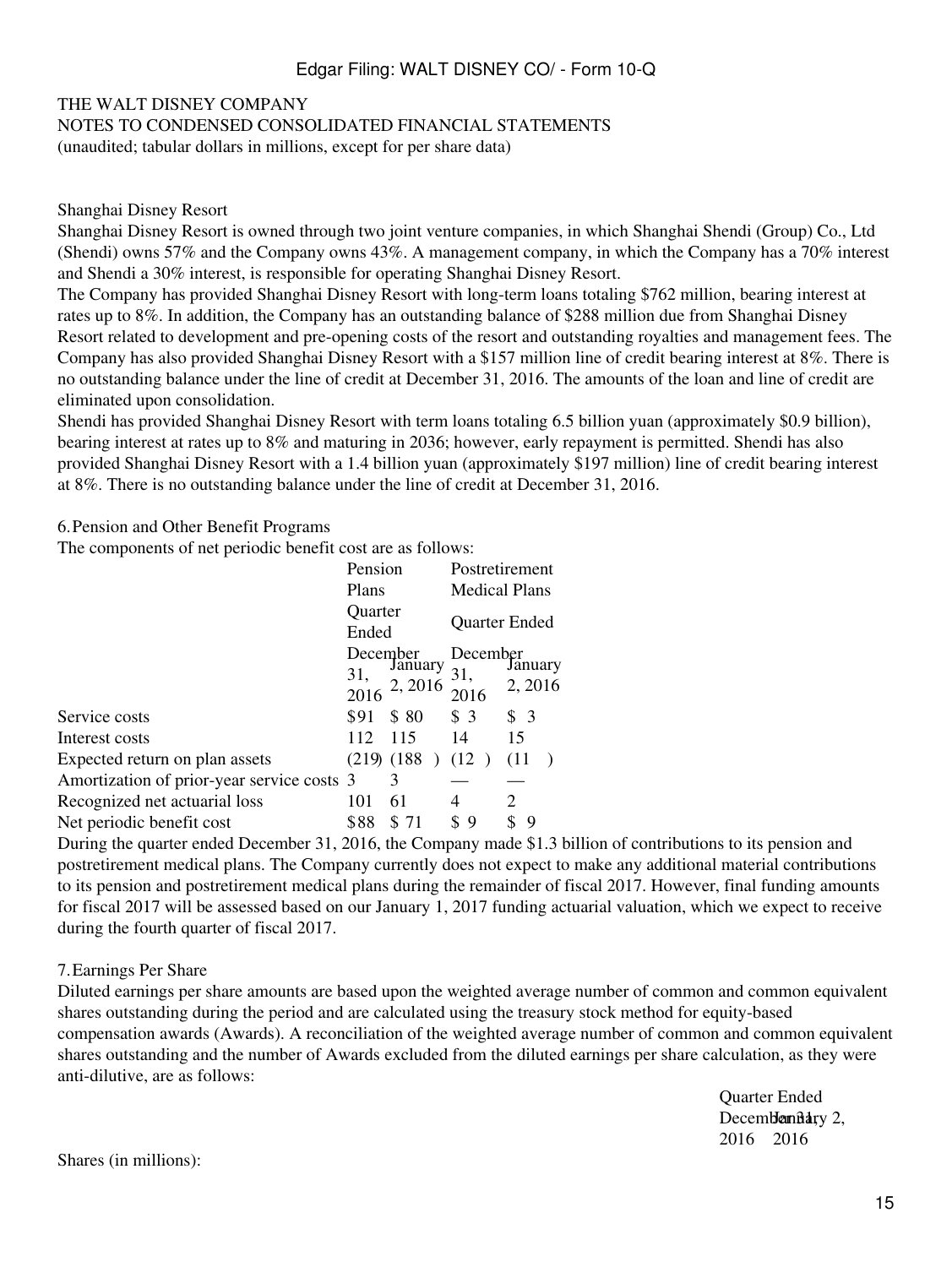| Weighted average number of common and common equivalent shares outstanding (basic)               | 1.592 1.654 |    |
|--------------------------------------------------------------------------------------------------|-------------|----|
| Weighted average dilutive impact of Awards                                                       |             | 14 |
| Weighted average number of common and common equivalent shares outstanding (diluted) 1,603 1,668 |             |    |
| Awards excluded from diluted earnings per share                                                  | 16.         |    |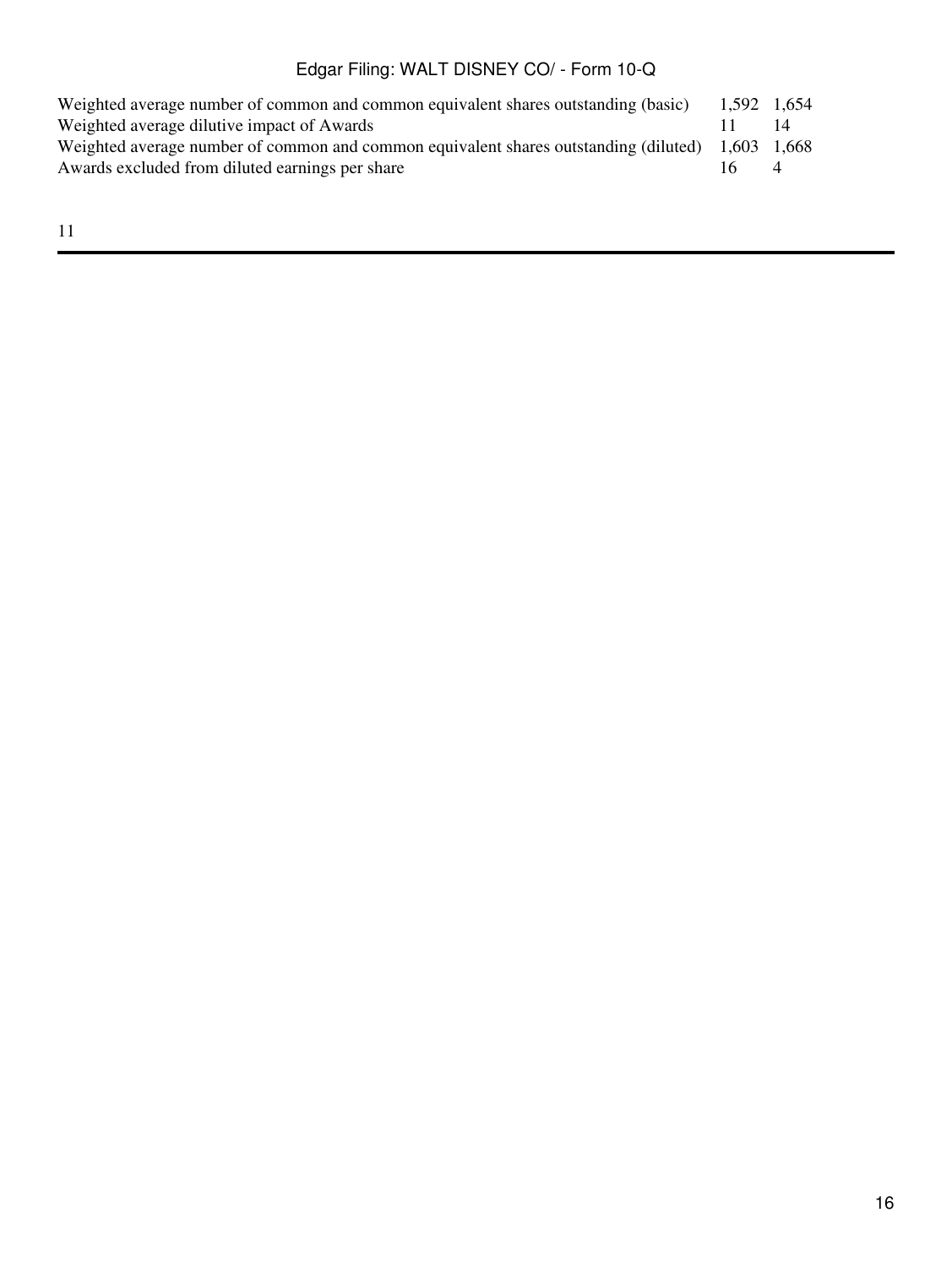## THE WALT DISNEY COMPANY

# NOTES TO CONDENSED CONSOLIDATED FINANCIAL STATEMENTS

(unaudited; tabular dollars in millions, except for per share data)

| 8. Equity |                                                 | The Company paid the following dividends in fiscal 2017 and 2016: |
|-----------|-------------------------------------------------|-------------------------------------------------------------------|
|           |                                                 | Per Share Total Paid Payment Timing Related to Fiscal Period      |
| \$0.78    |                                                 | \$1.2 billion Second Quarter<br>of Fiscal 2017 Second Half 2016   |
| \$0.71    | \$1.1 billion Fourth Quarter of First Half 2016 |                                                                   |
| \$0.71    | \$1.2 billion Second Quarter<br>of Fiscal 2016  | Second Half 2015                                                  |

During the quarter ended December 31, 2016, the Company repurchased 15 million shares of its common stock for \$1.5 billion. As of December 31, 2016, the Company had remaining authorization in place to repurchase approximately 267 million additional shares. The repurchase program does not have an expiration date. The following table summarizes the changes in each component of accumulated other comprehensive income (loss) (AOCI) including our proportional share of equity method investee amounts, which is generally net of 37% estimated tax:

|                                                                   |                                     |  |                     |  | Unrecognized Foreign                                         |  |                    |           |                       |
|-------------------------------------------------------------------|-------------------------------------|--|---------------------|--|--------------------------------------------------------------|--|--------------------|-----------|-----------------------|
|                                                                   | Market Value Adjustment Pension and |  |                     |  | Currency                                                     |  |                    |           |                       |
|                                                                   | Investments                         |  | Cash Flow<br>Hedges |  | <b>Postretirement Translation AOCI</b><br>Medical<br>Expense |  | and<br>Other $(1)$ |           |                       |
| Balance at October 1, 2016                                        | \$<br>26                            |  | \$<br>(25)          |  | \$ (3,651)                                                   |  | \$ (329)           |           | \$(3,979)             |
| Quarter Ended December 31, 2016:                                  |                                     |  |                     |  |                                                              |  |                    |           |                       |
| Unrealized gains (losses) arising<br>during the period            | (11)                                |  | 324                 |  | (22)                                                         |  | (191)              |           | 100                   |
| Reclassifications of realized net (gains) losses to net<br>income |                                     |  | (44)                |  | 68                                                           |  |                    |           | 24                    |
| Balance at December 31, 2016                                      | \$<br>15                            |  | $\mathbb{S}$<br>255 |  | \$ (3,605)                                                   |  | \$ (520)           |           | \$(3,855)             |
| Balance at October 3, 2015<br>Quarter Ended January 2, 2016:      | \$<br>13                            |  | $\mathbb{S}$<br>334 |  | \$ (2,497)                                                   |  | 3(271)             |           | \$(2,421)             |
| Unrealized gains (losses) arising<br>during the period            | (3)                                 |  | 41                  |  |                                                              |  | (62)               | $\lambda$ | (24)                  |
| Reclassifications of realized net (gains) losses to net<br>income |                                     |  | (66)                |  | 42                                                           |  |                    |           | (24)<br>$\rightarrow$ |
| Balance at January 2, 2016                                        | \$<br>10                            |  | $\mathbb{S}$<br>309 |  | \$(2,455)                                                    |  | \$ (333)           |           | \$(2,469)             |

 $_{(1)}$  Foreign Currency Translation and Other is net of an average 22% estimated tax at December 31, 2016 as the Company has not recognized deferred tax assets for some of our foreign entities.

Details about AOCI components reclassified to net income are as follows:

|                               | Affected line item in the Quarter Ended |              |        |  |  |  |
|-------------------------------|-----------------------------------------|--------------|--------|--|--|--|
| Gains/(losses) in net income: | Condensed Consolidated Decemble many 2, |              |        |  |  |  |
|                               | Statements of Income:                   | 2016         | - 2016 |  |  |  |
| Cash flow hedges              | Primarily revenue                       | \$70         | \$105  |  |  |  |
| <b>Estimated</b> tax          | Income taxes                            | (26)         | (39)   |  |  |  |
|                               |                                         | 44           | 66     |  |  |  |
| Pension and postretirement    | Costs and expenses                      | $(108)$ (67) |        |  |  |  |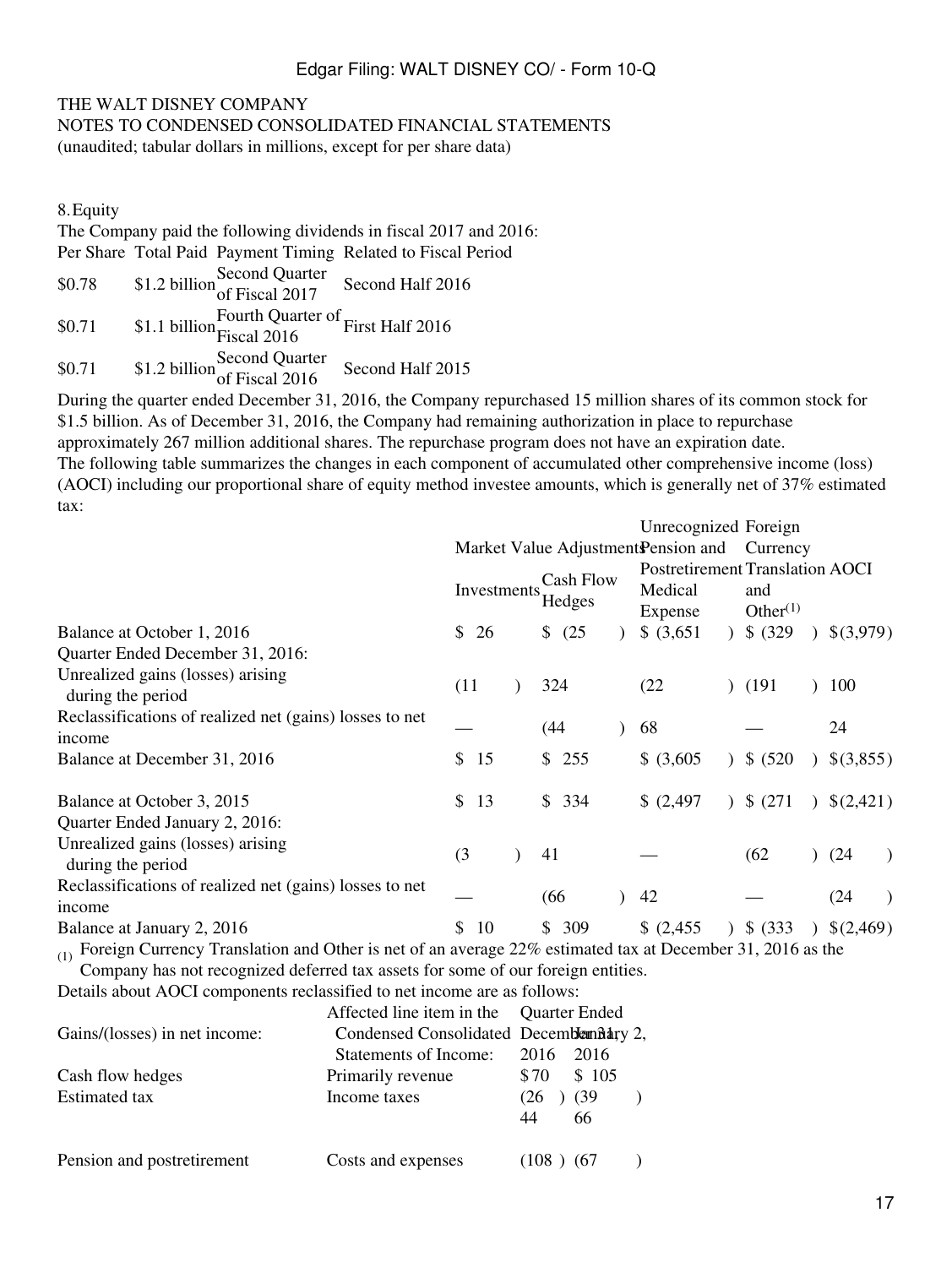| medical expense<br>Estimated tax       | Income taxes | 40<br>$(68)$ $(42)$ | 25 |  |
|----------------------------------------|--------------|---------------------|----|--|
| Total reclassifications for the period |              | \$ (24) \$ 24       |    |  |
| 12                                     |              |                     |    |  |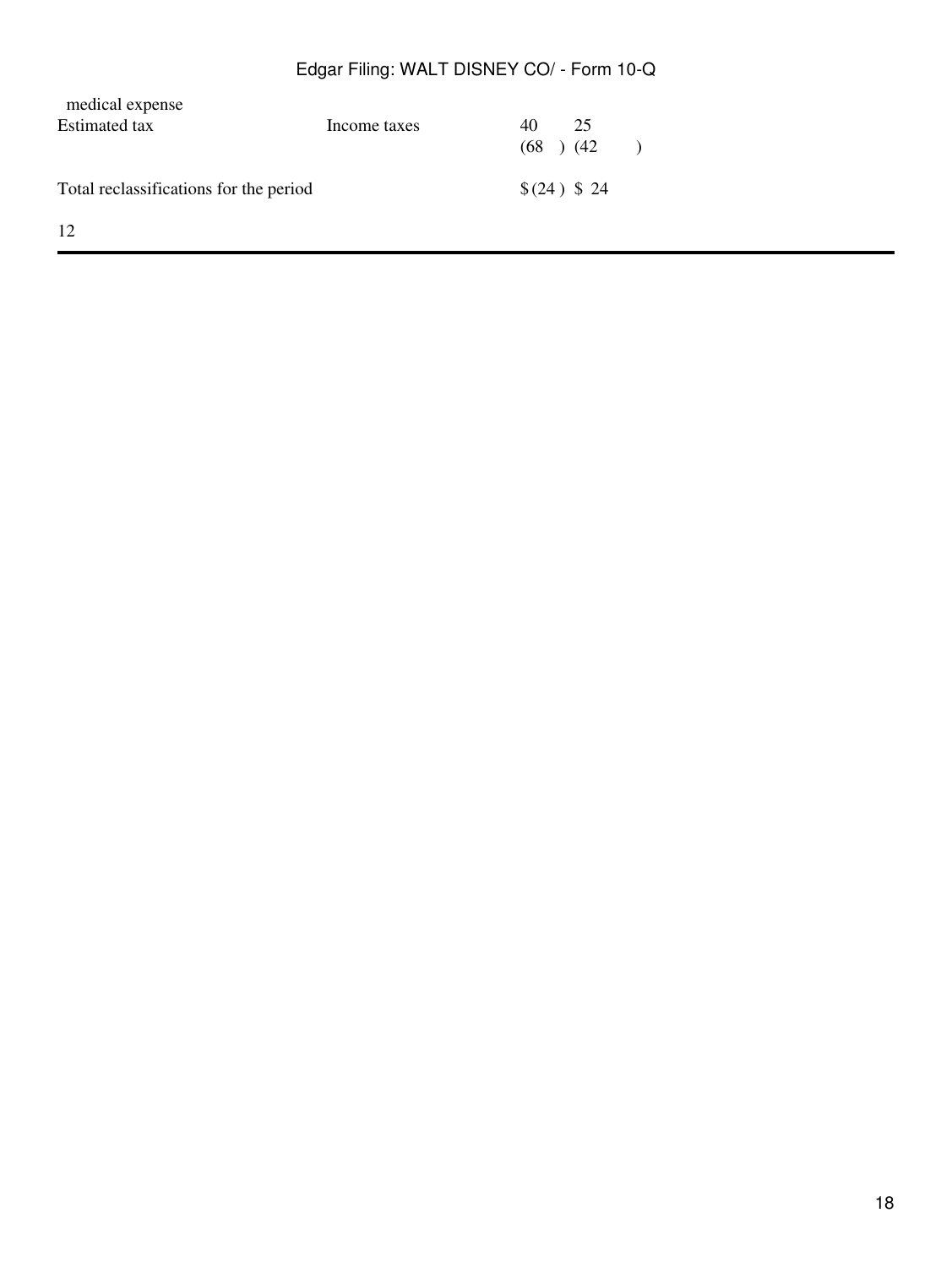#### THE WALT DISNEY COMPANY NOTES TO CONDENSED CONSOLIDATED FINANCIAL STATEMENTS (unaudited; tabular dollars in millions, except for per share data)

At December 31, 2016 and October 1, 2016, the Company held available-for-sale investments in unrecognized gain positions totaling \$29 million and \$49 million, respectively, and no investments in significant unrecognized loss positions.

## 9.Equity-Based Compensation

Compensation expense related to stock options, stock appreciation rights and restricted stock units (RSUs) is as follows:

|                                                                             | <b>Quarter Ended</b> |                  |  |
|-----------------------------------------------------------------------------|----------------------|------------------|--|
|                                                                             |                      | Decembenuedry 2, |  |
|                                                                             | 2016 2016            |                  |  |
| Stock options <sup><math>(1)</math></sup>                                   |                      | $$20 \t$23$      |  |
| <b>RSUs</b>                                                                 | 77                   | 83               |  |
| Total equity-based compensation expense (2)                                 |                      | \$97 \$106       |  |
| Equity-based compensation expense capitalized during the period $$21$ \$ 15 |                      |                  |  |

(1) Includes stock appreciation rights.

 $(2)$  Equity-based compensation expense is net of capitalized equity-based compensation and excludes amortization of previously capitalized equity-based compensation costs.

Unrecognized compensation cost related to unvested stock options and RSUs was \$221 million and \$770 million, respectively, as of December 31, 2016.

The weighted average grant date fair values of options granted during the quarters ended December 31, 2016 and January 2, 2016 were \$25.78 and \$31.17, respectively.

During the quarter ended December 31, 2016, the Company made equity compensation grants consisting of 4.5 million stock options and 3.6 million RSUs.

10.Commitments and Contingencies

Legal Matters

Beef Products, Inc. v. American Broadcasting Companies, Inc. On September 13, 2012, plaintiffs filed an action in South Dakota state court against certain subsidiaries and employees of the Company and others, asserting claims for defamation arising from alleged false statements and implications, statutory and common law product disparagement, and tortious interference with existing and prospective business relationships. The claims arise out of ABC News reports published in March and April 2012 about a product, Lean Finely Textured Beef, that was included in ground beef and hamburger meat. Plaintiffs' complaint sought actual and consequential damages in excess of \$400 million (which in March 2016 they asserted could be as much as \$1.9 billion), statutory damages (including treble damages) pursuant to South Dakota's Agricultural Food Products Disparagement Act, and punitive damages. Trial is set for June 2017. At this time, the Company is not able to predict the ultimate outcome of this matter, nor can it estimate the range of possible loss.

The Company, together with, in some instances, certain of its directors and officers, is a defendant or codefendant in various other legal actions involving copyright, breach of contract and various other claims incident to the conduct of its businesses.

Management does not believe that the Company has incurred a probable material loss by reason of any of the above actions.

## Contractual Guarantees

The Company has guaranteed bond issuances by the Anaheim Public Authority that were used by the City of Anaheim to finance construction of infrastructure and a public parking facility adjacent to the Disneyland Resort. Revenues from sales, occupancy and property taxes from the Disneyland Resort and non-Disney hotels are used by the City of Anaheim to repay the bonds. In the event of a debt service shortfall, the Company will be responsible to fund the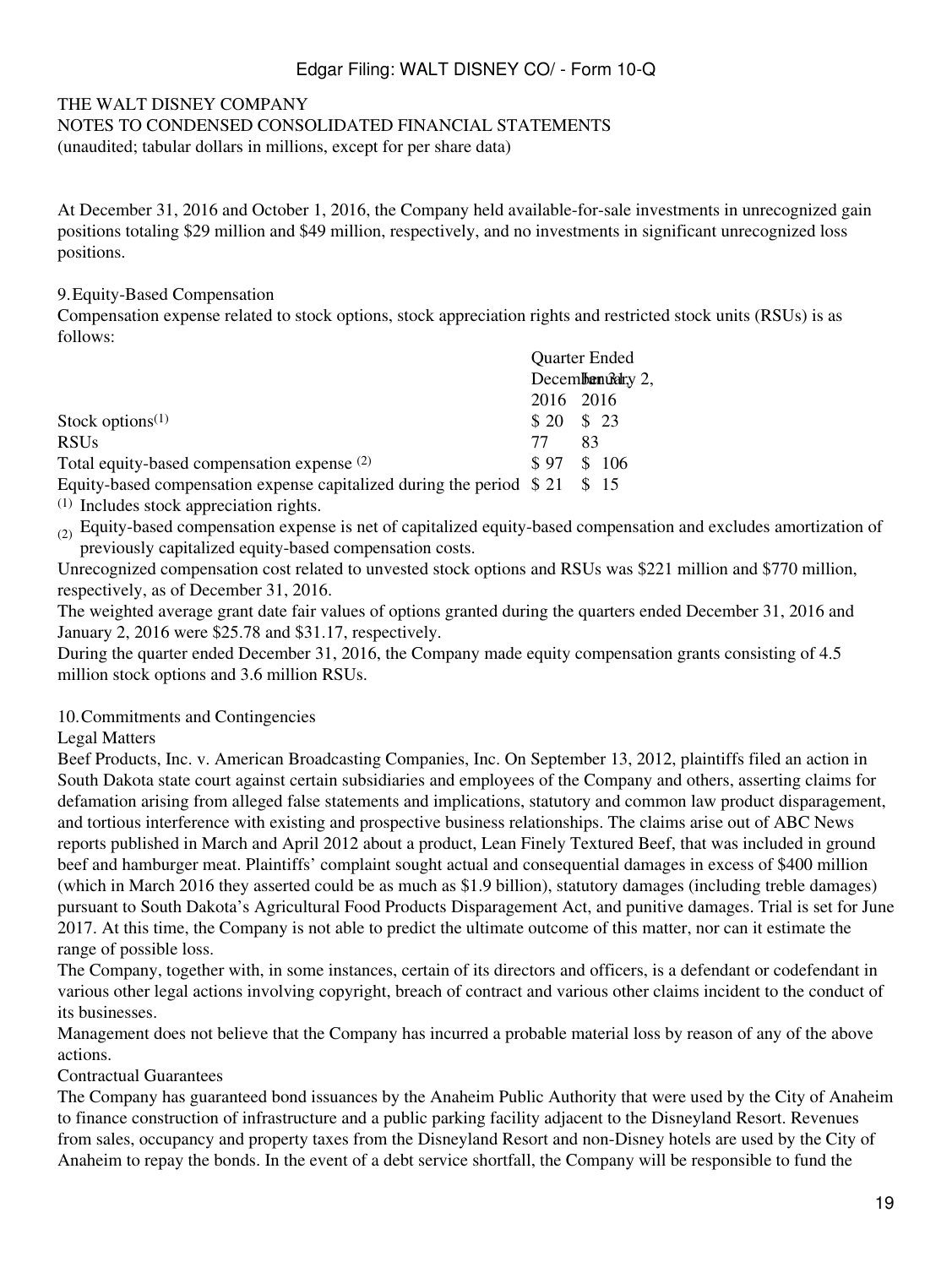shortfall. As of December 31, 2016, the remaining debt service obligation guaranteed by the Company was \$316 million, of which \$51 million was principal. To the extent that tax revenues exceed the debt service payments in subsequent periods, the Company would be reimbursed for any previously funded shortfalls. To date, tax revenues have exceeded the debt service payments for these bonds.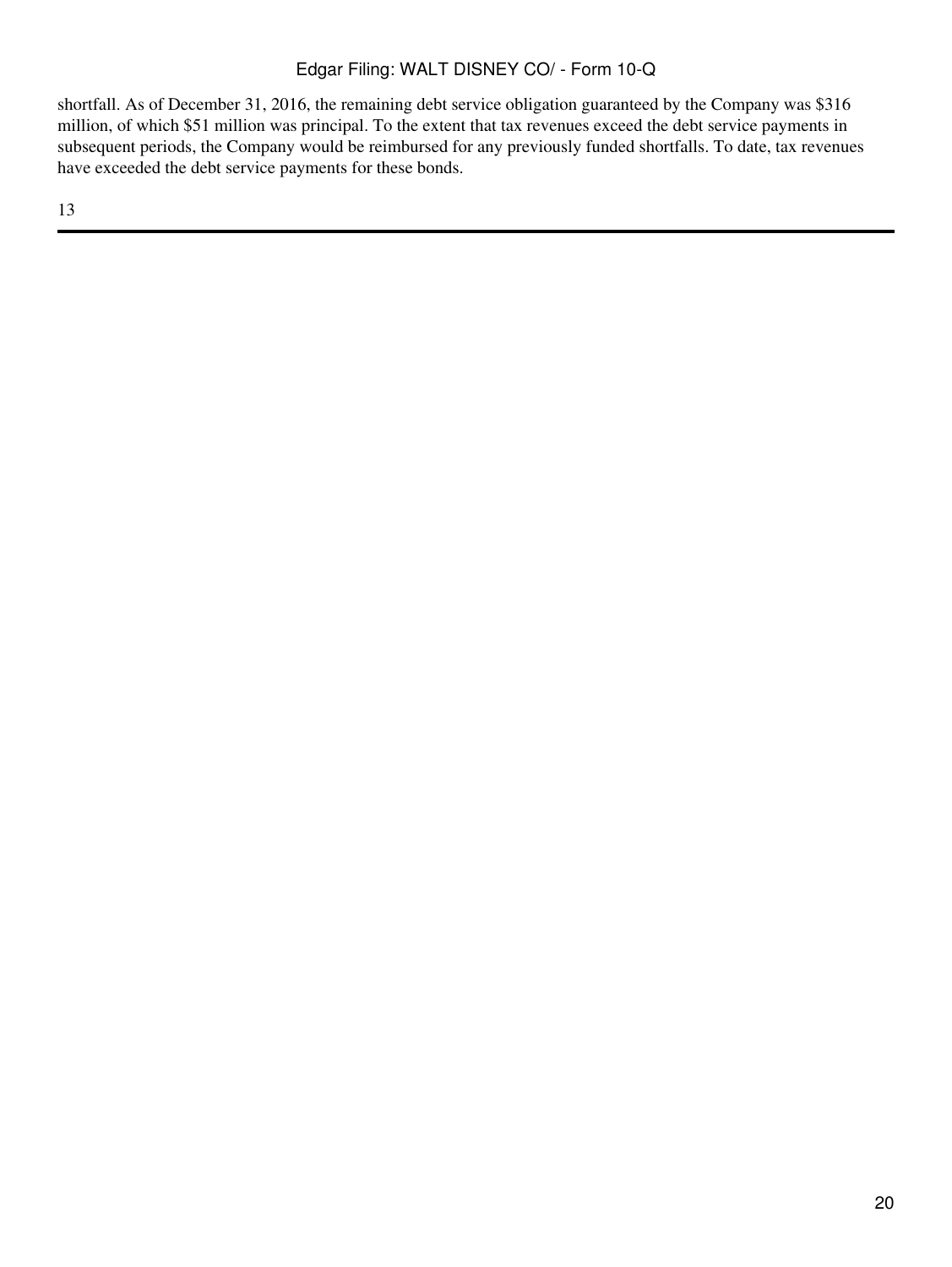## THE WALT DISNEY COMPANY

#### NOTES TO CONDENSED CONSOLIDATED FINANCIAL STATEMENTS

(unaudited; tabular dollars in millions, except for per share data)

Long-Term Receivables and the Allowance for Credit Losses

The Company has accounts receivable with original maturities greater than one year related to the sale of television program rights and vacation ownership units. Allowances for credit losses are established against these receivables as necessary.

The Company estimates the allowance for credit losses related to receivables from the sale of television programs based upon a number of factors, including historical experience and the financial condition of individual companies with which we do business. The balance of television program sales receivables recorded in other non-current assets, net of an immaterial allowance for credit losses, was \$0.8 billion as of December 31, 2016. The activity in the current period related to the allowance for credit losses was not material.

The Company estimates the allowance for credit losses related to receivables from sales of its vacation ownership units based primarily on historical collection experience. Estimates of uncollectible amounts also consider the economic environment and the age of receivables. The balance of mortgage receivables recorded in other non-current assets, net of a related allowance for credit losses of approximately 4%, was approximately \$0.7 billion as of December 31, 2016. The activity in the current period related to the allowance for credit losses was not material. Income Taxes

During the quarter ended December 31, 2016, the Company decreased its gross unrecognized tax benefits by \$23 million to \$821 million.

In the next twelve months, it is reasonably possible that our unrecognized tax benefits could change due to resolutions of open tax matters. These resolutions would reduce our unrecognized tax benefits by approximately \$120 million, of which \$23 million would reduce our income tax expense and effective tax rate if recognized.

## 11. Fair Value Measurements

Fair value is defined as the amount that would be received for selling an asset or paid to transfer a liability in an orderly transaction between market participants and is classified in one of the following three categories:

Level 1 - Quoted prices for identical instruments in active markets

Level 2 - Quoted prices for similar instruments in active markets; quoted prices for identical or similar instruments in markets that are not active; and model-derived valuations in which all significant inputs and significant value drivers are observable in active markets

Level 3 - Valuations derived from valuation techniques in which one or more significant inputs or significant value drivers are unobservable

The Company's assets and liabilities measured at fair value are summarized in the following tables by fair value measurement Level:

|                  | Fair Value Measurement at |                   |       |  |  |  |  |  |
|------------------|---------------------------|-------------------|-------|--|--|--|--|--|
|                  |                           | December 31, 2016 |       |  |  |  |  |  |
|                  | Level 2 Level             |                   | Total |  |  |  |  |  |
| Assets           |                           |                   |       |  |  |  |  |  |
| Investments      | $$55$ \$                  |                   | \$55  |  |  |  |  |  |
| Derivatives      |                           |                   |       |  |  |  |  |  |
| Interest rate    | - 16                      |                   | 16    |  |  |  |  |  |
| Foreign exchange | $-1,025$                  |                   | 1,025 |  |  |  |  |  |
| Other            | $-12$                     |                   | 12    |  |  |  |  |  |
| Liabilities      |                           |                   |       |  |  |  |  |  |
| Derivatives      |                           |                   |       |  |  |  |  |  |
| Interest rate    | (149)                     | $)$ —             | (149) |  |  |  |  |  |
| Foreign exchange | $-$ (339) $-$             |                   | (339) |  |  |  |  |  |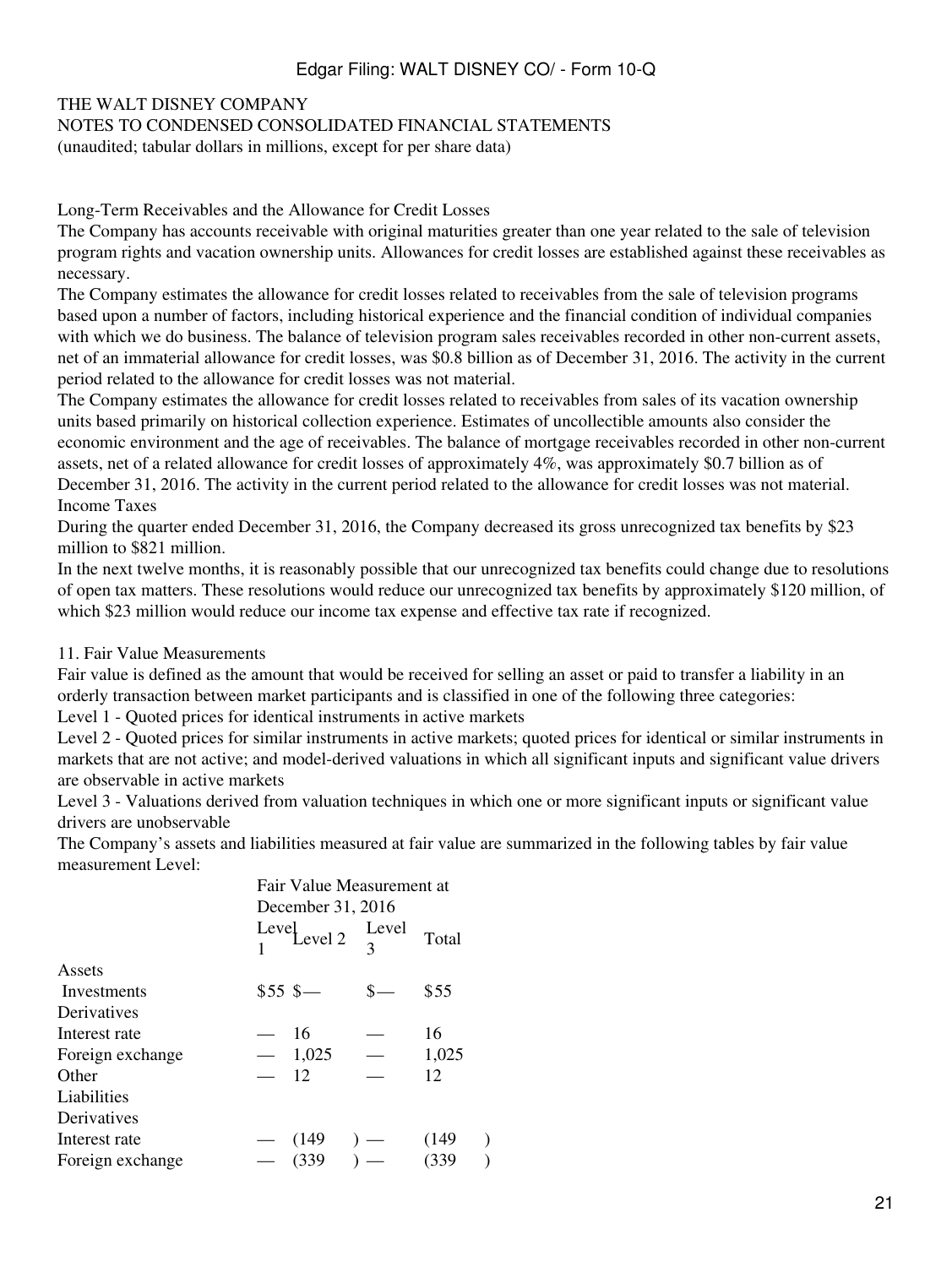| Other                                                  | $- (1)$ $- (1)$ |  |  |
|--------------------------------------------------------|-----------------|--|--|
| Total recorded at fair value $$55$ $$564$ $$—$ $$619$  |                 |  |  |
| Fair value of borrowings $$-\$19,597$ \$1,389 \$20,986 |                 |  |  |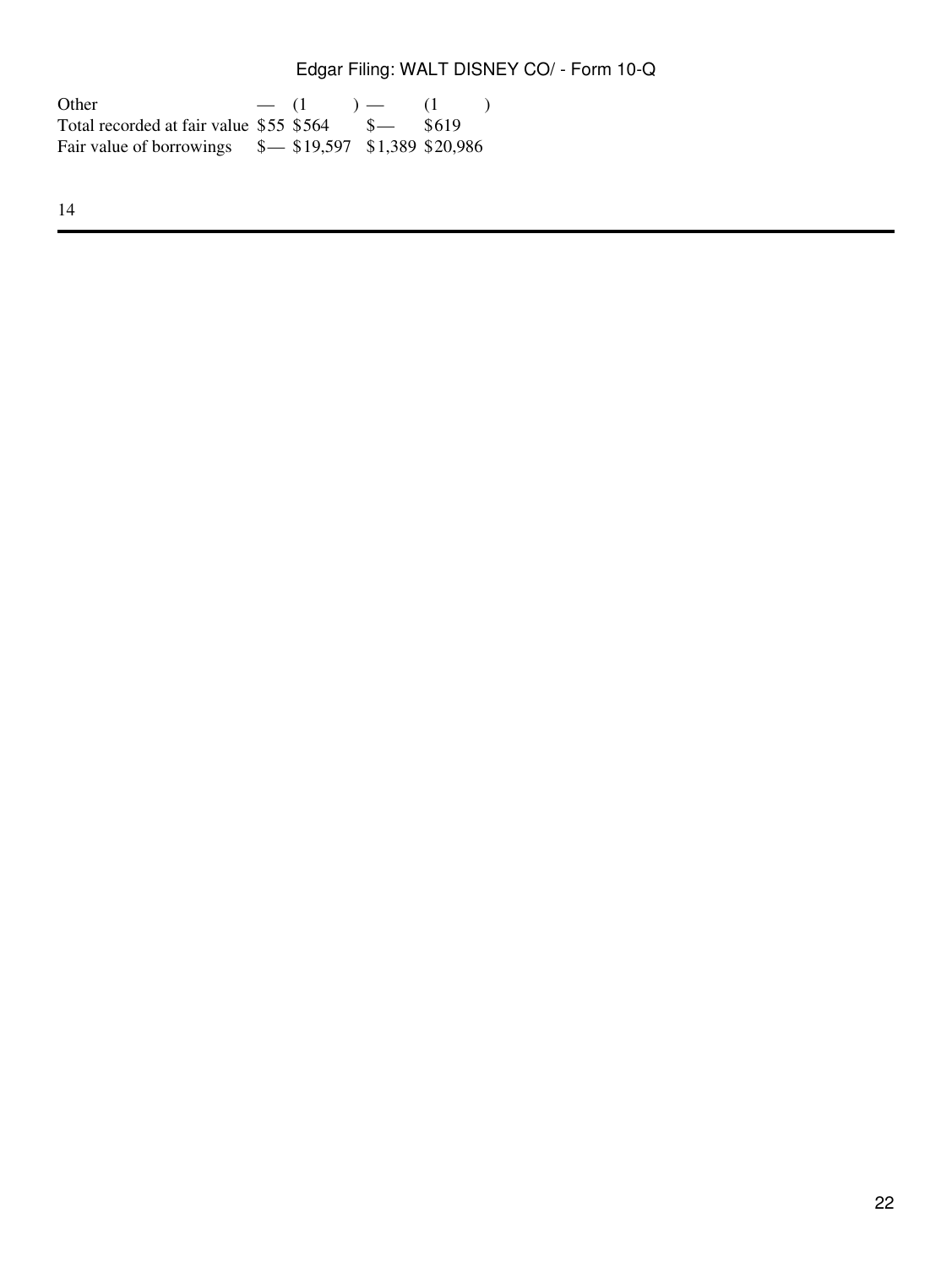# THE WALT DISNEY COMPANY

## NOTES TO CONDENSED CONSOLIDATED FINANCIAL STATEMENTS

(unaudited; tabular dollars in millions, except for per share data)

|                                         | Fair Value Measurement at<br>October 1, 2016 |          |       |       |  |  |
|-----------------------------------------|----------------------------------------------|----------|-------|-------|--|--|
|                                         |                                              | Level 2  | Level | Total |  |  |
| Assets                                  |                                              |          |       |       |  |  |
| Investments                             |                                              | $$85S$ — | S.    | \$85  |  |  |
| Derivatives                             |                                              |          |       |       |  |  |
| Interest rate                           |                                              | 132      |       | 132   |  |  |
| Foreign exchange                        |                                              | - 596    |       | 596   |  |  |
| Other                                   |                                              | 6        |       | 6     |  |  |
| Liabilities                             |                                              |          |       |       |  |  |
| Derivatives                             |                                              |          |       |       |  |  |
| Interest rate                           |                                              | (13)     |       | (13)  |  |  |
| Foreign exchange                        |                                              | (510)    |       | (510) |  |  |
| Other                                   |                                              | (4)      |       | (4)   |  |  |
| Total recorded at fair value \$85 \$207 |                                              |          |       | \$292 |  |  |

Fair value of borrowings  $$-. $19,500 \$1,579 \$21,079$ 

 The fair values of Level 2 derivatives are primarily determined by internal discounted cash flow models that use observable inputs such as interest rates, yield curves and foreign currency exchange rates. Counterparty credit risk, which is mitigated by master netting agreements and collateral posting arrangements with certain counterparties, did not have a material impact on derivative fair value estimates.

Level 2 borrowings, which include commercial paper and U.S. medium-term notes, are valued based on quoted prices for similar instruments in active markets.

Level 3 borrowings, which include International Theme Park borrowings and other foreign currency denominated borrowings, are generally valued based on historical market transactions, prevailing market interest rates and the Company's current borrowing cost and credit risk.

The Company's financial instruments also include cash, cash equivalents, receivables and accounts payable. The carrying values of these financial instruments approximate the fair values.

#### 12. Derivative Instruments

The Company manages its exposure to various risks relating to its ongoing business operations according to a risk management policy. The primary risks managed with derivative instruments are interest rate risk and foreign exchange risk.

The Company's derivative positions measured at fair value are summarized in the following tables: As of December 31, 2016

| $113$ of December 91, 2010 |                                      |                      |  |                      |                                                               |
|----------------------------|--------------------------------------|----------------------|--|----------------------|---------------------------------------------------------------|
|                            |                                      | Other                |  | Other Long-          |                                                               |
|                            | Assets                               |                      |  |                      |                                                               |
|                            |                                      |                      |  |                      |                                                               |
|                            |                                      |                      |  |                      |                                                               |
| \$429                      | \$298                                |                      |  |                      |                                                               |
|                            | 16                                   | (127)                |  |                      |                                                               |
| 8                          | 4                                    |                      |  |                      |                                                               |
|                            |                                      |                      |  |                      |                                                               |
| 259                        | 39                                   | (129)                |  |                      |                                                               |
|                            |                                      |                      |  | (22)                 |                                                               |
| 696                        | 357                                  | (363                 |  | (126                 |                                                               |
|                            | Derivatives not designated as hedges | Current <sub>c</sub> |  | Other Assets Accrued | Term<br>Liabilities Liabilities<br>\$ (106 ) \$ (103)<br>- (1 |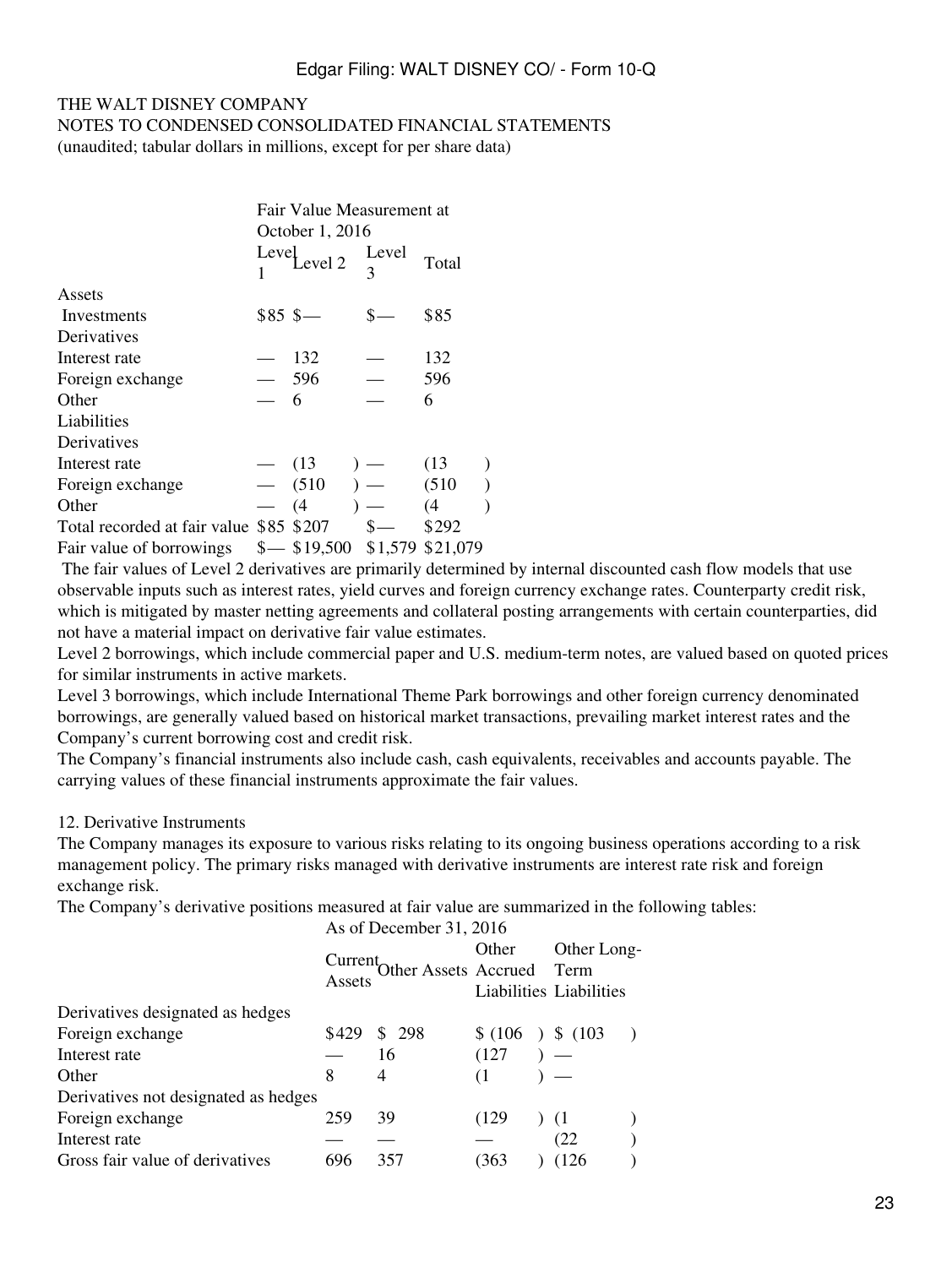| Counterparty netting            | $(306)$ (149) | 338 | -117                     |  |
|---------------------------------|---------------|-----|--------------------------|--|
| Cash collateral (received)/paid | $(243)$ (63)  |     | $\overline{\phantom{a}}$ |  |
| Net derivative positions        | \$147 \$ 145  |     | $$ (24 \t) $ (9$         |  |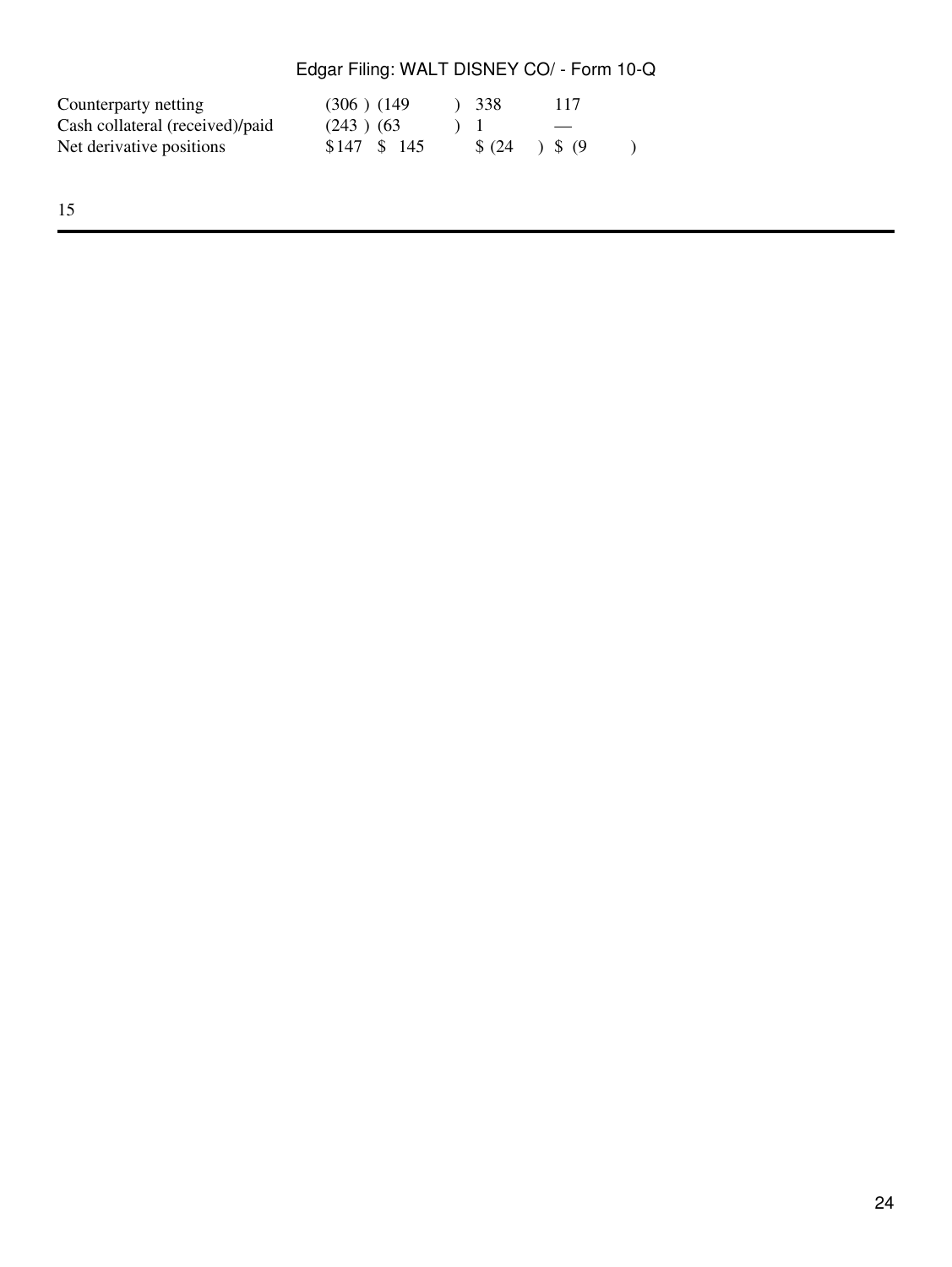#### THE WALT DISNEY COMPANY NOTES TO CONDENSED CONSOLIDATED FINANCIAL STATEMENTS (unaudited; tabular dollars in millions, except for per share data)

|                                      | As of October 1, 2016 |                                            |  |          |               |                                                |  |
|--------------------------------------|-----------------------|--------------------------------------------|--|----------|---------------|------------------------------------------------|--|
|                                      |                       | Current.<br>Other Assets Accrued<br>Assets |  |          |               | Other Long-<br>Term<br>Liabilities Liabilities |  |
| Derivatives designated as hedges     |                       |                                            |  |          |               |                                                |  |
| Foreign exchange                     | \$278                 | \$ 191                                     |  | \$ (209) | $\mathcal{L}$ | \$(163)                                        |  |
| Interest rate                        |                       | 132                                        |  | (13)     |               |                                                |  |
| Other                                | 3                     | 3                                          |  | (4       |               |                                                |  |
| Derivatives not designated as hedges |                       |                                            |  |          |               |                                                |  |
| Foreign exchange                     | 125                   | 2                                          |  | (133)    |               | (5)                                            |  |
| Gross fair value of derivatives      | 406                   | 328                                        |  | (359)    |               | (168)                                          |  |
| Counterparty netting                 | $(241)$ $(199)$       |                                            |  | 316      |               | 124                                            |  |
| Cash collateral (received)/paid      | (77                   | (44)                                       |  |          |               |                                                |  |
| Net derivative positions             | \$88                  | \$<br>85                                   |  | \$ (36)  |               | (44)                                           |  |
| Interest Rate Risk Management        |                       |                                            |  |          |               |                                                |  |

The Company is exposed to the impact of interest rate changes primarily through its borrowing activities. The Company's objective is to mitigate the impact of interest rate changes on earnings and cash flows and to lower overall borrowing costs. In accordance with its policy, the Company targets its fixed-rate debt as a percentage of its net debt between a minimum and maximum percentage. The Company primarily uses pay-floating and pay-fixed interest rate swaps to facilitate its interest rate risk management activities.

The Company designates pay-floating interest rate swaps as fair value hedges of fixed-rate borrowings effectively converting fixed-rate borrowings to variable rate borrowings indexed to LIBOR. As of December 31, 2016 and October 1, 2016, the total notional amount of the Company's pay-floating interest rate swaps was \$8.3 billion and \$8.3 billion, respectively. The following table summarizes adjustments related to fair value hedges included in "Interest expense, net" in the Condensed Consolidated Statements of Income.

| <b>Quarter Ended</b>           |  |  |           |  |  |  |
|--------------------------------|--|--|-----------|--|--|--|
| Decemben <sub>B</sub> ulary 2, |  |  |           |  |  |  |
| 2016 2016                      |  |  |           |  |  |  |
| \$(232) \$ (\$55               |  |  | $\lambda$ |  |  |  |

Gain (loss) on hedged borrowings 232 55

Gain (loss) on interest rate swaps

In addition, the Company realized net benefits of \$12 million and \$23 million for the quarters ended December 31, 2016 and January 2, 2016, respectively, in "Interest expense, net" related to pay-floating interest rate swaps. The Company may designate pay-fixed interest rate swaps as cash flow hedges of interest payments on floating-rate borrowings. Pay-fixed swaps effectively convert floating-rate borrowings to fixed-rate borrowings. The unrealized gains or losses from these cash flow hedges are deferred in AOCI and recognized in interest expense as the interest payments occur. The Company did not have pay-fixed interest rate swaps that were designated as cash flow hedges of interest payments at December 31, 2016 or at October 1, 2016 and gains and losses related to pay-fixed swaps recognized in earnings for the quarters ended December 31, 2016 and January 2, 2016 were not material. To facilitate its interest rate risk management activities, the Company sold an option in November 2016 to enter into a future pay-floating interest rate swap indexed to LIBOR for \$0.5 billion in future borrowings. The fair value of this contract as of December 31, 2016 was not material. The option is not designated as a hedge and does not qualify for hedge accounting, accordingly any changes in value will be recorded in earnings. Foreign Exchange Risk Management

The Company transacts business globally and is subject to risks associated with changing foreign currency exchange rates. The Company's objective is to reduce earnings and cash flow fluctuations associated with foreign currency exchange rate changes, enabling management to focus on core business issues and challenges.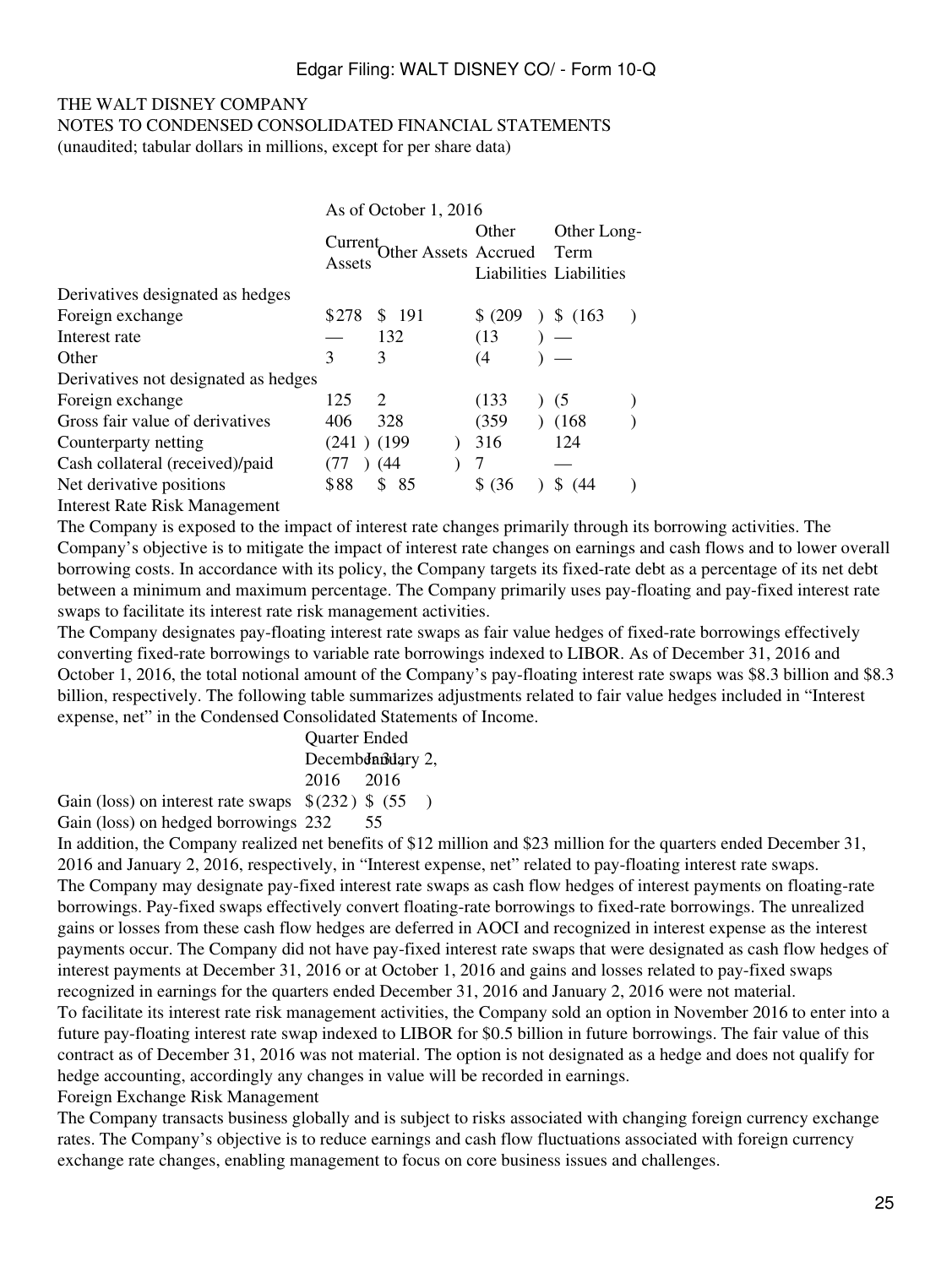The Company enters into option and forward contracts that change in value as foreign currency exchange rates change to protect the value of its existing foreign currency assets, liabilities, firm commitments and forecasted but not firmly committed foreign currency transactions. In accordance with policy, the Company hedges its forecasted foreign currency transactions for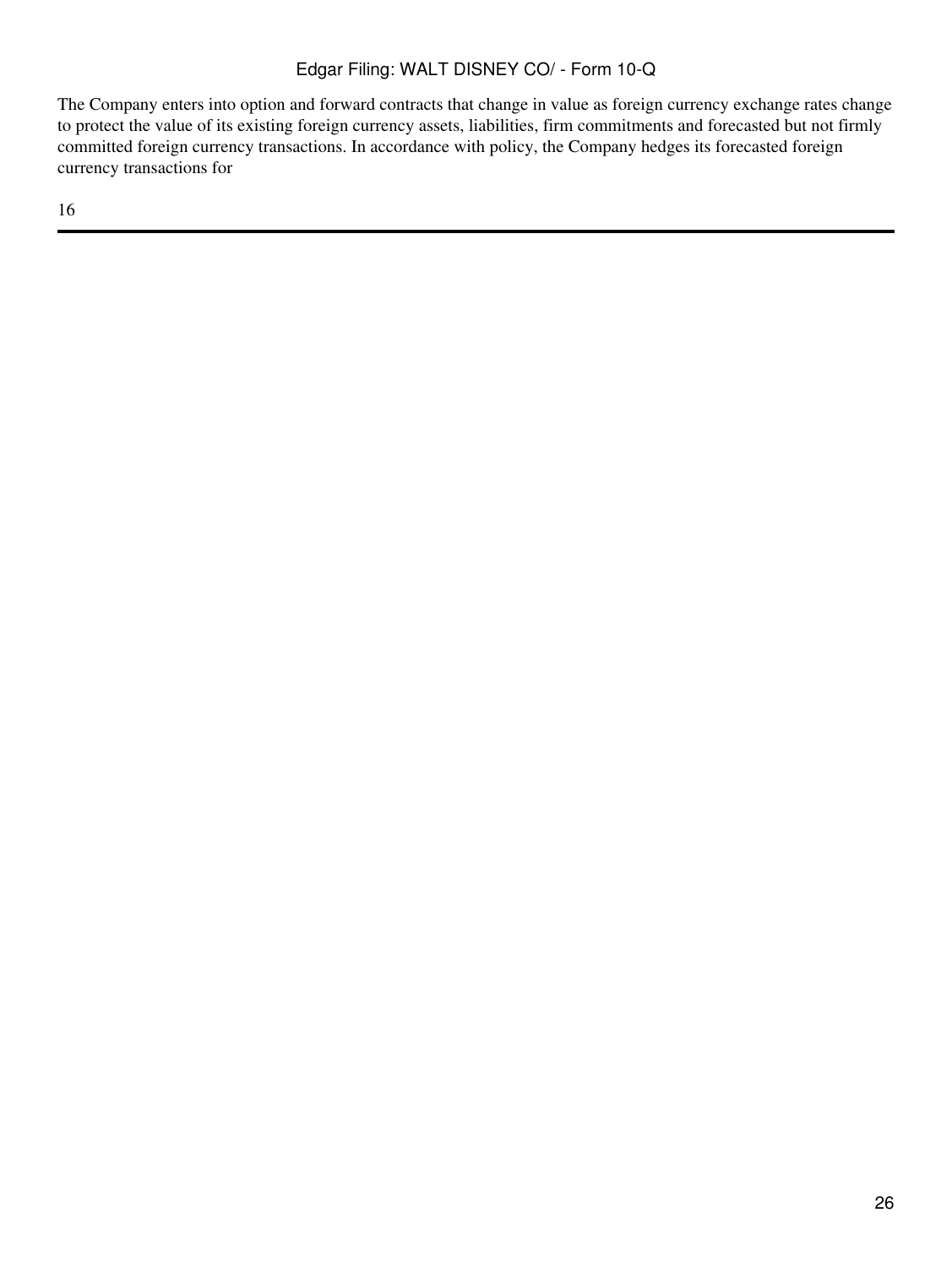#### THE WALT DISNEY COMPANY NOTES TO CONDENSED CONSOLIDATED FINANCIAL STATEMENTS (unaudited; tabular dollars in millions, except for per share data)

periods generally not to exceed four years within an established minimum and maximum range of annual exposure. The gains and losses on these contracts offset changes in the U.S. dollar equivalent value of the related forecasted transaction, asset, liability or firm commitment. The principal currencies hedged are the euro, Japanese yen, Canadian dollar and British pound. Cross-currency swaps are used to effectively convert foreign currency-denominated borrowings into U.S. dollar denominated borrowings.

The Company designates foreign exchange forward and option contracts as cash flow hedges of firmly committed and forecasted foreign currency transactions. As of December 31, 2016 and October 1, 2016, the notional amounts of the Company's net foreign exchange cash flow hedges were \$5.2 billion and \$5.6 billion, respectively. Mark-to-market gains and losses on these contracts are deferred in AOCI and are recognized in earnings when the hedged transactions occur, offsetting changes in the value of the foreign currency transactions. Gains and losses recognized related to ineffectiveness for the quarters ended December 31, 2016 and January 2, 2016 were not material. Net deferred gains recorded in AOCI for contracts that will mature in the next twelve months totaled \$332 million.

Foreign exchange risk management contracts with respect to foreign currency denominated assets and liabilities are not designated as hedges and do not qualify for hedge accounting. The notional amounts of these foreign exchange contracts at December 31, 2016 and October 1, 2016 were \$3.5 billion and \$3.3 billion, respectively. The following table summarizes the net foreign exchange gains or losses recognized on foreign currency denominated assets and liabilities and the net foreign exchange gains or losses on the foreign exchange contracts we entered into to mitigate our exposure with respect to foreign currency denominated assets and liabilities for the quarters ended December 31, 2016 and January 2, 2016 by the corresponding line item in which they are recorded in the Condensed Consolidated Statements of Income.

|                                                                                                                                    | Costs and |      | Interest |                                                                                                                                                                                                                                                                                                                                                                                                                                                            | Income Tax |                                                       |
|------------------------------------------------------------------------------------------------------------------------------------|-----------|------|----------|------------------------------------------------------------------------------------------------------------------------------------------------------------------------------------------------------------------------------------------------------------------------------------------------------------------------------------------------------------------------------------------------------------------------------------------------------------|------------|-------------------------------------------------------|
|                                                                                                                                    | Expenses  |      |          | expense, net                                                                                                                                                                                                                                                                                                                                                                                                                                               | expense    |                                                       |
|                                                                                                                                    |           |      |          |                                                                                                                                                                                                                                                                                                                                                                                                                                                            |            | Decemblantkary 2, Decemblant and 2, Decemblantkary 2, |
| <b>Quarter Ended:</b>                                                                                                              | 2016      | 2016 |          | 2016 2016                                                                                                                                                                                                                                                                                                                                                                                                                                                  | 2016       | 2016                                                  |
| Net gains (losses) on foreign currency denominated assets and<br>liabilities                                                       |           |      |          | $\$(233) \$(89) \$(37 \$(89) \$(7 \$(10 \$(823 \$(823) \$(10 \$(823 \$(10 \$(823) \$(10 \$(823 \$(823) \$(10 \$(823 \$(823) \$(10 \$(823 \$(823) \$(10 \$(823 \$(823) \$(10 \$(823 \$(823) \$(10 \$(823 \$(823) \$(10 \$(823 \$(823) \$(10 \$(823 \$(823) \$(10 \$(823 \$(823) \$(10 \$(823 \$(823) \$(10 \$(823 \$(82$                                                                                                                                    |            |                                                       |
| Net gains (losses) on foreign exchange risk management contracts $_{221}$<br>not designated as hedges                              |           | 79   |          | $(7)$ $(12)$ $(31)$ —                                                                                                                                                                                                                                                                                                                                                                                                                                      |            |                                                       |
| Net gains (losses)                                                                                                                 |           |      |          | $\{(12) \quad \{(10) \quad \} \quad \{(2) \quad \} \quad \{(8) \quad \} \quad \{(2) \quad \} \quad \{(12) \quad \} \quad \{(13) \quad \} \quad \{(14) \quad \} \quad \{(15) \quad \} \quad \{(16) \quad \} \quad \{(17) \quad \} \quad \{(18) \quad \} \quad \{(19) \quad \} \quad \{(19) \quad \} \quad \{(19) \quad \} \quad \{(19) \quad \} \quad \{(19) \quad \} \quad \{(19) \quad \} \quad \{(19) \quad \} \quad \{(19) \quad \} \quad \{(19) \quad$ |            |                                                       |
| $C2$ and $\mathbf{L}_{1}$ and $\mathbf{L}_{2}$ and $\mathbf{L}_{3}$ and $\mathbf{L}_{4}$ and $\mathbf{L}_{5}$ and $\mathbf{L}_{5}$ |           |      |          |                                                                                                                                                                                                                                                                                                                                                                                                                                                            |            |                                                       |

Commodity Price Risk Management The Company is subject to the volatility of commodities prices and the Company designates certain commodity forward contracts as cash flow hedges of forecasted commodity purchases. Mark-to-market gains and losses on these contracts are deferred in AOCI and are recognized in earnings when the hedged transactions occur, offsetting changes in the value of commodity purchases. The notional amount of these commodities contracts at December 31, 2016 and October 1, 2016 and related gains or losses recognized in earnings for the quarters ended December 31, 2016 and

January 2, 2016 were not material.

Risk Management – Other Derivatives Not Designated as Hedges

The Company enters into certain other risk management contracts that are not designated as hedges and do not qualify for hedge accounting. These contracts, which include certain swap contracts, are intended to offset economic exposures of the Company and are carried at market value with any changes in value recorded in earnings. The notional amount and fair value of these contracts at December 31, 2016 and October 1, 2016 were not material. The related gains or losses recognized in earnings were not material for the quarters ended December 31, 2016 and January 2, 2016.

Contingent Features and Cash Collateral

The Company has master netting arrangements by counterparty with respect to certain derivative financial instrument contracts. The Company may be required to post collateral in the event that a net liability position with a counterparty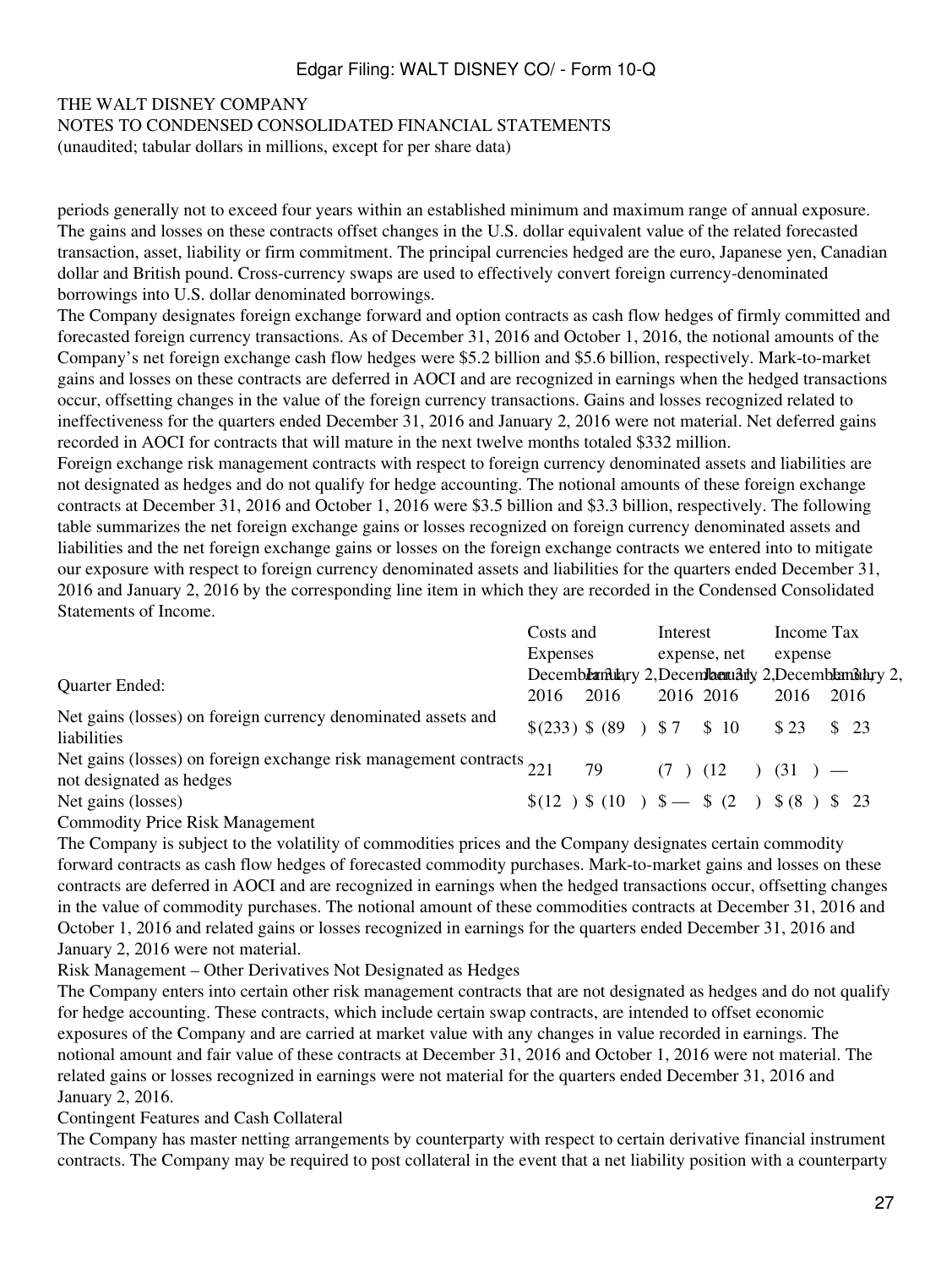exceeds limits defined by contract and that vary with the Company's credit rating. In addition, these contracts may require a counterparty to post collateral to the Company in the event that a net receivable position with a counterparty exceeds limits defined by contract and that vary with the counterparty's credit rating. If the Company's or the counterparty's credit ratings were to fall below investment grade, such counterparties or the Company would also have the right to terminate our derivative contracts, which could lead to a net payment to or from the Company for the aggregate net value by counterparty of our derivative contracts. The aggregate fair values of derivative instruments with credit-risk-related contingent features in a net liability position by counterparty were \$34 million and \$86 million on December 31, 2016 and October 1, 2016, respectively.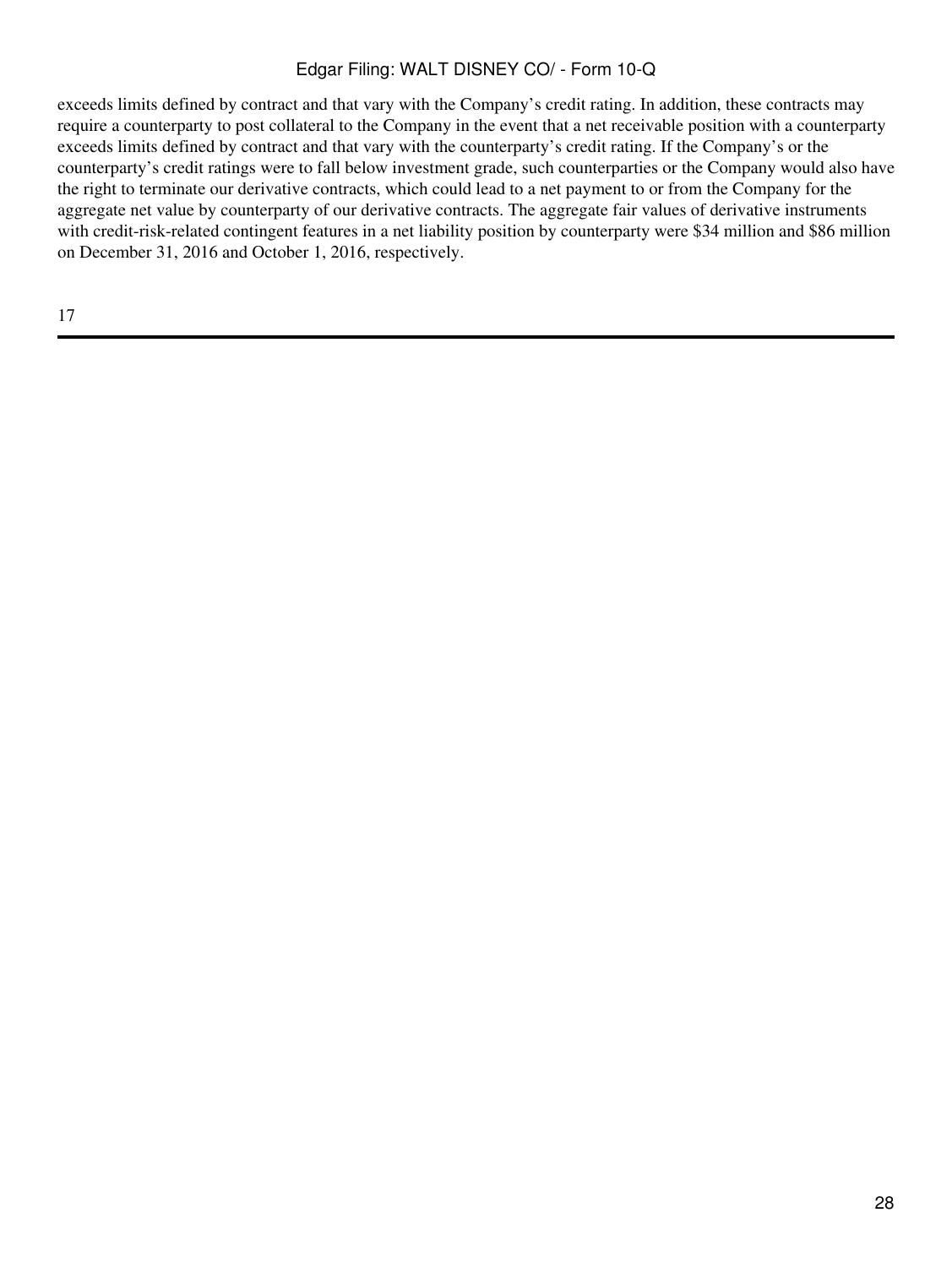#### THE WALT DISNEY COMPANY NOTES TO CONDENSED CONSOLIDATED FINANCIAL STATEMENTS (unaudited; tabular dollars in millions, except for per share data)

#### 13. Restructuring and Impairment Charges

The Company recorded \$81 million of restructuring and impairment charges in the prior-year quarter for an investment impairment and contract termination and severance costs.

#### 14. New Accounting Pronouncements

#### Restricted Cash

In November 2016, the Financial Accounting Standards Board (FASB) issued guidance that requires restricted cash to be presented with cash and cash equivalents in the statement of cash flows. The guidance is required to be adopted retrospectively, and is effective beginning in the first quarter of the Company's 2019 fiscal year (with early adoption permitted). At December 31, 2016 and October 1, 2016, the Company held restricted cash of approximately \$335 million and \$150 million, respectively, primarily associated with collateral received from counterparties to its derivative contracts. The Company's restricted cash balances are presented in the Condensed Consolidated Balance Sheets as Other current assets and Other assets based on the maturity dates of the related derivatives. Under the new guidance, changes in the Company's restricted cash will continue to be classified as either operating activities or investing activities in the Condensed Consolidated Statements of Cash Flows, depending on the nature of the activities that gave rise to the restricted cash balance.

Intra-Entity Transfers of Assets Other Than Inventory

In October 2016, the FASB issued guidance that requires the income tax consequences of an intra-entity transfer of an asset other than inventory to be recognized when the transfer occurs instead of when the asset is sold to an outside party. The new guidance is effective beginning with the first quarter of the Company's 2019 fiscal year (with early adoption permitted as of the beginning of an annual period). The guidance is required to be adopted retrospectively by recording a cumulative-effect adjustment to retained earnings as of the beginning of the adoption period. The Company is assessing the potential impact this guidance will have on its financial statements.

Stock Compensation - Employee Share-based Payments

In March 2016, the FASB issued guidance to amend certain aspects of accounting for employee share-based awards, including accounting for income taxes related to those transactions. This guidance will require recognizing excess tax benefits and deficiencies (that result from an increase or decrease in the value of an award from grant date to the vesting date or exercise date) on share-based compensation arrangements in the tax provision, instead of in equity as under the current guidance. In addition, these amounts will be classified as an operating activity in the statement of cash flows, instead of as a financing activity. The Company reported excess tax benefits of \$0.2 billion and \$0.3 billion in fiscal 2016 and 2015, respectively. In addition, cash paid for shares withheld to satisfy employee taxes will be classified as a financing activity, instead of as an operating activity. Cash paid for employee taxes was \$0.2 billion and \$0.3 billion in fiscal 2016 and 2015, respectively. The fiscal 2016 and 2015 amounts of excess tax benefits and cash paid for employee taxes are not necessarily indicative of future amounts that may arise in years following implementation of the new accounting pronouncement.

The Company adopted the new guidance in the first quarter of fiscal 2017 as follows:

• allowed for either prospective or retrospective adoption for the statement of cash flows. The Company elected to Excess tax benefits of \$38 million in the current quarter were recognized as a benefit in "Income taxes" in the Condensed Consolidated Statement of Income and classified as a source in operating activities in the Condensed Consolidated Statement of Cash Flows. The guidance required prospective adoption for the statement of income and prospectively adopt the effect to the statement of cash flows and accordingly, did not restate the Condensed Consolidated Statement of Cash Flows for the quarter ended January 2, 2016.

• required retrospective adoption; accordingly, a \$94 million use was reclassified from an operating activity to a Cash paid for shares withheld to satisfy employee taxes of \$135 million for the quarter ended December 31, 2016 was classified as a use in financing activities in the Condensed Consolidated Statement of Cash Flows. The guidance financing activity in the Condensed Consolidated Statement of Cash Flows for the quarter ended January 2, 2016.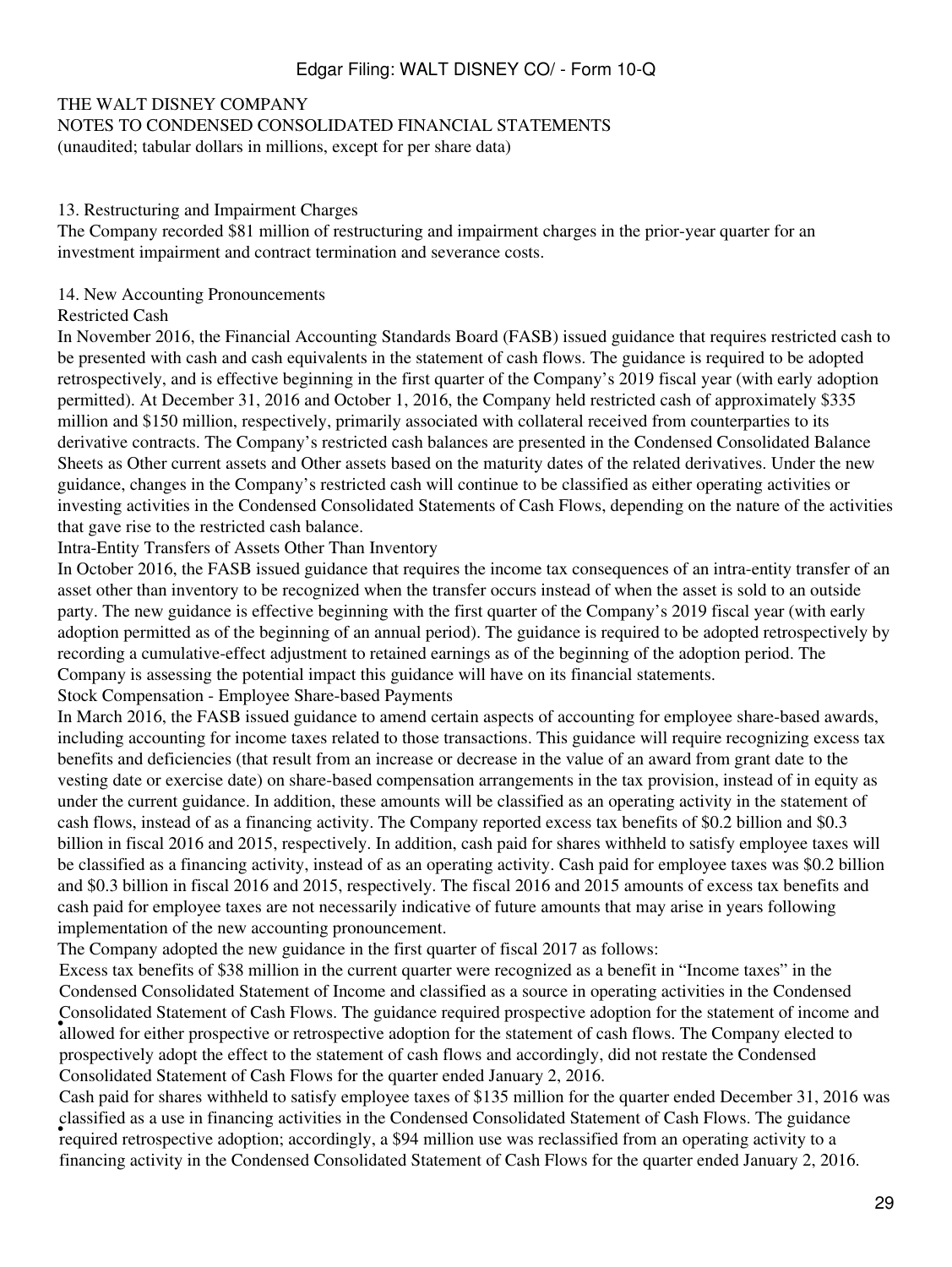#### Leases

In February 2016, the FASB issued a new lease accounting standard, which requires the present value of committed operating lease payments to be recorded as right-of-use lease assets and lease liabilities on the balance sheet. As of October 1, 2016, the Company had an estimated \$3.1 billion in undiscounted future minimum lease commitments. The Company is currently assessing the impact of the new guidance on its financial statements. The guidance is required to be adopted retrospectively, and is effective beginning in the first quarter of the Company's 2020 fiscal year (with early adoption permitted).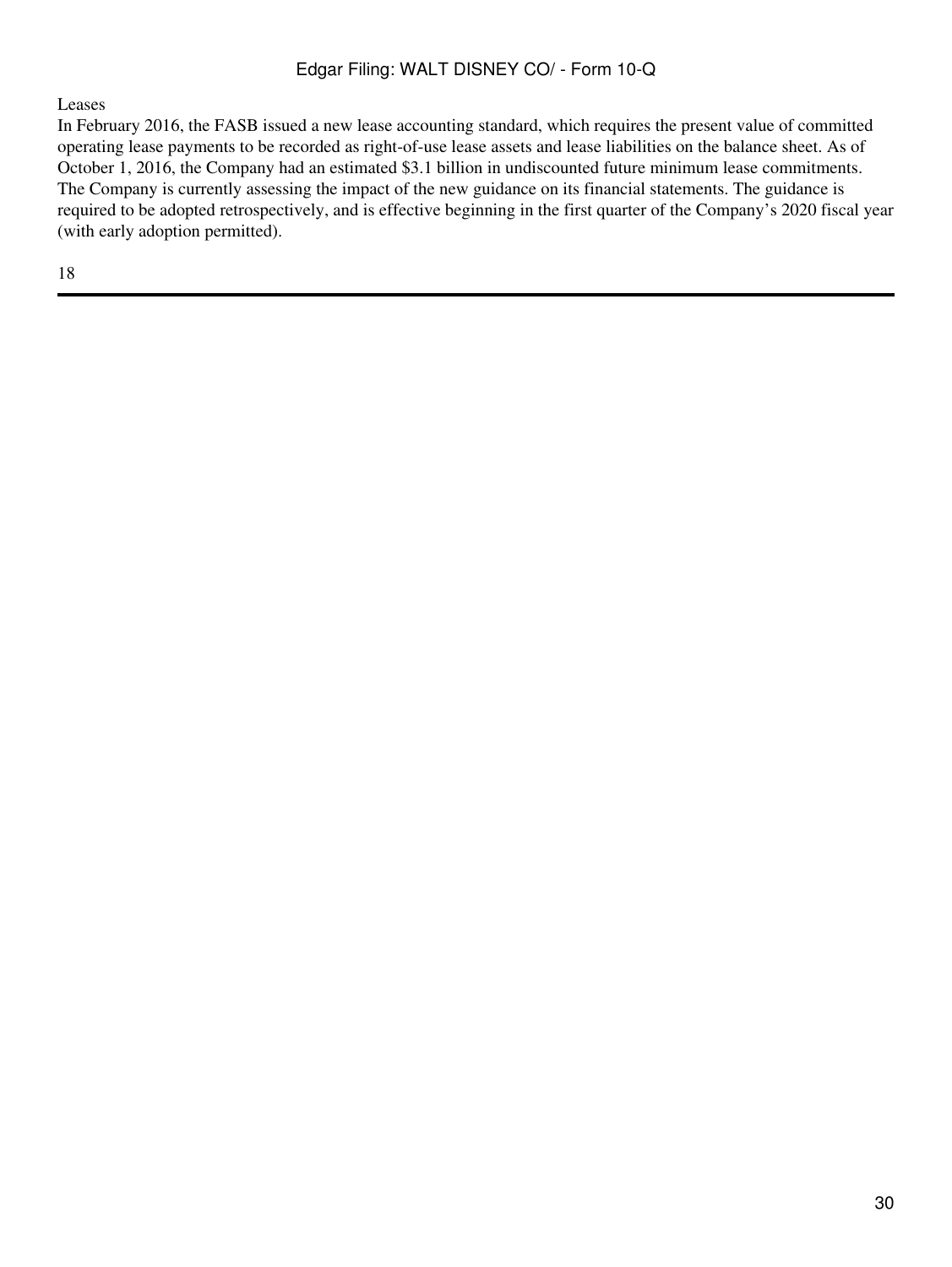#### THE WALT DISNEY COMPANY NOTES TO CONDENSED CONSOLIDATED FINANCIAL STATEMENTS (unaudited; tabular dollars in millions, except for per share data)

#### Revenue from Contracts with Customers

In May 2014, the FASB issued guidance that replaces the existing accounting standards for revenue recognition with a single comprehensive five-step model, eliminating industry-specific accounting rules. The core principle is to recognize revenue upon the transfer of goods or services to customers at an amount that reflects the consideration expected to be received. Since its issuance, the FASB has amended several aspects of the new guidance, including provisions that address revenue recognition associated with the licensing of intellectual property. The new guidance, including the amendments, is effective beginning with the first quarter of the Company's 2019 fiscal year (with early adoption permitted beginning fiscal year 2018). The guidance may be adopted either by restating all years presented in the Company's financial statements or by recording the impact of adoption as an adjustment to retained earnings at the beginning of the year of adoption. We are continuing to assess the potential impact of this guidance, including the impact on those areas currently subject to industry-specific guidance such as licensing of intellectual property. As part of our assessment, we are reviewing representative samples of customer contracts to determine the impact on revenue recognition under the new guidance. Our method of adoption will in part be based on the degree of change identified in our assessment.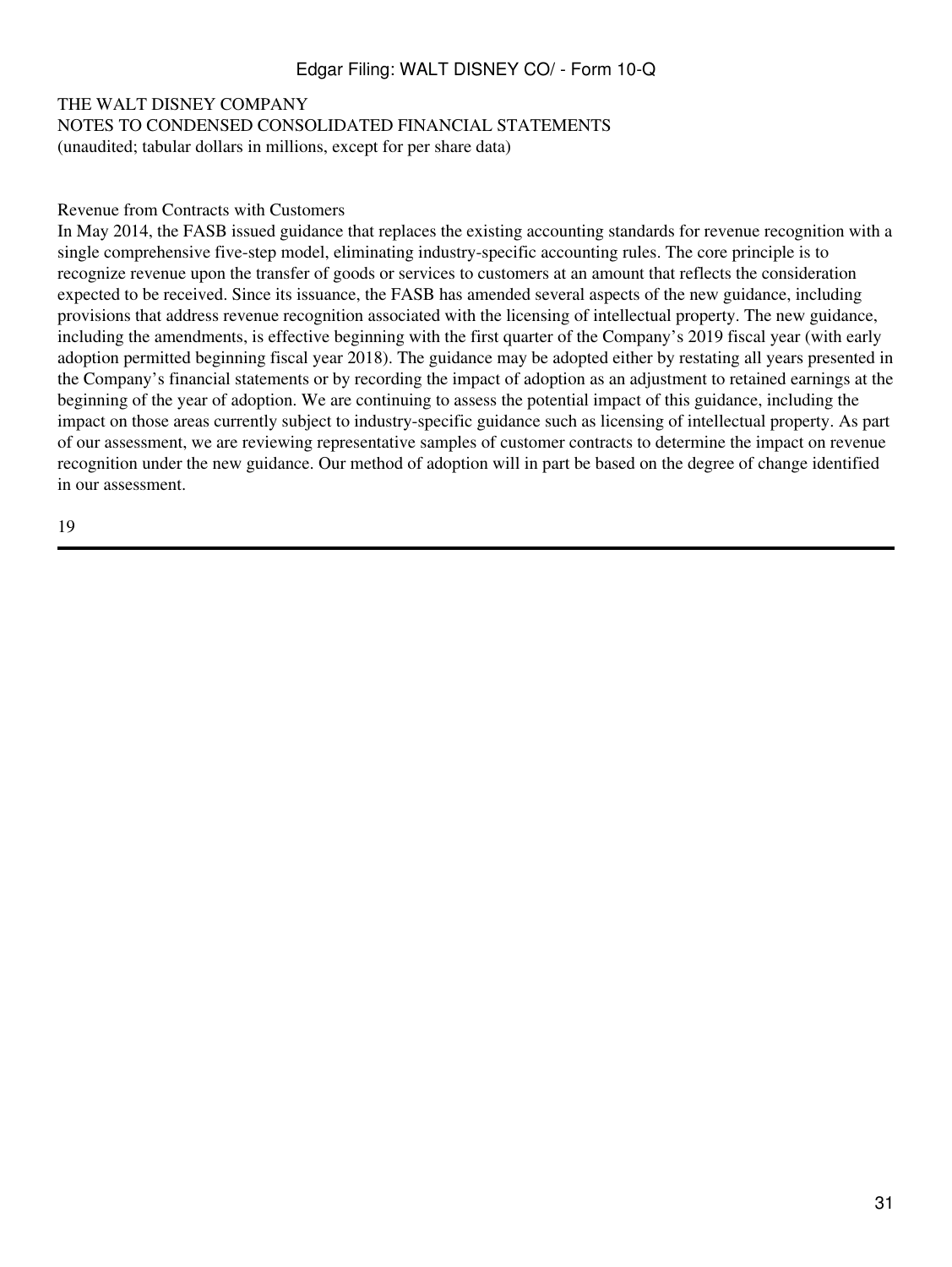# MANAGEMENT'S DISCUSSION AND ANALYSIS OF

## FINANCIAL CONDITION AND RESULTS OF OPERATIONS

Item 2: Management's Discussion and Analysis of Financial Condition and Results of Operations

#### ORGANIZATION OF INFORMATION

Management's Discussion and Analysis provides a narrative of the Company's financial performance and condition that should be read in conjunction with the accompanying financial statements. It includes the following sections: Consolidated Results and Non-segment Items Seasonality Segment Results Tax Impact of Employee Share-Based Awards Financial Condition Commitments and Contingencies Other Matters Market Risk CONSOLIDATED RESULTS AND NON-SEGMENT ITEMS

Quarter Ended % Change

Our summary consolidated results are presented below:

|                                                               | Yuuror Liiuvu       |                             |             |      |  |  |
|---------------------------------------------------------------|---------------------|-----------------------------|-------------|------|--|--|
|                                                               |                     | December Bahuary 2, Better/ |             |      |  |  |
| (in millions, except per share data)                          | 2016                | 2016                        | (Worse)     |      |  |  |
| Revenues:                                                     |                     |                             |             |      |  |  |
| Services                                                      | \$12,406            | \$12,622                    | (2)         | %    |  |  |
| Products                                                      | 2,378               | 2,622                       | (9)         | $\%$ |  |  |
| Total revenues                                                | 14,784 15,244       |                             | (3)         | $\%$ |  |  |
| Costs and expenses:                                           |                     |                             |             |      |  |  |
| Cost of services (exclusive of depreciation and amortization) | (7,020)             | (7,056)                     | 1           | $\%$ |  |  |
| Cost of products (exclusive of depreciation and amortization) | (1,386)             | (1,567)                     | 12          | $\%$ |  |  |
| Selling, general, administrative and other                    | (1,985)             | (2,025)                     | $2^{\circ}$ | $\%$ |  |  |
| Depreciation and amortization                                 | (687)               | (607)                       | (13)        | $\%$ |  |  |
| Total costs and expenses                                      |                     | $(11,078)$ $(11,255)$ 2     |             | $\%$ |  |  |
| Restructuring and impairment charges                          |                     | (81)                        | 100         | %    |  |  |
| Interest expense, net                                         | (99)                | (24)                        | ) > (100)   | $\%$ |  |  |
| Equity in the income of investees                             | 118                 | 474                         | (75)        | $\%$ |  |  |
| Income before income taxes                                    | 3,725               | 4,358                       | (15)        | $\%$ |  |  |
| Income taxes                                                  | $(1,237)$ $(1,448)$ |                             | 15          | $\%$ |  |  |
| Net income                                                    | 2,488               | 2,910                       | (15)        | $\%$ |  |  |
| Less: Net income attributable to noncontrolling interests     | (9)                 | )(30)                       | )70         | $\%$ |  |  |
| Net income attributable to Disney                             | \$2,479             | \$2,880                     | (14)        | $\%$ |  |  |
| Diluted earnings per share attributable to Disney             | \$1.55              | \$1.73                      | (10)        | $\%$ |  |  |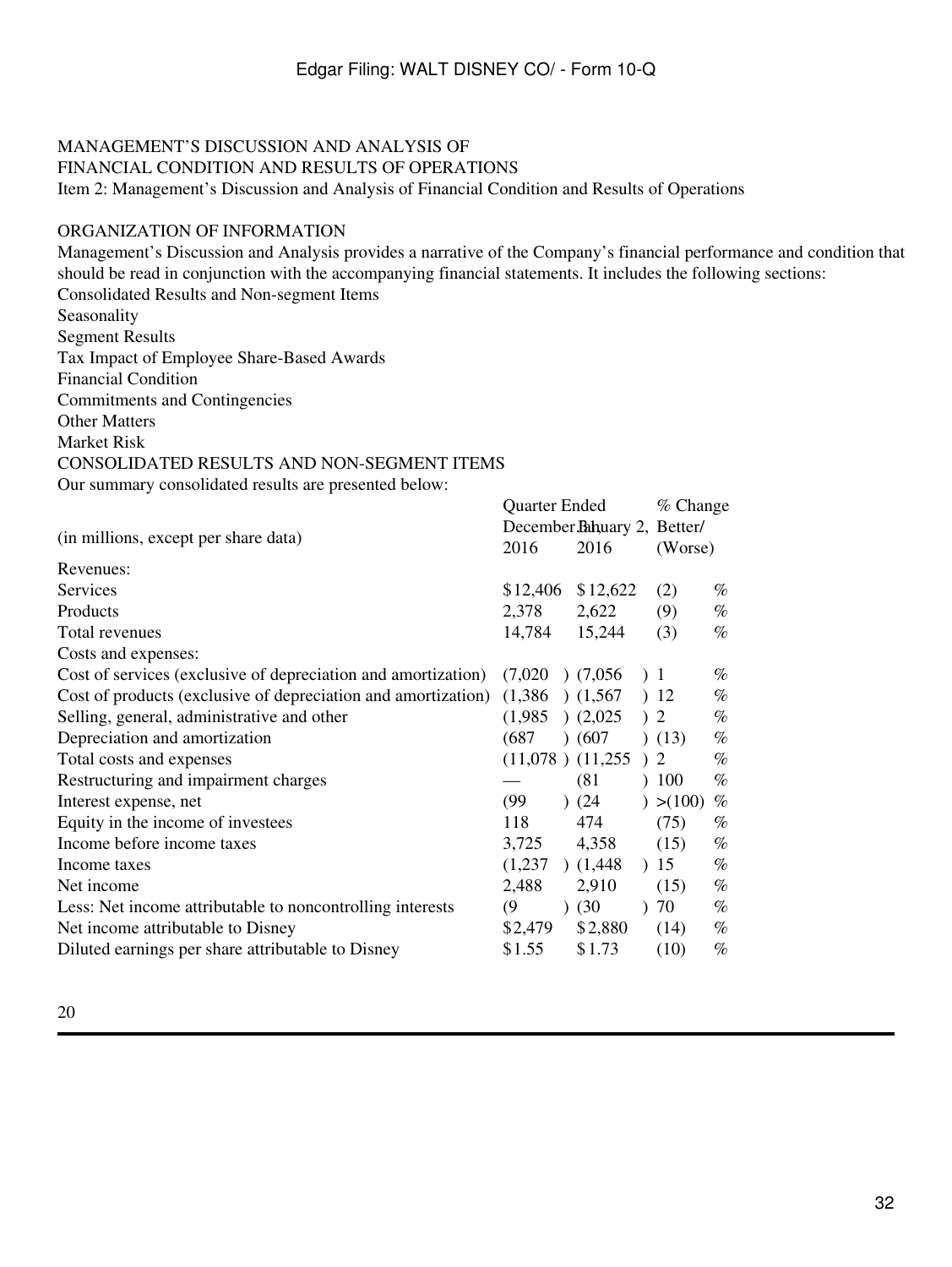# MANAGEMENT'S DISCUSSION AND ANALYSIS OF FINANCIAL CONDITION AND RESULTS OF OPERATIONS — (continued)

## Quarter Results

Revenues for the quarter decreased 3%, or \$460 million, to \$14.8 billion; net income attributable to Disney decreased 14%, or \$401 million, to \$2.5 billion; and diluted earnings per share attributable to Disney (EPS) decreased 10% from \$1.73 to \$1.55. The EPS decrease for the quarter was due to the Vice Gain recognized in the prior-year quarter (see Note 3 to the Condensed Consolidated Financial Statements), lower operating results and higher net interest expense, partially offset by a decrease in weighted average shares outstanding as a result of our share repurchase program. Operating results reflected declines in the sale of services and products and were adversely impacted by foreign currency translation due to the movement of the U.S. dollar against major currencies including the impact of our hedging program (FX Impact).

Revenues

Service revenues for the quarter decreased 2%, or \$216 million, to \$12.4 billion, due to lower licensing revenue from merchandise and games, sales of television programs, attendance at our domestic parks, advertising revenue and theatrical distribution revenues. These decreases were partially offset by the benefit of the opening of Shanghai Disney Resort in the prior-year third quarter, higher guest spending at our domestic parks and resorts and higher fees from Multi-channel Video Distributors (MVPDs) (Affiliate Fees). Service revenue reflected an approximate 1 percentage point decrease due to an unfavorable FX Impact.

Product revenues for the quarter decreased 9%, or \$244 million, to \$2.4 billion, due to the discontinuation of the Infinity business in the second quarter of the prior year and lower volumes at our home entertainment distribution and retail businesses. These decreases were partially offset by the benefit of the opening of Shanghai Disney Resort and higher guest spending at our domestic parks and resorts. Product revenue reflected an approximate 1 percentage point decrease due to an unfavorable FX Impact.

Costs and expenses

Cost of services for the quarter decreased 1%, or \$36 million, to \$7.0 billion, due to lower programming and production costs and lower film cost amortization, partially offset by the impact of the opening of Shanghai Disney Resort.

Cost of products for the quarter decreased 12%, or \$181 million, to \$1.4 billion, due to the discontinuation of the Infinity business and lower retail and home entertainment volumes, partially offset by the impact of the opening of Shanghai Disney Resort.

Selling, general, administrative and other costs decreased 2%, or \$40 million, to \$2.0 billion, due to the discontinuation of the Infinity business, partially offset by higher theatrical marketing costs. Selling, general, administrative and other costs reflected an approximate 2 percentage point benefit due to a favorable FX Impact. Depreciation and amortization costs increased 13%, or \$80 million, to \$0.7 billion, due to the opening of Shanghai Disney Resort.

Restructuring and impairment charges

The Company recorded \$81 million of restructuring and impairment charges in the prior-year quarter for an investment impairment and contract termination and severance costs.

Interest expense, net

Interest expense, net is as follows:

|                                   | Quarter Ended |                          |                           |      |
|-----------------------------------|---------------|--------------------------|---------------------------|------|
|                                   |               |                          | Decembrandary 2, % Change |      |
| (in millions)                     | 2016 2016     |                          | Better/(Worse)            |      |
| Interest expense                  |               | \$(121) \$ (66) (83)     |                           | $\%$ |
| Interest and investment income 22 |               | 42                       | (48                       | $\%$ |
| Interest expense, net             |               | $$(99)$ \$ (24) $>(100)$ |                           | $\%$ |

The increase in interest expense was due to higher average debt balances, higher average interest rates and lower capitalized interest. Capitalized interest was lower due to the completion of the majority of construction at Shanghai Disney Resort in the prior-year third quarter.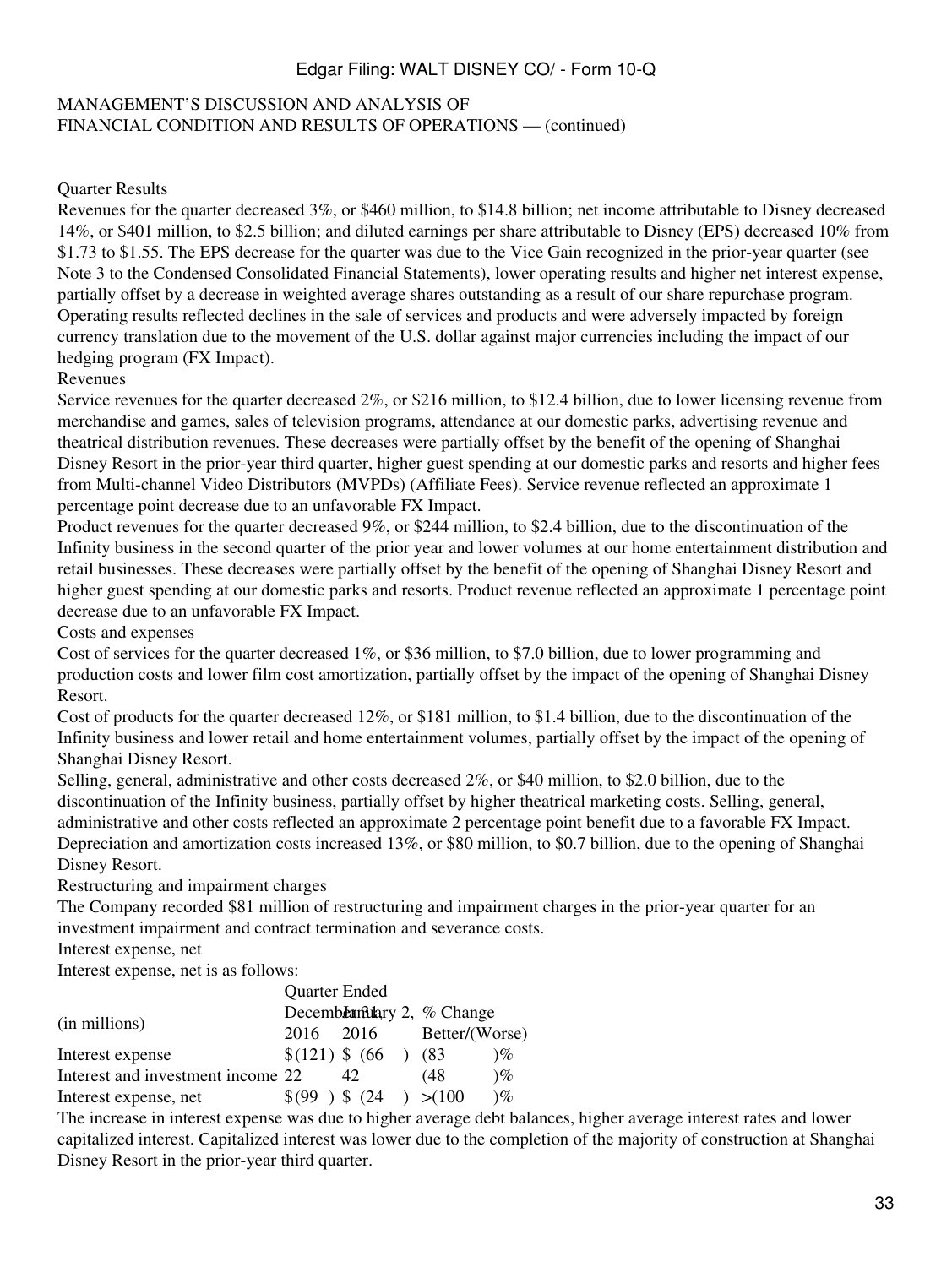The decrease in interest and investment income for the quarter was due to gains on sales of investments in the prior-year quarter.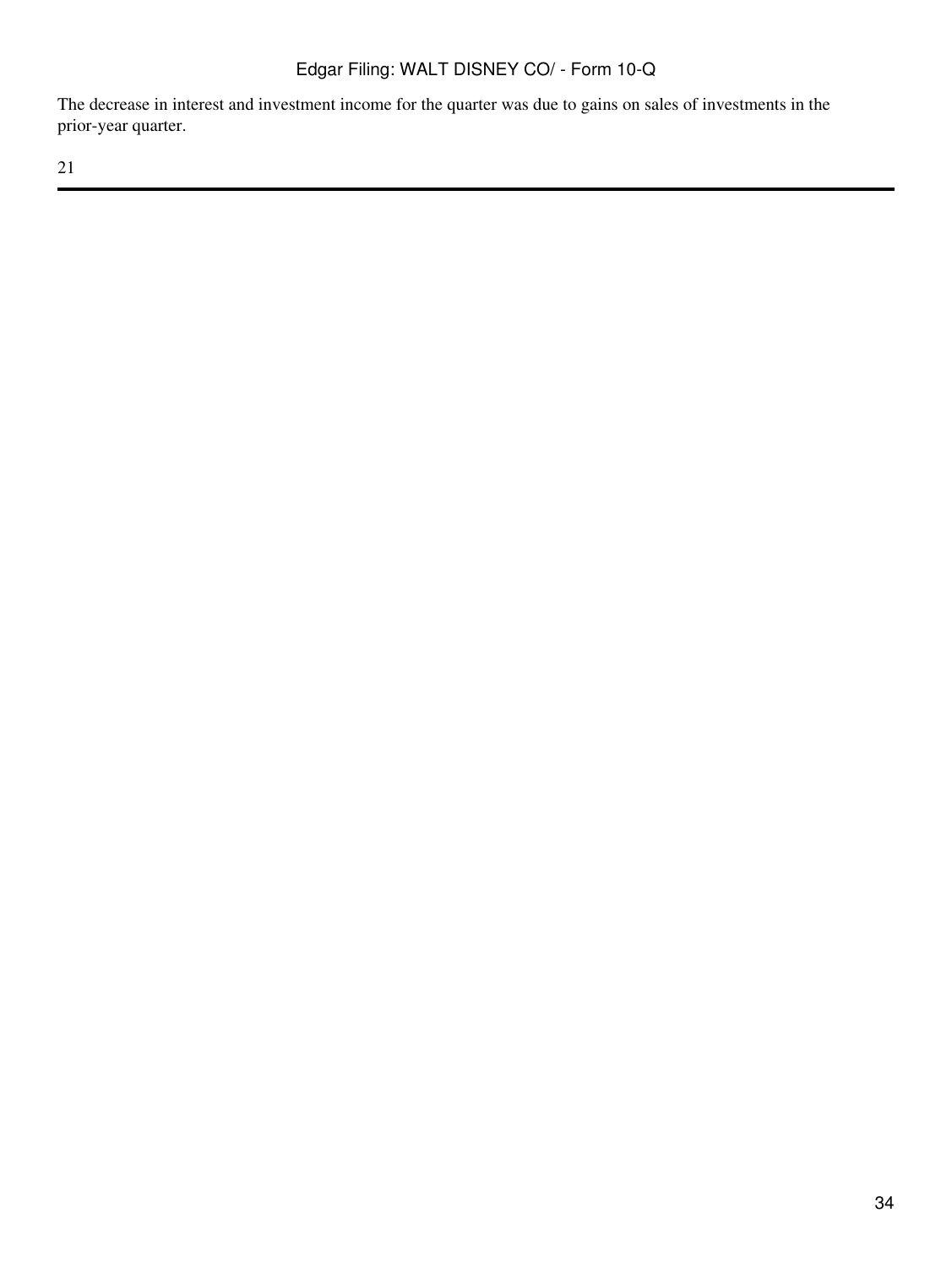## MANAGEMENT'S DISCUSSION AND ANALYSIS OF FINANCIAL CONDITION AND RESULTS OF OPERATIONS — (continued)

Equity in the income of investees

Equity in the income of investees decreased \$356 million to \$118 million for the quarter due to the \$332 million Vice Gain (\$0.13 of EPS in the prior-year quarter) (see Note 3 to the Condensed Consolidated Financial Statements). Effective Income Tax Rate

Quarter Ended Decemblem 3 ary 2, Change 2016 2016 Better/(Worse) Effective income tax rate  $33.2\%$  33.2 % —ppt

The effective income tax rate for the quarter was comparable to the prior-year quarter as a favorable impact of an accounting change (\$38 million) was offset by an adverse impact of a tax law change (\$34 million). In the current quarter, the Company adopted new accounting guidance, which requires that excess tax benefits or tax deficiencies on employee share-based awards be included in "Income taxes" in the Condensed Consolidated Statement of Income. An excess tax benefit arises when the value of employee share-based award on the exercise or vesting date is higher than the fair value on the grant date. A tax deficiency arises when the value is lower than the fair value. These amounts were previously recorded in "Common stock" in the Condensed Consolidated Balance Sheet (see Note 14 to the

Condensed Consolidated Financial Statements).

Noncontrolling Interests

|                                                                    | Quarter Ended              |           |  |  |                |                 |
|--------------------------------------------------------------------|----------------------------|-----------|--|--|----------------|-----------------|
|                                                                    | Decembunisty 2, $%$ Change |           |  |  |                |                 |
| (in millions)                                                      |                            | 2016 2016 |  |  | Better/(Worse) |                 |
| Net income attributable to noncontrolling interests $\$ 9$ $\$ 30$ |                            |           |  |  |                | $\mathcal{Q}_0$ |

The decrease in net income attributable to noncontrolling interests for the quarter was primarily due to lower net income at ESPN.

Net income attributable to noncontrolling interests is determined on income after royalties and management fees, financing costs and income taxes.

#### **SEASONALITY**

The Company's businesses are subject to the effects of seasonality. Consequently, the operating results for the quarter ended December 31, 2016 for each business segment, and for the Company as a whole, are not necessarily indicative of results to be expected for the full year.

Media Networks revenues are subject to seasonal advertising patterns, changes in viewership levels and timing of program sales. In general, advertising revenues are somewhat higher during the fall and somewhat lower during the summer months.

Parks and Resorts revenues fluctuate with changes in theme park attendance and resort occupancy resulting from the seasonal nature of vacation travel and leisure activities. Peak attendance and resort occupancy generally occur during the summer months when school vacations occur and during early-winter and spring-holiday periods.

Studio Entertainment revenues fluctuate due to the timing and performance of releases in the theatrical, home entertainment and television markets. Release dates are determined by several factors, including competition and the timing of vacation and holiday periods.

Consumer Products & Interactive Media revenues are influenced by seasonal consumer purchasing behavior, which generally results in increased revenues during the Company's first fiscal quarter, and the timing and performance of theatrical and game releases and cable programming broadcasts.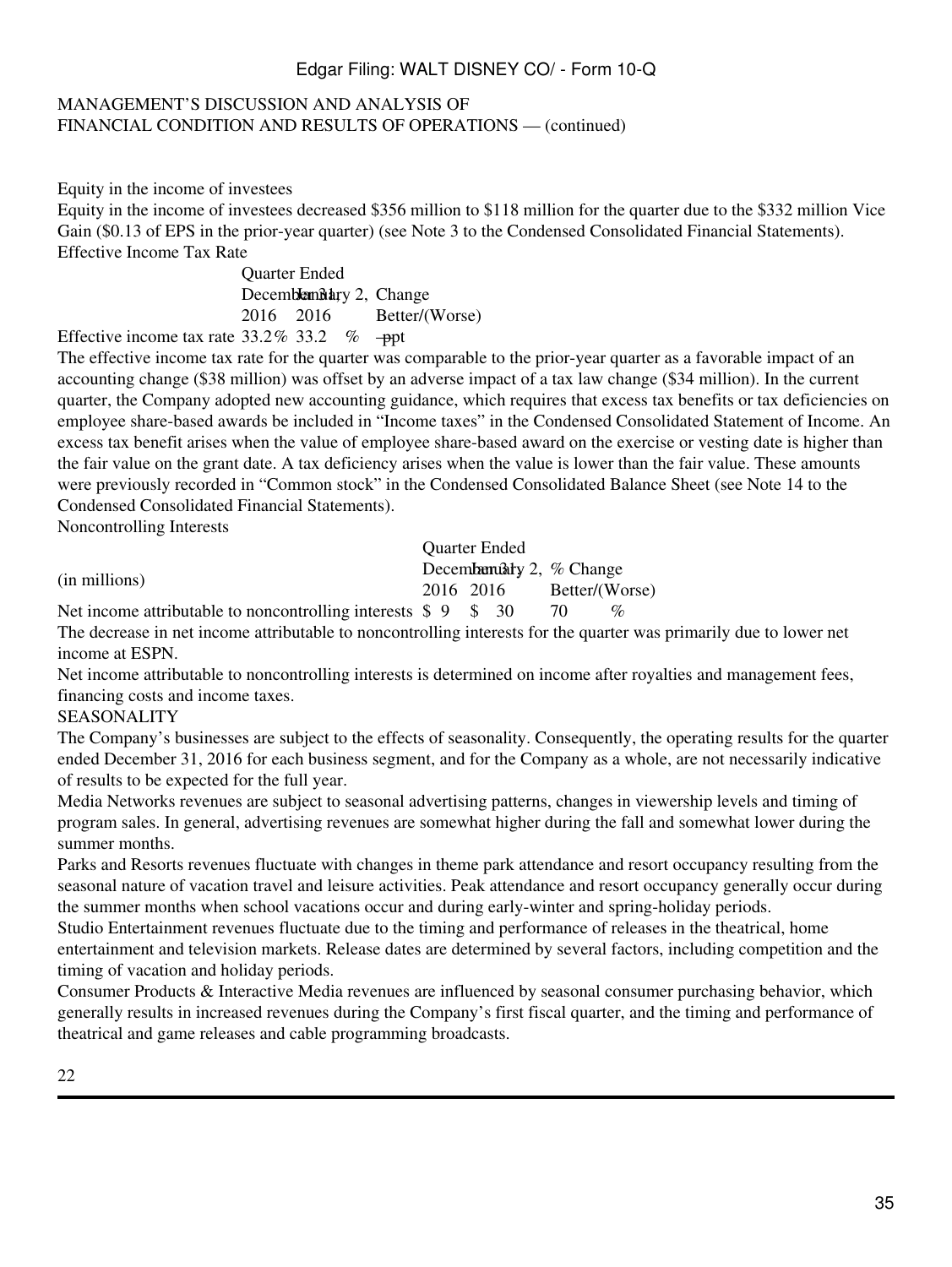#### MANAGEMENT'S DISCUSSION AND ANALYSIS OF FINANCIAL CONDITION AND RESULTS OF OPERATIONS — (continued)

# SEGMENT RESULTS

The Company evaluates the performance of its operating segments based on segment operating income, which is shown below along with segment revenues:

|                                             | Quarter Ended              | % Change          |         |      |
|---------------------------------------------|----------------------------|-------------------|---------|------|
|                                             | Decemberahlyary 2, Better/ |                   |         |      |
| (in millions)                               | 2016                       | 2016              | (Worse) |      |
| Revenues:                                   |                            |                   |         |      |
| Media Networks                              | \$6,233                    | \$6,332           | (2)     | %    |
| Parks and Resorts                           | 4,555                      | 4,281             | 6       | $\%$ |
| Studio Entertainment                        | 2,520                      | 2,721             | (7)     | $\%$ |
| Consumer Products & Interactive Media 1,476 |                            | 1,910             | (23)    | $\%$ |
|                                             |                            | \$14,784 \$15,244 | (3)     | $\%$ |
| Segment operating income:                   |                            |                   |         |      |
| Media Networks                              | \$1,362                    | \$1,412           | (4)     | %    |
| Parks and Resorts                           | 1,110                      | 981               | 13      | %    |
| Studio Entertainment                        | 842                        | 1,014             | (17)    | $\%$ |
| Consumer Products & Interactive Media 642   |                            | 860               | (25)    | $\%$ |
|                                             | \$3,956                    | \$4,267           | (7)     | $\%$ |

The following table reconciles segment operating income to income before income taxes:

|         | $%$ Change                                      |                                           |                            |
|---------|-------------------------------------------------|-------------------------------------------|----------------------------|
|         |                                                 |                                           |                            |
| 2016    | 2016                                            | (Worse)                                   |                            |
|         |                                                 | (7)                                       | $\%$                       |
|         |                                                 | 3                                         | $\%$                       |
|         | (81                                             | 100                                       | $\%$                       |
| (99     | (24)                                            | > (100)                                   | $\%$                       |
|         | 332                                             | (100)                                     | $\%$                       |
| \$3.725 | \$4.358                                         | (15)                                      | $\%$                       |
|         | Corporate and unallocated shared expenses (132) | Quarter Ended<br>\$3,956 \$4,267<br>(136) | Decemberantiary 2, Better/ |

(1) See Note 3 to the Condensed Consolidated Financial Statements for a discussion of the Vice Gain. Depreciation expense is as follows:

|                                          | Quarter Ended |                              |         | $%$ Change |
|------------------------------------------|---------------|------------------------------|---------|------------|
| (in millions)<br>2016                    |               | Decemble managing 2, Better/ |         |            |
|                                          |               | 2016                         | (Worse) |            |
| Media Networks                           |               |                              |         |            |
| Cable Networks                           | \$36          | \$37                         | 3       | %          |
| <b>Broadcasting</b>                      | 21            | 21                           |         | $\%$       |
| <b>Total Media Networks</b>              | 57            | 58                           | 2       | $\%$       |
| Parks and Resorts                        |               |                              |         |            |
| Domestic                                 | 328           | 318                          | (3)     | %          |
| International                            | 156           | 84                           | (86)    | $\%$       |
| <b>Total Parks and Resorts</b>           | 484           | 402                          | (20)    | $\%$       |
| Studio Entertainment                     | 12            | 13                           | 8       | $\%$       |
| Consumer Products & Interactive Media 15 |               | 14                           | (7)     | $\%$       |
| Corporate                                | 68            | 63                           | (8)     | $\%$       |
| Total depreciation expense               | \$636         | S.<br>550                    | (16)    | $\%$       |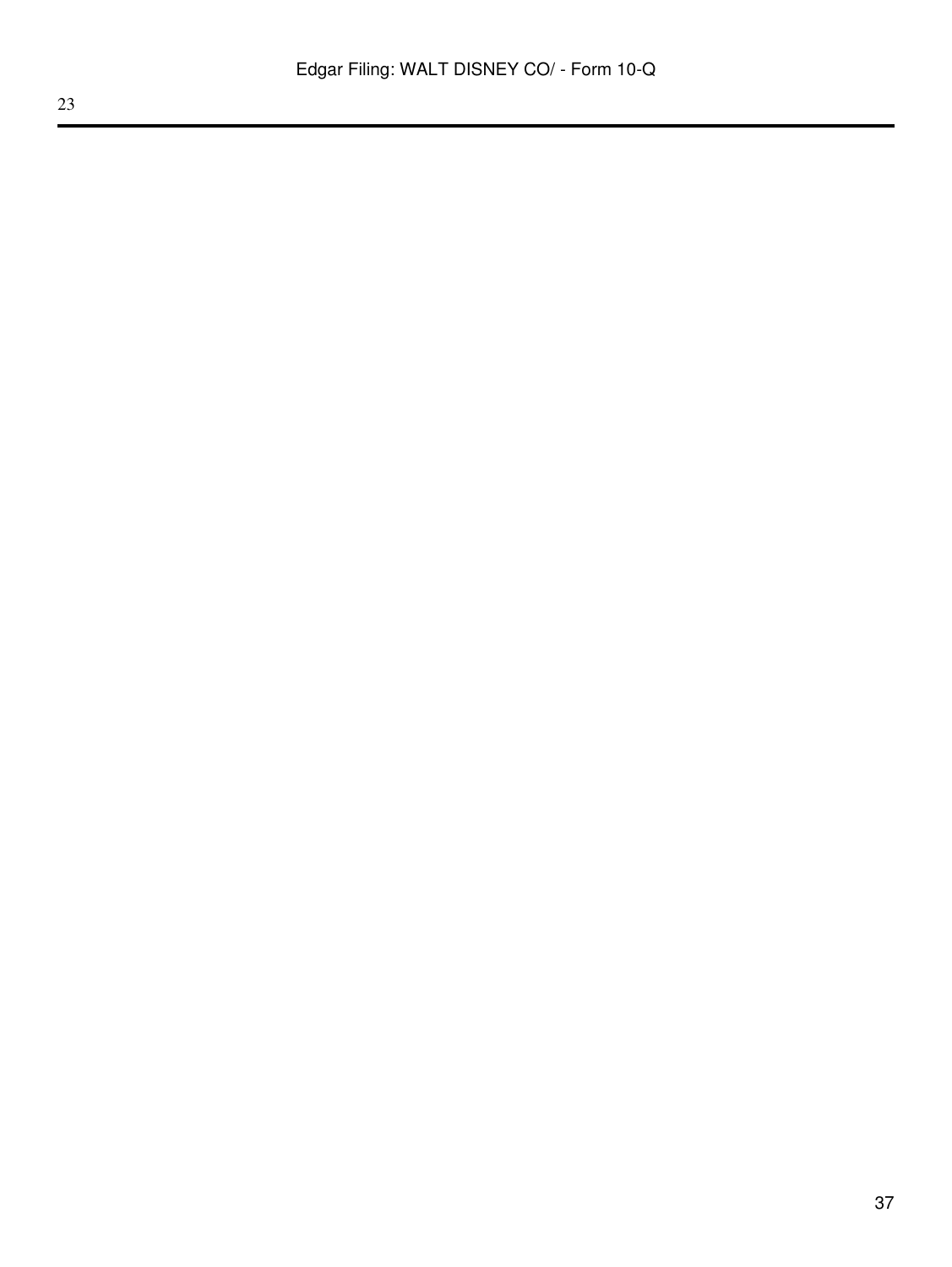## MANAGEMENT'S DISCUSSION AND ANALYSIS OF FINANCIAL CONDITION AND RESULTS OF OPERATIONS — (continued)

Amortization of intangible assets is as follows:

|                                          |                 | Quarter Ended % Change   |  |         |      |
|------------------------------------------|-----------------|--------------------------|--|---------|------|
| (in millions)                            |                 | DecemblamBary 2, Better/ |  |         |      |
|                                          | 2016 2016       |                          |  | (Worse) |      |
| Media Networks                           | $\mathcal{S}$ 2 | $\frac{1}{2}$            |  | 60      | $\%$ |
| Parks and Resorts                        |                 |                          |  |         | $\%$ |
| Studio Entertainment                     | 16              | 20                       |  | 20      | $\%$ |
| Consumer Products & Interactive Media 32 |                 | 31                       |  | (3)     | $\%$ |
| Total amortization of intangible assets  | \$ 51           |                          |  |         | $\%$ |

Media Networks

Operating results for the Media Networks segment are as follows:

|                                                  | Quarter Ended              |         |                |      |
|--------------------------------------------------|----------------------------|---------|----------------|------|
|                                                  | Decemberant ary 2, Better/ |         |                |      |
| (in millions)                                    | 2016                       | 2016    | (Worse)        |      |
| Revenues                                         |                            |         |                |      |
| Affiliate fees                                   | \$3,075                    | \$2,960 | 4              | %    |
| Advertising                                      | 2,529                      | 2,619   | (3)            | $\%$ |
| TV/SVOD distribution and other                   | 629                        | 753     | (16)           | $\%$ |
| Total revenues                                   | 6,233                      | 6,332   | (2)            | $\%$ |
| Operating expenses                               | $(4,298)$ $(4,355)$        | ١       | $\overline{1}$ | $\%$ |
| Selling, general, administrative and other (633) |                            | (644)   | $\binom{2}{}$  | $\%$ |
| Depreciation and amortization                    | (59)<br>$\mathcal{L}$      | (63)    | 6              | $\%$ |
| Equity in the income of investees                | 119                        | 142     | (16)           | $\%$ |
| Operating Income                                 | \$1.362                    | \$1,412 | (4)            | %    |
| Revenues                                         |                            |         |                |      |

The increase in affiliate fees was due to growth of 7% from higher contractual rates, partially offset by decreases of 2% from fewer subscribers and 1% from an unfavorable FX Impact.

The decrease in advertising revenues was due to a decrease of \$81 million at Cable Networks, from \$1,488 million to \$1,407 million and a decrease of \$9 million at Broadcasting, from \$1,131 million to \$1,122 million. The decrease at Cable Networks was due to a 5% decrease from lower impressions, partially offset by a 1% increase from higher rates, both of which were negatively impacted by the shift in timing of College Football Playoff (CFP) bowl games relative to our fiscal quarter end. Six CFP games were aired in the first quarter of the prior year, whereas three CFP games were aired in the current quarter. Lower impressions reflected a decrease in average viewership, partially offset by an increase in units delivered. Broadcasting advertising revenues reflected an 11% decrease from lower impressions and a 2% decrease from other advertising, partially offset by a 12% increase from higher rates at the ABC Television Network and the owned television stations. The decrease in impressions was due to lower average viewership and, to a lesser extent, fewer network units delivered, which reflected the impact of higher political coverage. The increase in rates at the owned television stations was due to higher political advertising.

TV/SVOD distribution and other revenue decreased \$124 million, from \$753 million to \$629 million due to the sale of Jessica Jones in the prior-year quarter, lower sales of cable programs in the current quarter and an unfavorable FX Impact, partially offset by higher sales of ABC programs in the current quarter.

Costs and Expenses

Operating expenses include programming and production costs, which decreased \$48 million, from \$4,059 million to \$4,011 million. At Broadcasting, programming and production costs decreased \$82 million due to the impact of lower program sales and a decrease in cost write-downs for network programming. At Cable Networks, programming and production costs increased \$34 million due to contractual rate increases for NBA, NFL and CFP programming,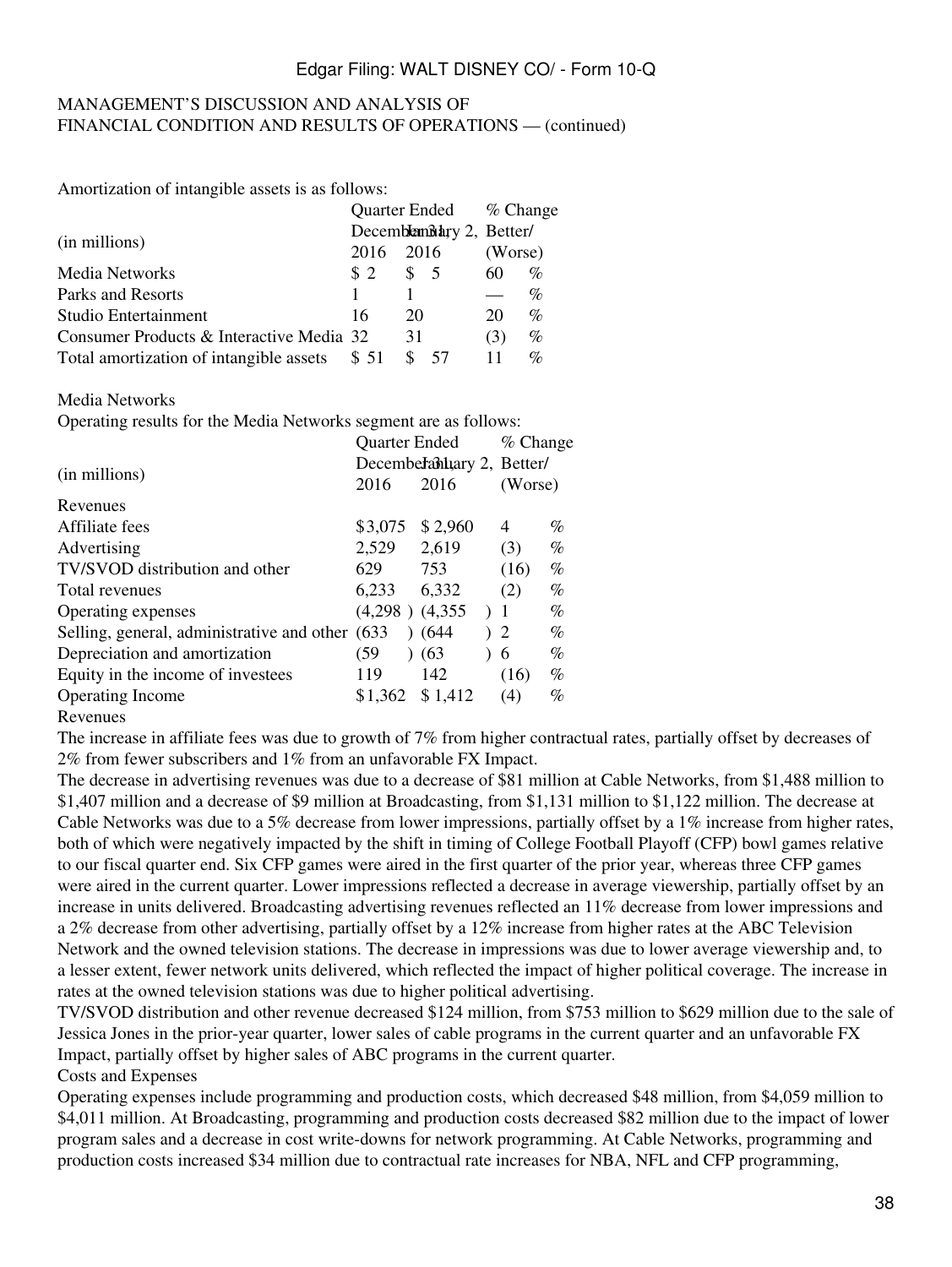partially offset by the timing of CFP games and the impact of lower program sales. Selling, general, administrative and other costs decreased \$11 million, from \$644 million to \$633 million due to a favorable FX Impact.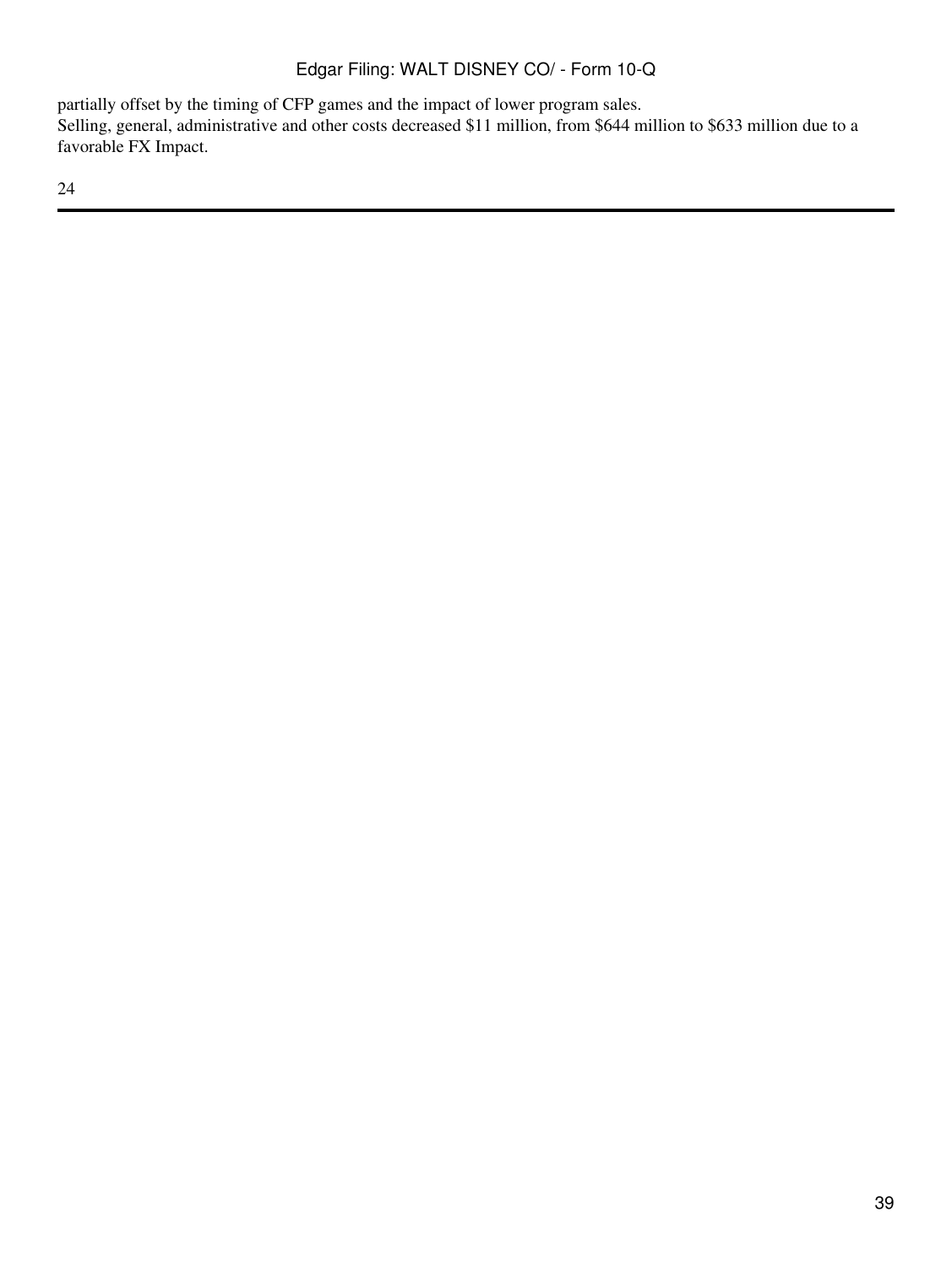# MANAGEMENT'S DISCUSSION AND ANALYSIS OF FINANCIAL CONDITION AND RESULTS OF OPERATIONS — (continued)

#### Equity in the Income of Investees

Income from equity investees decreased \$23 million, from \$142 million to \$119 million. Approximately half of the decrease was due to lower equity income from A+E Television Networks (A+E) and approximately half of the decrease was due to equity losses from BAMTech, which was acquired in August 2016. The decrease at A+E was due to lower advertising revenue and higher programming costs, partially offset by higher affiliate fees and lower intangible amortization. The decrease also reflected a negative impact from the conversion of the H2 channel to Viceland in November 2015. Results at Hulu were comparable to the prior-year quarter.

#### Segment Operating Income

Segment operating income decreased \$50 million, to \$1,362 million due to a decrease at ESPN and lower income from equity investees, partially offset by increases at the ABC Television Network and the owned television stations. The following table provides supplemental revenue and segment operating income detail for the Media Networks segment:

|                                       | Quarter Ended                 | $%$ Change               |         |      |
|---------------------------------------|-------------------------------|--------------------------|---------|------|
|                                       |                               | Decemblandary 2, Better/ |         |      |
|                                       | (in millions)<br>2016<br>2016 |                          | (Worse) |      |
| Revenues                              |                               |                          |         |      |
| Cable Networks                        |                               | \$4,428 \$4,521          | (2)     | $\%$ |
| <b>Broadcasting</b>                   | 1,805 1,811                   |                          |         | $\%$ |
|                                       |                               | \$6,233 \$6,332          | (2)     | $\%$ |
| Segment operating income              |                               |                          |         |      |
| Cable Networks                        | \$864                         | \$975                    | (11)    | $\%$ |
| <b>Broadcasting</b>                   | 379                           | 295                      | 28      | $\%$ |
| Equity in the income of investees 119 |                               | 142                      | (16)    | $\%$ |
|                                       |                               | \$1,362 \$1,412          | (4)     | $\%$ |

Restructuring and impairment charges

The Company recorded restructuring and impairment charges of \$81 million related to Media Networks in the first quarter of fiscal 2016 for an investment impairment and contract termination and severance costs.

## Parks and Resorts

Operating results for the Parks and Resorts segment are as follows:

|                                                  | Quarter Ended       | $\%$ Change                 |         |      |  |
|--------------------------------------------------|---------------------|-----------------------------|---------|------|--|
|                                                  |                     | Decemberant, ary 2, Better/ |         |      |  |
| (in millions)                                    | 2016                | 2016                        | (Worse) |      |  |
| Revenues                                         |                     |                             |         |      |  |
| Domestic                                         | \$3,740             | \$3,674                     | 2       | %    |  |
| International                                    | 815                 | 607                         | 34      | $\%$ |  |
| Total revenues                                   | 4,555               | 4.281                       | 6       | $\%$ |  |
| Operating expenses                               | $(2,547)$ $(2,475)$ |                             | (3)     | $\%$ |  |
| Selling, general, administrative and other (411) |                     | (422)<br>1                  | 3       | $\%$ |  |
| Depreciation and amortization                    | (485)               | (403)                       | (20)    | $\%$ |  |
| Equity in the loss of investees                  | (2)                 |                             | nm      |      |  |
| Operating Income                                 | $$1,110$ \$981      |                             | 13      | %    |  |
| Revenues                                         |                     |                             |         |      |  |

Parks and Resorts revenues increased 6%, or \$274 million, to \$4.6 billion due to increases of \$208 million at our international operations and \$66 million at our domestic operations. Revenues were unfavorably impacted by Hurricane Matthew at our domestic operations and a shift in the timing of the New Year's holiday relative to our fiscal periods.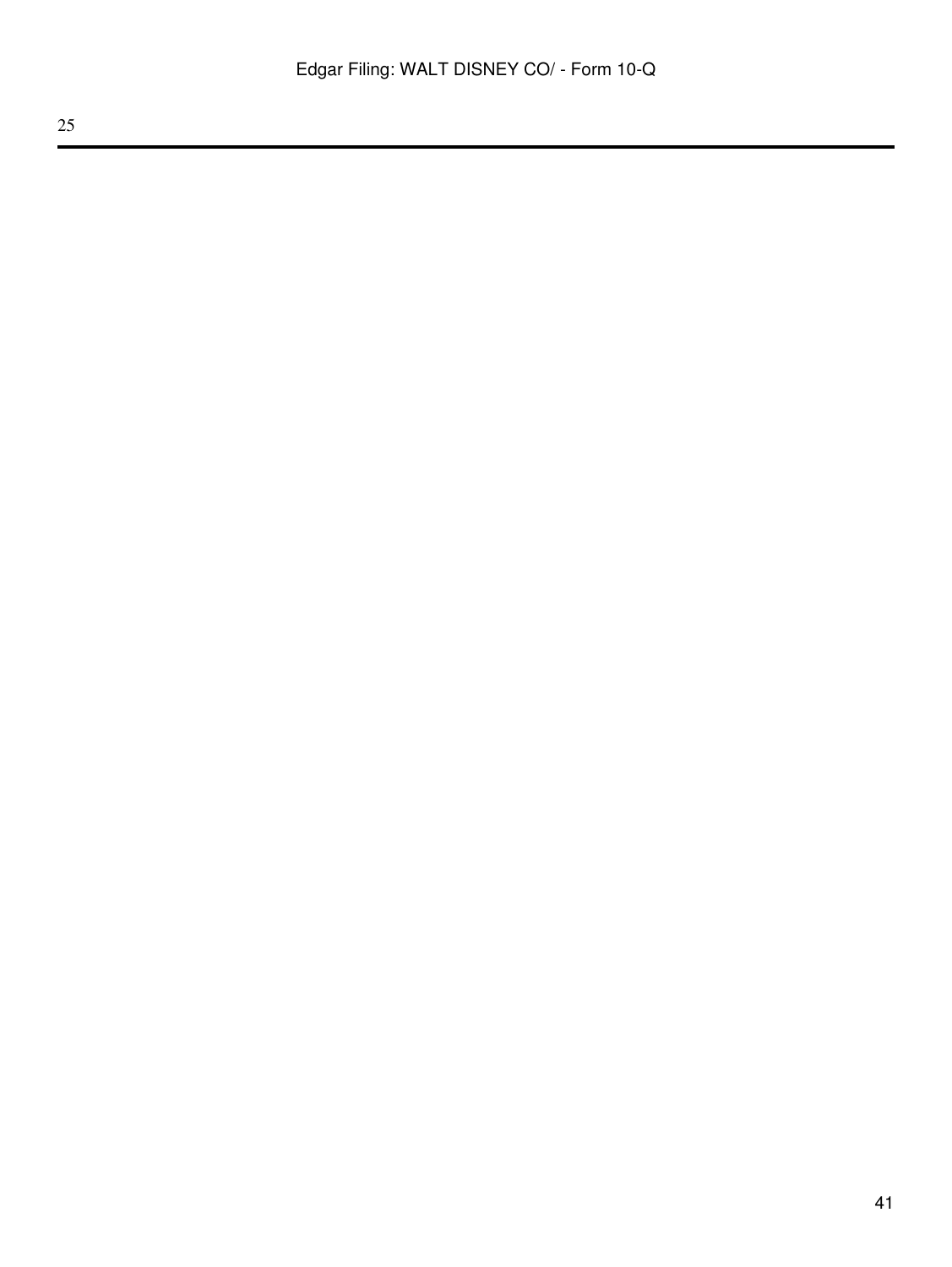## MANAGEMENT'S DISCUSSION AND ANALYSIS OF FINANCIAL CONDITION AND RESULTS OF OPERATIONS — (continued)

Revenue growth at our international operations reflected an increase of 33% from the opening of Shanghai Disney Resort in the prior-year third quarter and the benefit of a full period of operations at Disneyland Paris as the park was closed for four days in the prior-year quarter.

Revenue growth at our domestic operations reflected a 4% increase from higher average guest spending, partially offset by a 3% decrease from lower volumes. Guest spending growth was due to higher average ticket prices for admissions to our theme parks and sailings at our cruise line, increased food and beverage spending and higher average daily rates at our hotels. Lower volumes were due to decreases in attendance and occupied room nights. The decrease in attendance reflected the prior-year benefit of the 60th Anniversary celebration at Disneyland Resort, the impact in the current quarter from Hurricane Matthew at Walt Disney World Resort and the impact of the New Year's holiday shift.

The following table presents supplemental park and hotel statistics:

|                                            | Domestic            |    |                 |      |                      |      | International $(2)$ |    | Total               |      |                 |      |
|--------------------------------------------|---------------------|----|-----------------|------|----------------------|------|---------------------|----|---------------------|------|-----------------|------|
|                                            | Quarter Ended       |    |                 |      | <b>Quarter Ended</b> |      |                     |    | Quarter Ended       |      |                 |      |
|                                            | Dec.<br>31,<br>2016 |    | Jan. 2,<br>2016 |      | Dec.<br>31,<br>2016  |      | Jan. 2,<br>2016     |    | Dec.<br>31,<br>2016 |      | Jan. 2,<br>2016 |      |
| Parks                                      |                     |    |                 |      |                      |      |                     |    |                     |      |                 |      |
| Increase/(decrease)                        |                     |    |                 |      |                      |      |                     |    |                     |      |                 |      |
| Attendance                                 | (5)                 | %  | -10             |      | % 50                 |      | $\%$ (7)            | %6 |                     | %6   |                 | $\%$ |
| Per Capita Guest Spending                  |                     | %7 |                 |      | % (3)                | % 5  |                     | %2 |                     | %7   |                 | $\%$ |
| Hotels $(1)$                               |                     |    |                 |      |                      |      |                     |    |                     |      |                 |      |
| Occupancy                                  | 91                  |    | %92             | $\%$ | -79                  | $\%$ | -77                 |    | %88                 | $\%$ | -89             | $\%$ |
| Available Room Nights (in thousands) 2,569 |                     |    | 2,608           |      | 731                  |      | 620                 |    | 3,300               |      | 3,228           |      |
| Per Room Guest Spending                    | \$324               |    | \$314           |      | \$289                |      | \$281               |    | \$317               |      | \$309           |      |

 $(1)$ Per room guest spending consists of the average daily hotel room rate, as well as guest spending on food, beverage and merchandise at the hotels. Hotel statistics include rentals of Disney Vacation Club units.

(2) fiscal 2016 first quarter average foreign exchange rate. The euro to U.S. dollar weighted average foreign currency Per capita guest spending growth rate is stated on a constant currency basis. Per room guest spending is stated at the

exchange rate was \$1.08 and \$1.10 for the quarters ended December 31, 2016 and January 2, 2016, respectively. Costs and Expenses

Operating expenses include operating labor, which increased \$40 million, from \$1,162 million to \$1,202 million, infrastructure costs, which decreased \$1 million, from \$463 million to \$462 million and cost of sales, which increased \$8 million, from \$411 million to \$419 million. The increase in operating labor was primarily due to the opening of Shanghai Disney Resort and inflation, partially offset by efficiency initiatives. The increase in cost of sales was due to the opening of Shanghai Disney Resort. Infrastructure costs were flat as decreases due to efficiency initiatives and lower dry-dock expenses were offset by increased costs due to the opening of Shanghai Disney Resort and inflation. A portion of the dry-dock costs for the Disney Wonder were incurred in the current quarter whereas all of the dry-dock costs for the Disney Dream were incurred in the prior-year first quarter. Other operating expenses, which include costs for items such as supplies, commissions and entertainment offerings, increased due to the opening of Shanghai Disney Resort.

The increase in depreciation and amortization was due to the opening of Shanghai Disney Resort.

Segment Operating Income

Segment operating income increased 13%, or \$129 million, to \$1.1 billion due to growth at our domestic and international operations.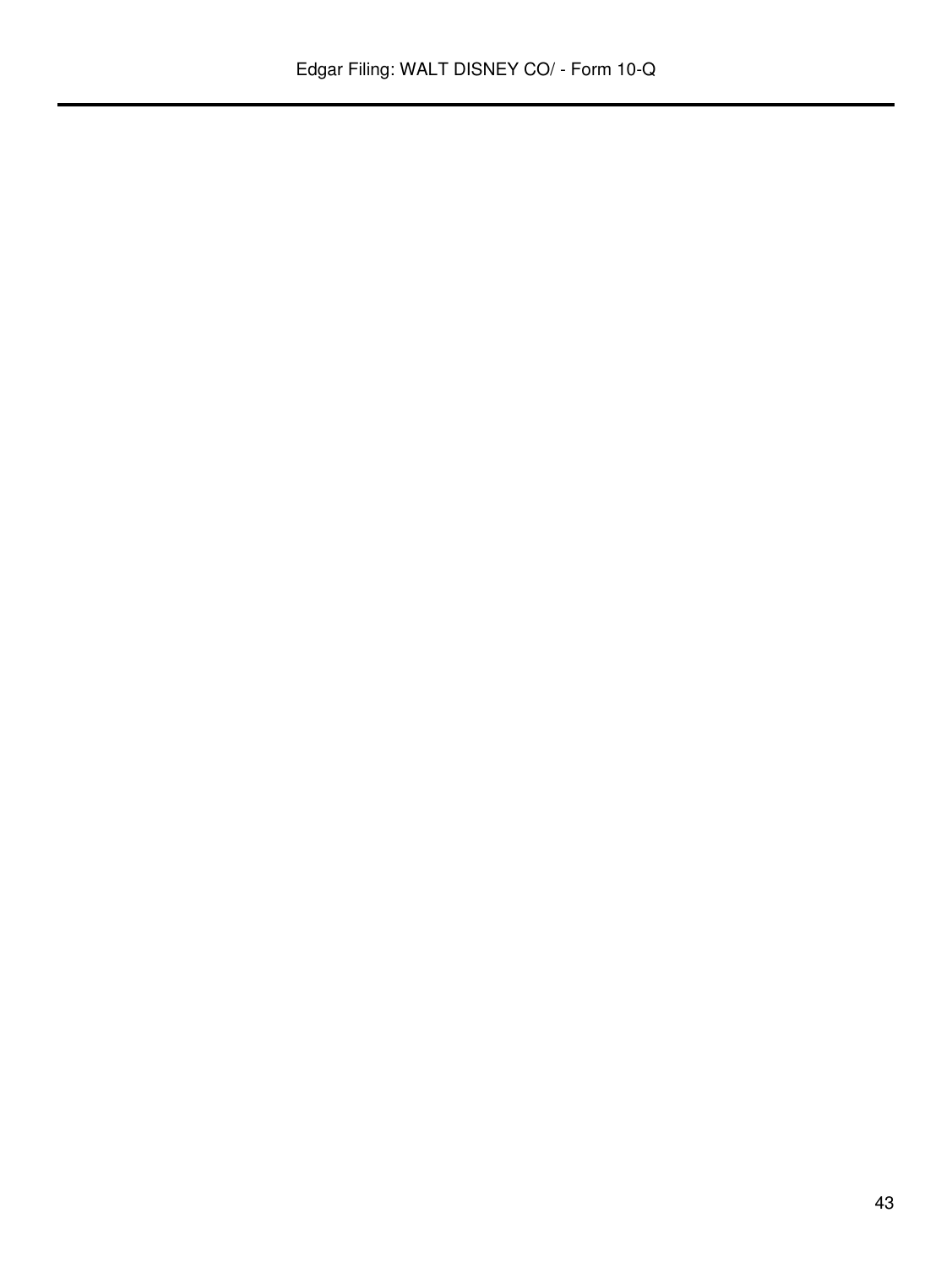#### MANAGEMENT'S DISCUSSION AND ANALYSIS OF FINANCIAL CONDITION AND RESULTS OF OPERATIONS — (continued)

Studio Entertainment

Operating results for the Studio Entertainment segment are as follows:

|                                                        | Quarter Ended | $%$ Change              |                |      |
|--------------------------------------------------------|---------------|-------------------------|----------------|------|
|                                                        |               | Decembandary 2, Better/ |                |      |
| (in millions)                                          |               | 2016 2016               | (Worse)        |      |
| Revenues                                               |               |                         |                |      |
| Theatrical distribution                                | \$961         | \$1,017                 | (6)            | %    |
| Home entertainment                                     | 547           | 722                     | (24)           | $\%$ |
| TV/SVOD distribution and other                         | 1,012 982     |                         | 3              | $\%$ |
| Total revenues                                         | 2,520 2,721   |                         | (7)            | $\%$ |
| Operating expenses                                     |               | (1,007)(1,064)          | 5 <sup>5</sup> | $\%$ |
| Selling, general, administrative and other (643) (610) |               |                         | (5)            | $\%$ |
| Depreciation and amortization                          | (28)          | (33)                    | 15             | $\%$ |
| Operating Income                                       | \$842         | \$1,014                 |                | $\%$ |

Revenues

The decrease in theatrical distribution revenue reflected the comparison of Rogue One: A Star Wars Story in the current quarter to the exceptional performance of Star Wars: The Force Awakens in the prior-year quarter. This decrease was partially offset by the success of Doctor Strange and Moana in the current quarter compared to The Good Dinosaur, Bridge of Spies and the continued international performance of Ant-Man in the prior-year quarter. The decrease in home entertainment revenue was due to a decrease of 24% from lower unit sales. The decrease in unit sales was due to lower sales of Star Wars Classic titles and Frozen, as well as the timing of Disney Classic releases. Aladdin Diamond Edition was released in the prior-year quarter, whereas the Beauty and the Beast Signature Collection Edition was released in the fourth quarter of fiscal 2016.

The increase in TV/SVOD distribution and other revenue was due to increases of 9% from TV/SVOD distribution and 3% from Lucasfilm's special effects business, partially offset by a decrease of 8% from lower revenue share with the Consumer Products & Interactive Media segment due to the stronger performance of merchandise based on Star Wars and Frozen in the prior-year quarter. The increase in TV/SVOD distribution was due to growth in our pay and free television businesses, including the timing of title availabilities. Domestic pay television sales also reflected an increase from higher rates. Higher revenue from Lucasfilm's special effects business was driven by more projects in the current quarter.

Costs and Expenses

Operating expenses include a decrease of \$52 million in film cost amortization, from \$718 million to \$666 million primarily due to the impact of lower revenues. Operating expenses also include cost of goods sold and distribution costs, which decreased \$5 million, from \$346 million to \$341 million due to lower home entertainment unit sales, partially offset by an increase in costs from Lucasfilm's special effects business.

Selling, general, administrative and other costs increased \$33 million from \$610 million to \$643 million due to higher theatrical marketing costs driven by spending on three significant titles released globally in the current quarter compared to two significant titles released globally in the prior-year quarter. The current quarter included Rogue One: A Star Wars Story, Moana and Doctor Strange, while the prior-year quarter included Star Wars: The Force Awakens and The Good Dinosaur. The prior-year quarter also included the domestic release of Bridge of Spies. Segment Operating Income

Segment operating income decreased 17%, or \$172 million, to \$842 million due to decreases in home entertainment and theatrical distribution and lower revenue share with the Consumer Products & Interactive Media segment, partially offset by growth in TV/SVOD distribution.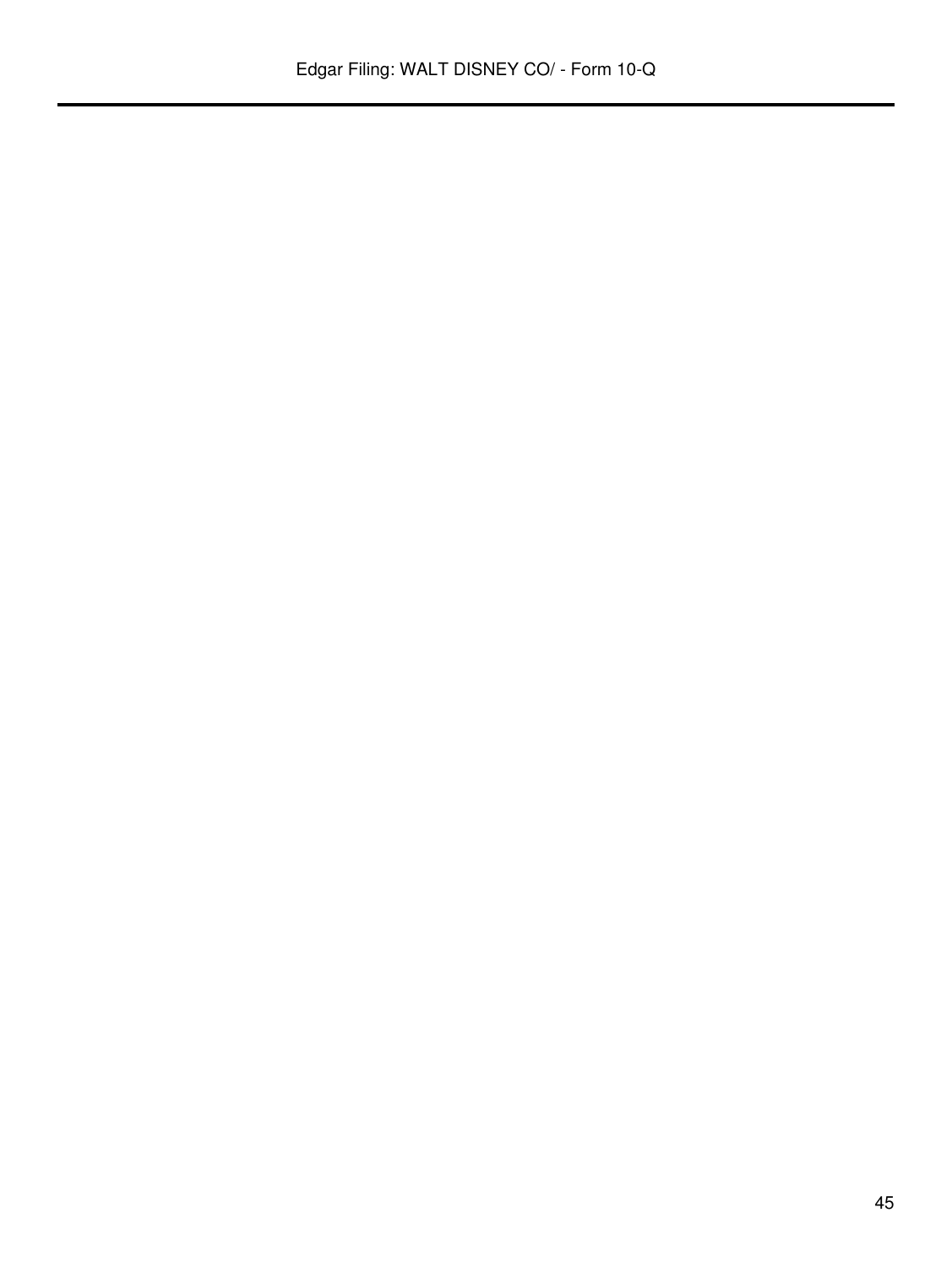#### MANAGEMENT'S DISCUSSION AND ANALYSIS OF FINANCIAL CONDITION AND RESULTS OF OPERATIONS — (continued)

# Consumer Products & Interactive Media

Operating results for the Consumer Products & Interactive Media segment are as follows:

|                                                       | Quarter Ended   | % Change                |         |      |  |
|-------------------------------------------------------|-----------------|-------------------------|---------|------|--|
| (in millions)                                         |                 | Decembandary 2, Better/ |         |      |  |
|                                                       |                 | 2016 2016               | (Worse) |      |  |
| Revenues                                              |                 |                         |         |      |  |
| Licensing, publishing and games                       | \$936           | \$1,300                 | (28)    | $\%$ |  |
| Retail and other                                      | 540             | 610                     | (11)    | $\%$ |  |
| Total revenues                                        | 1,476 1,910     |                         | (23)    | $\%$ |  |
| Operating expenses                                    | $(554)$ $(729)$ |                         | 24      | $\%$ |  |
| Selling, general, administrative and other (234) (276 |                 |                         | 15      | $\%$ |  |
| Depreciation and amortization                         | (47)            | (45)                    | (4)     | %    |  |
| Equity in the income of investees                     |                 |                         | nm      |      |  |
| Operating Income                                      | \$642           | \$860                   | (25)    | %    |  |
| <sub>r</sub>                                          |                 |                         |         |      |  |

Revenues

The decrease in licensing, publishing and games revenue was due to decreases of 15% from our games business and 11% from our merchandise licensing business. Lower games revenue was due to the discontinuation of the Infinity business in the second quarter of the prior year and decreased licensing revenue from Star Wars: Battlefront, which was released in the prior-year quarter, partially offset by higher minimum guarantee shortfall recognition. Lower merchandise licensing revenue was due to higher revenue in the prior-year quarter from merchandise based on Star Wars and Frozen and an unfavorable FX Impact, partially offset by higher minimum guarantee shortfall recognition. The decrease in retail and other revenue was driven by a decrease of 11% from our retail business due to lower comparable store and online sales, reflecting higher sales of Frozen and Star Wars merchandise in the prior-year quarter. This decrease was partially offset by sales of Moana merchandise in the current quarter. Costs and Expenses

Operating expenses include a \$147 million decrease in cost of goods sold and distribution costs, from \$489 million to \$342 million, a \$7 million decrease in labor and occupancy costs, from \$141 million to \$134 million and an \$18 million decrease in product development expense, from \$79 million to \$61 million. The decrease in cost of goods sold and distribution costs was due to the discontinuation of Infinity and lower retail sales. The decrease in product development expense was due to the discontinuation of Infinity.

Selling, general, administrative and other costs decreased \$42 million from \$276 million to \$234 million primarily due to the discontinuation of Infinity.

#### Segment Operating Income

Segment operating income decreased 25%, or \$218 million, to \$642 million, due to lower results at our merchandise licensing, games and retail businesses.

## TAX IMPACT OF EMPLOYEE SHARE-BASED AWARDS

As disclosed in Note 14 to the Condensed Consolidated Financial Statements, the Company adopted new accounting guidance in the current quarter with respect to the tax impacts (i.e. excess tax benefits or tax deficiencies) associated with employee share-based awards. For the current quarter, the Company recognized \$38 million of excess tax benefits in "Income Taxes" in the Condensed Consolidated Statement of Income. Based on expected vesting/forfeiture/exercise of employee awards over the remainder of the year, we estimate that for fiscal 2017 we will recognize approximately \$150 million of excess tax benefits in "Income Taxes". We expect that the majority of this impact will occur in the first half of the fiscal year. The market price of Company common stock and actual exercise decisions of employee option holders will determine the actual excess tax benefits and, accordingly, the excess tax benefit that we recognize may be different than this estimate.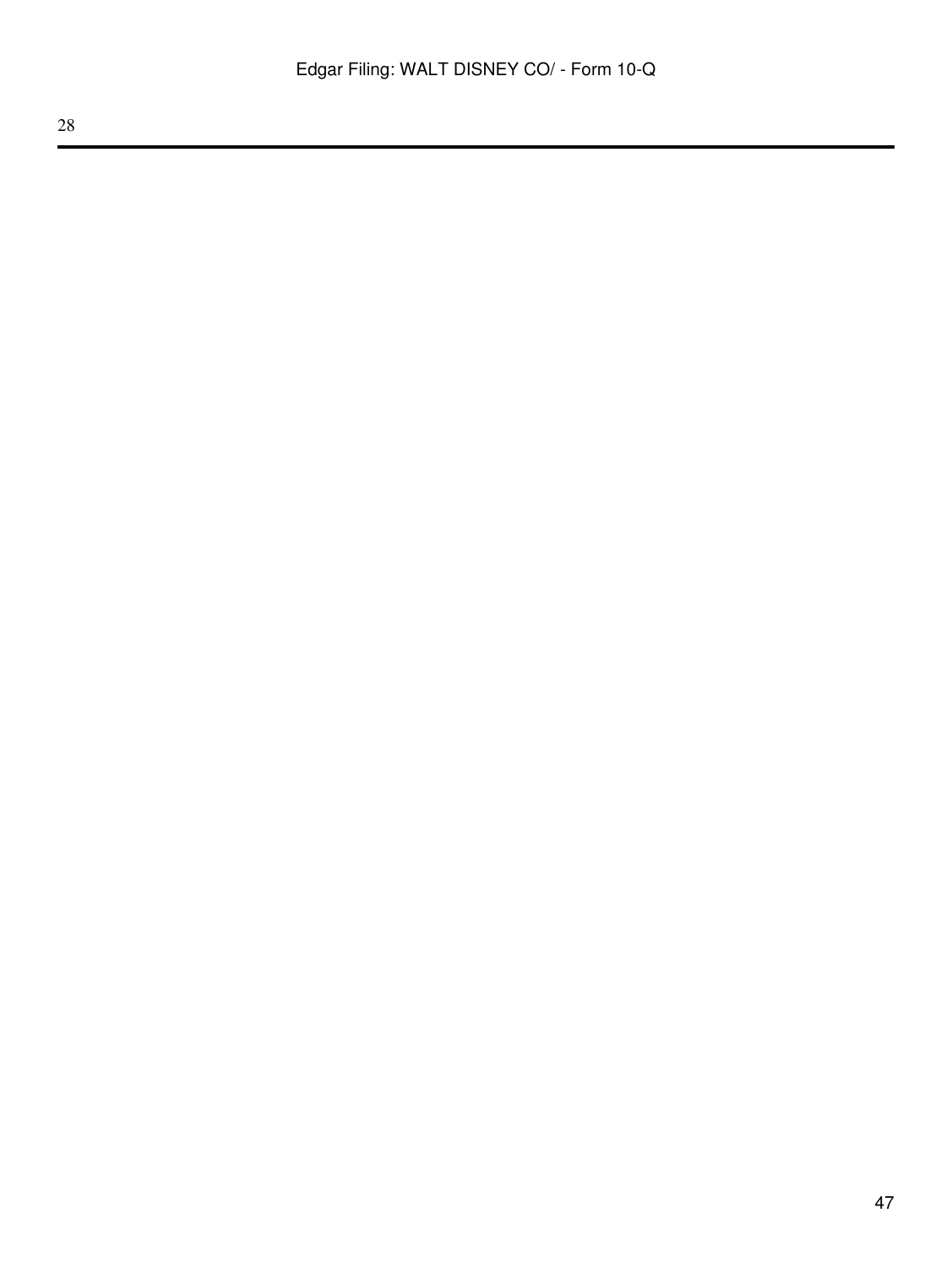#### MANAGEMENT'S DISCUSSION AND ANALYSIS OF FINANCIAL CONDITION AND RESULTS OF OPERATIONS — (continued)

## FINANCIAL CONDITION

The change in cash and cash equivalents is as follows:

|                                                             | Quarter Ended       |                            |  | $%$ Change |      |
|-------------------------------------------------------------|---------------------|----------------------------|--|------------|------|
| (in millions)<br>2016                                       |                     | Decemberantiary 2, Better/ |  |            |      |
|                                                             |                     | 2016                       |  | (Worse)    |      |
| Cash provided by operations                                 |                     | $$1,260$ $$2,456$          |  | (49)       | $\%$ |
| Cash used in investing activities                           | $(1,035)$ $(1,798)$ |                            |  | 42         | $\%$ |
| Cash used in financing activities                           | (987)               | (562)                      |  | (76)       | $\%$ |
| Impact of exchange rates on cash and cash equivalents (112) |                     | (64)                       |  | (75)       | $\%$ |
| Change in cash and cash equivalents                         | \$(874) \$32        |                            |  | nm         |      |
| $\Omega$                                                    |                     |                            |  |            |      |

Operating Activities

Cash provided by operating activities decreased 49% to \$1.3 billion for the current quarter compared to \$2.5 billion in the prior-year quarter due to an increase in contributions to the Company's pension plans. Film and Television Costs

The Company's Studio Entertainment and Media Networks segments incur costs to acquire and produce feature film and television programming. Film and television production costs include all internally produced content such as live-action and animated feature films, animated direct-to-video programming, television series, television specials, theatrical stage plays or other similar product. Programming costs include film or television product licensed for a specific period from third parties for airing on the Company's broadcast and cable networks and television stations. Programming assets are generally recorded when the programming becomes available to us with a corresponding increase in programming liabilities. Accordingly, we analyze our programming assets net of the related liability.

The Company's film and television production and programming activity for the quarters ended December 31, 2016 and January 2, 2016 are as follows:

|                                                                | Quarter Ended   |                     |               |
|----------------------------------------------------------------|-----------------|---------------------|---------------|
|                                                                |                 | Decemberant lary 2, |               |
| (in millions)                                                  | 2016            | 2016                |               |
| Beginning balances:                                            |                 |                     |               |
| Production and programming assets                              | \$7,547 \$7,353 |                     |               |
| Programming liabilities                                        | $(1,063)$ (989) |                     | $\rightarrow$ |
|                                                                | 6,484 6,364     |                     |               |
| Spending:                                                      |                 |                     |               |
| Television program licenses and rights                         | 2,031 1,767     |                     |               |
| Film and television production                                 | 1,275 1,231     |                     |               |
|                                                                | 3,306 2,998     |                     |               |
| Amortization:                                                  |                 |                     |               |
| Television program licenses and rights                         |                 | $(2,728)$ $(2,558)$ |               |
| Film and television production                                 |                 | $(1,018)$ $(1,145)$ |               |
|                                                                |                 | $(3,746)$ $(3,703)$ |               |
|                                                                |                 |                     |               |
| Change in film and television production and programming costs | $(440)$ $(705)$ |                     | $\lambda$     |
| Other non-cash activity                                        | $(36)$ 13       |                     |               |
| Ending balances:                                               |                 |                     |               |
| Production and programming assets                              | 7,393 7,141     |                     |               |
| Programming liabilities                                        |                 | $(1,385)$ $(1,469)$ |               |
|                                                                | \$6,008 \$5,672 |                     |               |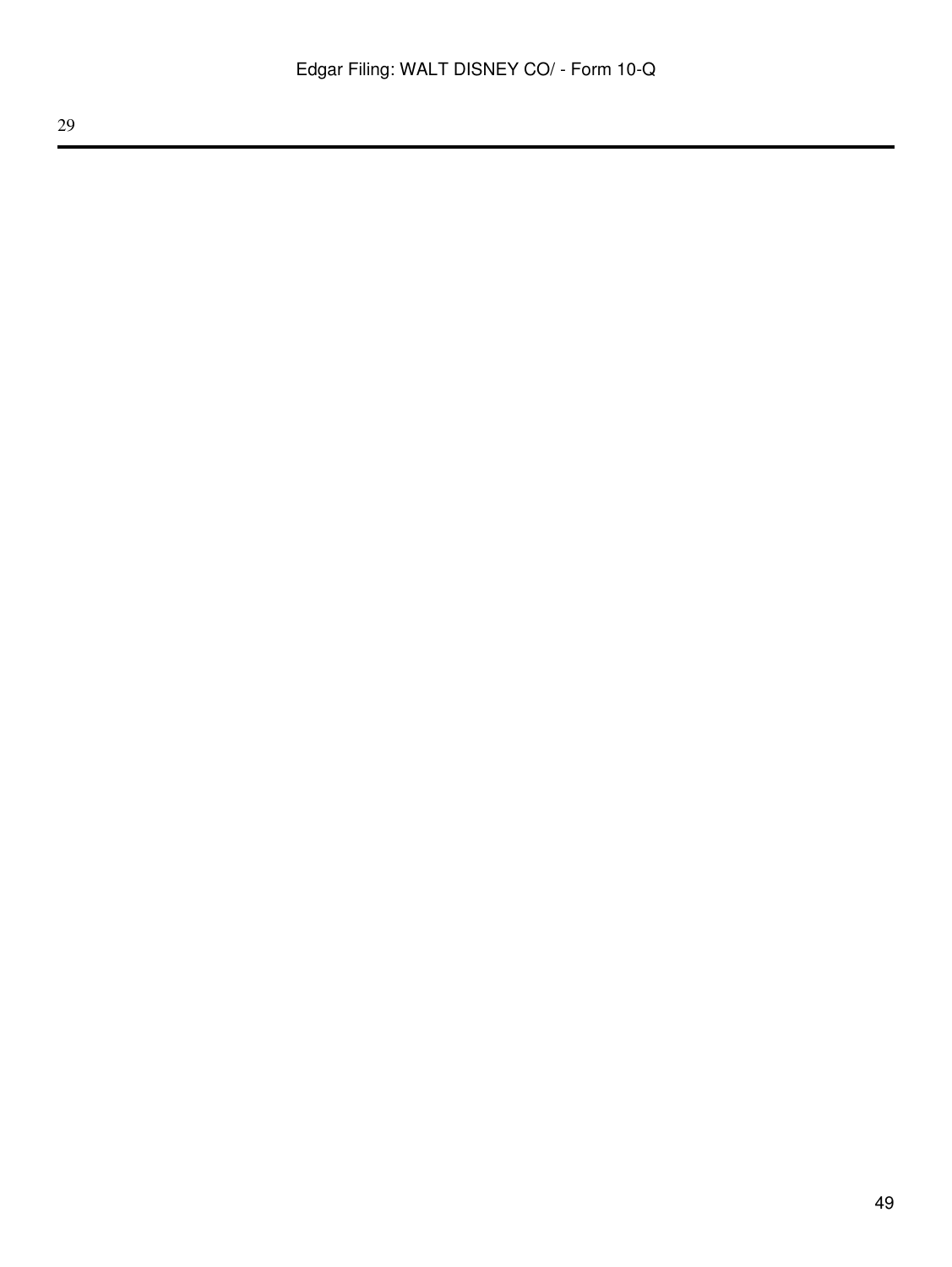#### MANAGEMENT'S DISCUSSION AND ANALYSIS OF FINANCIAL CONDITION AND RESULTS OF OPERATIONS — (continued)

Investing Activities

Investing activities consist principally of investments in parks, resorts and other property and acquisition and divestiture activity. The Company's investments in parks, resorts and other property for the quarters ended December 31, 2016 and January 2, 2016 are as follows:

|                                         | Quarter Ended                |                 |  |  |
|-----------------------------------------|------------------------------|-----------------|--|--|
| (in millions)                           | Decemble and the property 2, |                 |  |  |
| 2016                                    |                              | 2016            |  |  |
| Media Networks                          |                              |                 |  |  |
| Cable Networks                          | \$46                         | \$27            |  |  |
| <b>Broadcasting</b>                     | 22                           | 30              |  |  |
| <b>Total Media Networks</b>             | 68                           | 57              |  |  |
| Parks and Resorts                       |                              |                 |  |  |
| Domestic                                | 609                          | 627             |  |  |
| International                           | 291                          | 607             |  |  |
| <b>Total Parks and Resorts</b>          | 900                          | 1,234           |  |  |
| Studio Entertainment                    | 27                           | 27              |  |  |
| Consumer Products & Interactive Media 6 |                              | 13              |  |  |
| Corporate                               | 39                           | 75              |  |  |
|                                         |                              | \$1,040 \$1,406 |  |  |

Capital expenditures for the Parks and Resorts segment are principally for theme park and resort expansion, new attractions, cruise ships, capital improvements and systems infrastructure. The decrease at our international parks and resorts was due to lower spending for Shanghai Disney Resort.

Capital expenditures at Media Networks primarily reflect investments in facilities and equipment for expanding and upgrading broadcast centers, production facilities and television station facilities.

Capital expenditures at Corporate primarily reflect investments in corporate facilities, information technology infrastructure and equipment.

The Company currently expects its fiscal 2017 capital expenditures will be approximately \$0.4 billion higher than fiscal 2016 capital expenditures of \$4.8 billion primarily due to increased investments at our domestic parks and resorts partially offset by decreased investments at our international parks and resorts.

Other Investing Activities

During the prior-year quarter, acquisitions reflected \$400 million for an 11% interest in Vice.

#### Financing Activities

Cash used in financing activities was \$1.0 billion in the current quarter, which reflected repurchases of common stock of \$1.5 billion partially offset by net cash inflows from borrowings of \$0.6 billion.

Cash used in financing activities of \$1.0 billion was \$0.4 billion more than the \$0.6 billion used in the prior-year quarter. The increase from the prior-year quarter reflected lower borrowings of \$1.1 billion (\$0.6 billion in the current quarter compared to \$1.7 billion in the prior-year quarter). These impacts were partially offset by the benefit of lower common stock repurchases of \$0.9 billion (\$1.5 billion in the current quarter compared to \$2.4 billion in the prior-year quarter).

See Note 4 to the Condensed Consolidated Financial Statements for a summary of the Company's borrowing activities during the quarter ended December 31, 2016 and information regarding the Company's bank facilities. The Company may use commercial paper borrowings up to the amount of its unused bank facilities, in conjunction with term debt issuance and operating cash flow, to retire or refinance other borrowings before or as they come due.

See Note 8 to the Condensed Consolidated Financial Statements for a summary of the Company's dividends in fiscal 2017 and 2016 and share repurchases during the quarter ended December 31, 2016.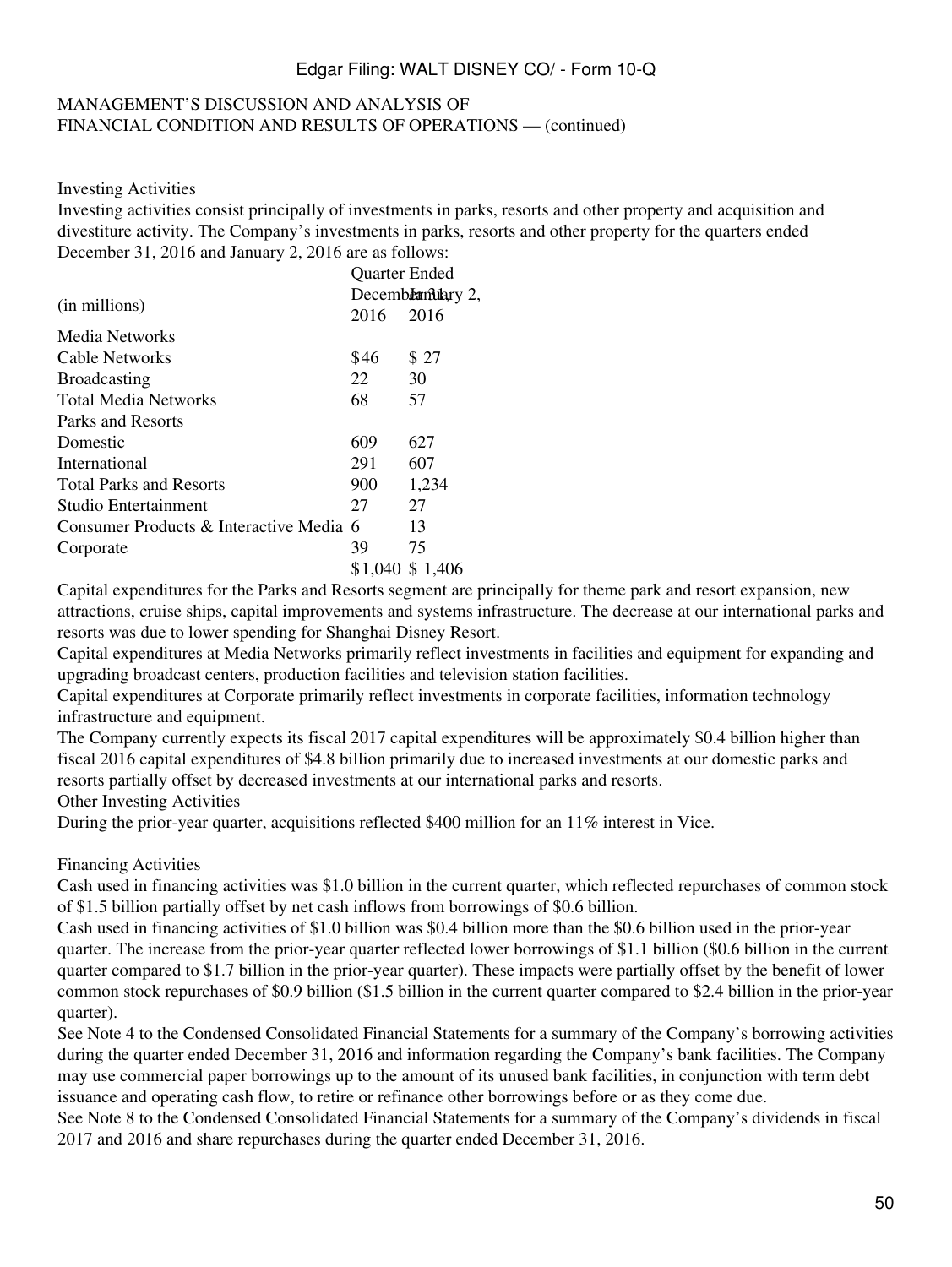We believe that the Company's financial condition is strong and that its cash balances, other liquid assets, operating cash flows, access to debt and equity capital markets and borrowing capacity, taken together, provide adequate resources to fund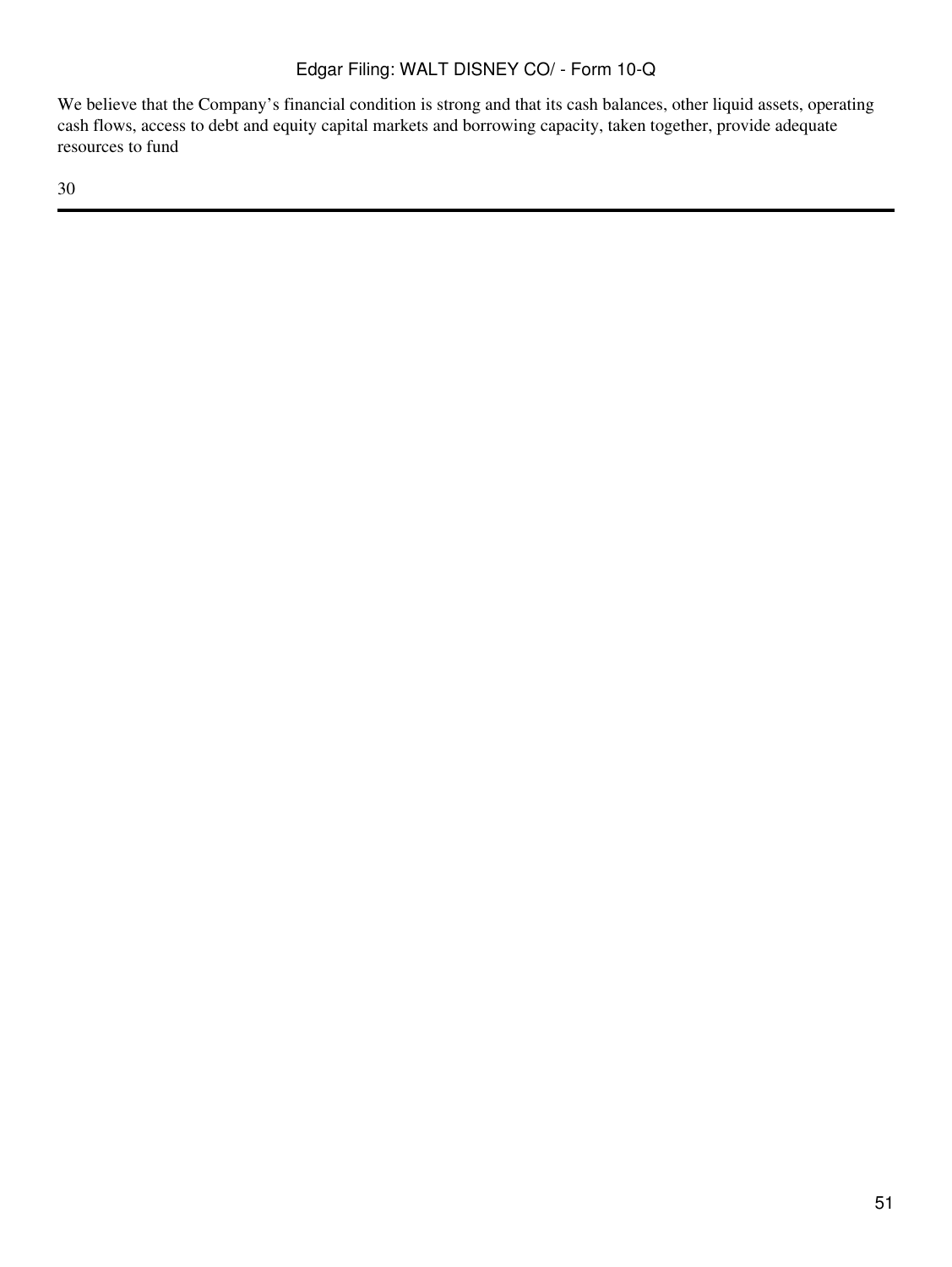# MANAGEMENT'S DISCUSSION AND ANALYSIS OF FINANCIAL CONDITION AND RESULTS OF OPERATIONS — (continued)

ongoing operating requirements and future capital expenditures related to the expansion of existing businesses and development of new projects. However, the Company's operating cash flow and access to the capital markets can be impacted by macroeconomic factors outside of its control. In addition to macroeconomic factors, the Company's borrowing costs can be impacted by short- and long-term debt ratings assigned by nationally recognized rating agencies, which are based, in significant part, on the Company's performance as measured by certain credit metrics such as interest coverage and leverage ratios. As of December 31, 2016, Moody's Investors Service's long- and short-term debt ratings for the Company were A2 and P-1, respectively, with stable outlook; Standard & Poor's longand short-term debt ratings for the Company were A and A-1, respectively, with stable outlook; and Fitch's long- and short-term debt ratings for the Company were A and F1, respectively, with stable outlook. The Company's bank facilities contain only one financial covenant, relating to interest coverage, which the Company met on December 31, 2016 by a significant margin. The Company's bank facilities also specifically exclude certain entities, including the International Theme Parks, from any representations, covenants or events of default.

## COMMITMENTS AND CONTINGENCIES

Legal Matters

As disclosed in Note 10 to the Condensed Consolidated Financial Statements, the Company has exposure for certain legal matters.

Guarantees

See Note 10 to the Condensed Consolidated Financial Statements for information regarding the Company's guarantees. Tax Matters

As disclosed in Note 9 to the Consolidated Financial Statements in the 2016 Annual Report on Form 10-K, the Company has exposure for certain tax matters.

Contractual Commitments

See Note 14 to the Consolidated Financial Statements in the 2016 Annual Report on Form 10-K for information regarding the Company's contractual commitments.

## OTHER MATTERS

Accounting Policies and Estimates

We believe that the application of the following accounting policies, which are important to our financial position and results of operations require significant judgments and estimates on the part of management. For a summary of our significant accounting policies, including the accounting policies discussed below, see Note 2 to the Consolidated Financial Statements in the 2016 Annual Report on Form 10-K.

Film and Television Revenues and Costs

We expense film and television production, participation and residual costs over the applicable product life cycle based upon the ratio of the current period's revenues to the estimated remaining total revenues (Ultimate Revenues) for each production. If our estimate of Ultimate Revenues decreases, amortization of film and television costs may be accelerated. Conversely, if our estimate of Ultimate Revenues increases, film and television cost amortization may be slowed. For film productions, Ultimate Revenues include revenues from all sources that will be earned within ten years from the date of the initial theatrical release. For television series, Ultimate Revenues include revenues that will be earned within ten years from delivery of the first episode, or if still in production, five years from delivery of the most recent episode, if later.

With respect to films intended for theatrical release, the most sensitive factor affecting our estimate of Ultimate Revenues (and therefore affecting future film cost amortization and/or impairment) is theatrical performance. Revenues derived from other markets subsequent to the theatrical release (e.g., the home entertainment or television markets) have historically been highly correlated with the theatrical performance. Theatrical performance varies primarily based upon the public interest and demand for a particular film, the popularity of competing films at the time of release and the level of marketing effort. Upon a film's release and determination of the theatrical performance,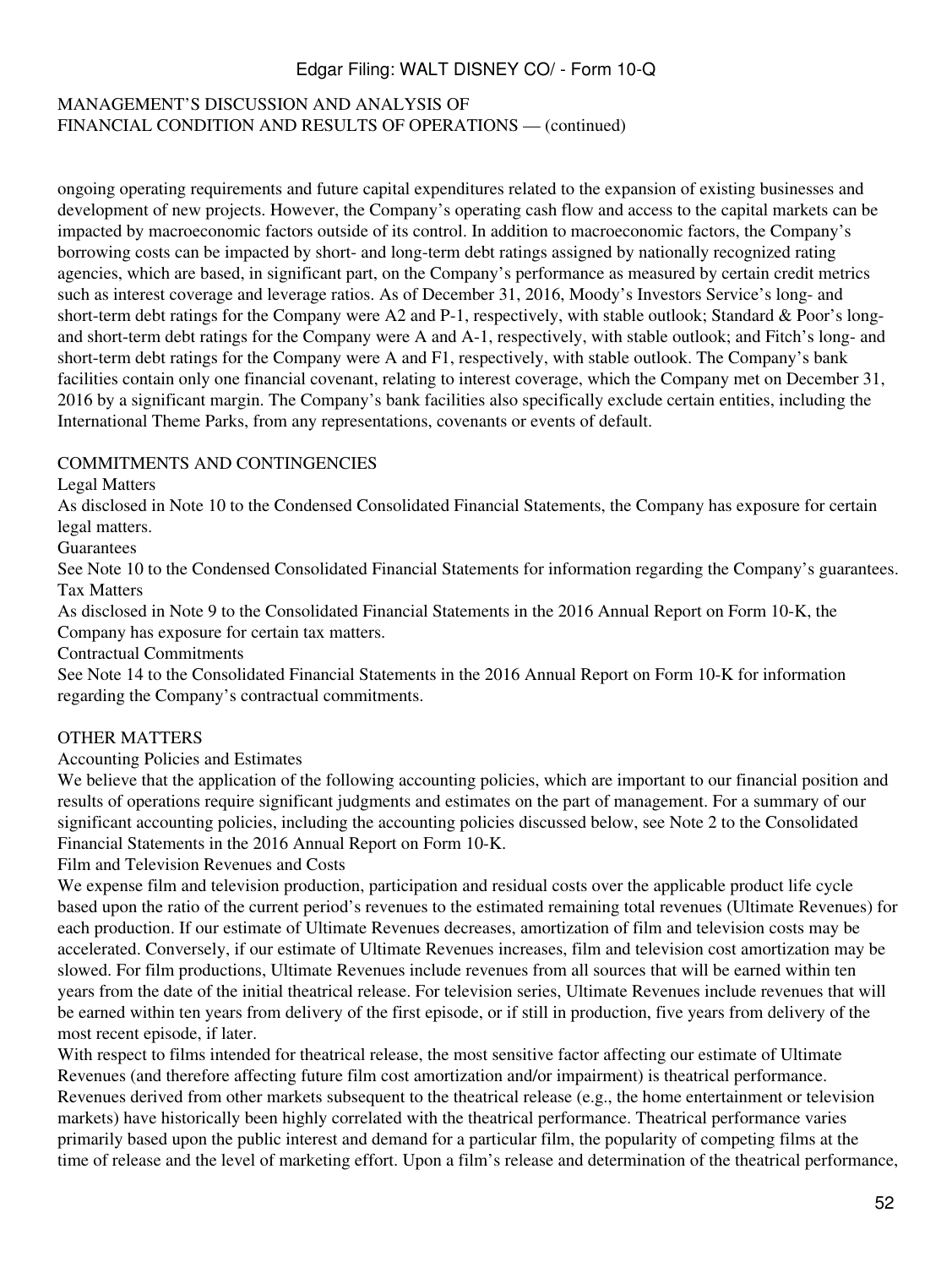the Company's estimates of revenues from succeeding windows and markets are revised based on historical relationships and an analysis of current market trends. The most sensitive factor affecting our estimate of Ultimate Revenues for released films is the level of expected home entertainment sales. Home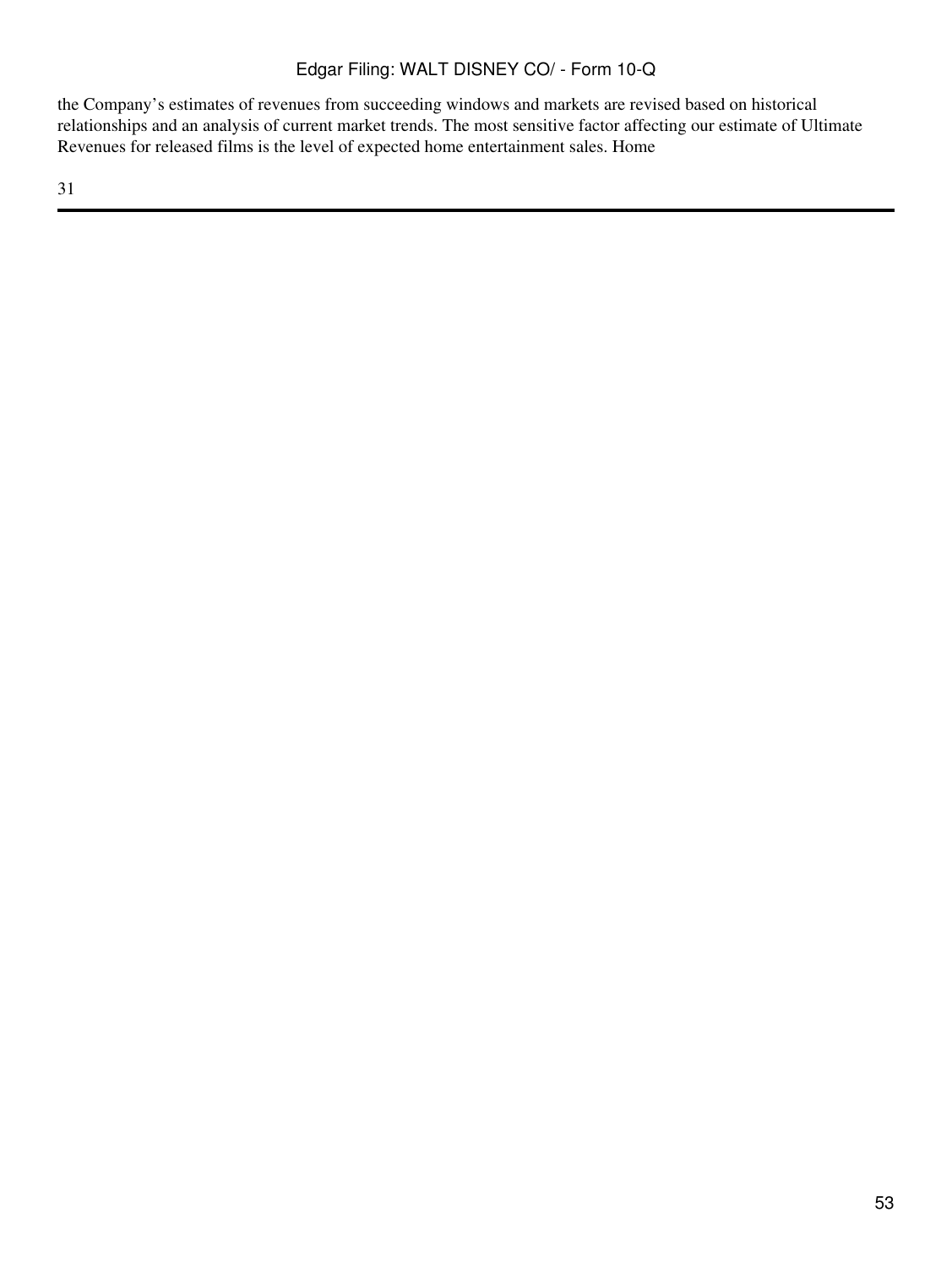# MANAGEMENT'S DISCUSSION AND ANALYSIS OF FINANCIAL CONDITION AND RESULTS OF OPERATIONS — (continued)

entertainment sales vary based on the number and quality of competing home entertainment products, as well as the manner in which retailers market and price our products.

With respect to television series or other television productions intended for broadcast, the most sensitive factors affecting estimates of Ultimate Revenues are program ratings and the strength of the advertising market. Program ratings, which are an indication of market acceptance, directly affect the Company's ability to generate advertising revenues during the airing of the program. In addition, television series with greater market acceptance are more likely to generate incremental revenues through the licensing of program rights worldwide to television distributors, SVOD services and in home entertainment formats. Alternatively, poor ratings may result in cancellation of the program, which would require an immediate write-down of any unamortized production costs. A significant decline in the advertising market would also negatively impact our estimates.

We expense the cost of television broadcast rights for acquired series, movies and other programs based on the number of times the program is expected to be aired or on a straight-line basis over the useful life, as appropriate. Amortization of those television programming assets being amortized on a number of airings basis may be accelerated if we reduce the estimated future airings and slowed if we increase the estimated future airings. The number of future airings of a particular program is impacted primarily by the program's ratings in previous airings, expected advertising rates and availability and quality of alternative programming. Accordingly, planned usage is reviewed periodically and revised if necessary. We amortize rights costs for multi-year sports programming arrangements during the applicable seasons based on the estimated relative value of each year in the arrangement. The estimated value of each year is based on our projections of revenues over the contract period, which include advertising revenue and an allocation of affiliate revenue. If the annual contractual payments related to each season approximate each season's estimated relative value, we expense the related contractual payments during the applicable season. If planned usage patterns or estimated relative values by year were to change significantly, amortization of our sports rights costs may be accelerated or slowed.

Costs of film and television productions are subject to regular recoverability assessments, which compare the estimated fair values with the unamortized costs. The net realizable values of television broadcast program licenses and rights are reviewed using a daypart methodology. A daypart is defined as an aggregation of programs broadcast during a particular time of day or programs of a similar type. The Company's dayparts are: primetime, daytime, late night, news and sports (includes broadcast and cable networks). The net realizable values of other cable programming assets are reviewed on an aggregated basis for each cable network. Individual programs are written off when there are no plans to air or sublicense the program. Estimated values are based upon assumptions about future demand and market conditions. If actual demand or market conditions are less favorable than our projections, film, television and programming cost write-downs may be required.

#### Revenue Recognition

The Company has revenue recognition policies for its various operating segments that are appropriate to the circumstances of each business. See Note 2 to the Consolidated Financial Statements in the 2016 Annual Report on Form 10-K for a summary of these revenue recognition policies.

We reduce home entertainment revenues for estimated future returns of merchandise and for customer programs and sales incentives. These estimates are based upon historical return experience, current economic trends and projections of customer demand for and acceptance of our products. If we underestimate the level of returns or sales incentives in a particular period, we may record less revenue in later periods when returns or sales incentives exceed the estimated amount. Conversely, if we overestimate the level of returns or sales incentives for a period, we may have additional revenue in later periods when returns or sales incentives are less than estimated.

We recognize revenues from advance theme park ticket sales when the tickets are used. We recognize revenues from expiring multi-use tickets ratably over the estimated usage period. The estimated usage periods are derived from historical usage patterns. If actual usage is different than our estimated usage, revenues may not be recognized in the periods the related services are rendered. In addition, a change in usage patterns would impact the timing of revenue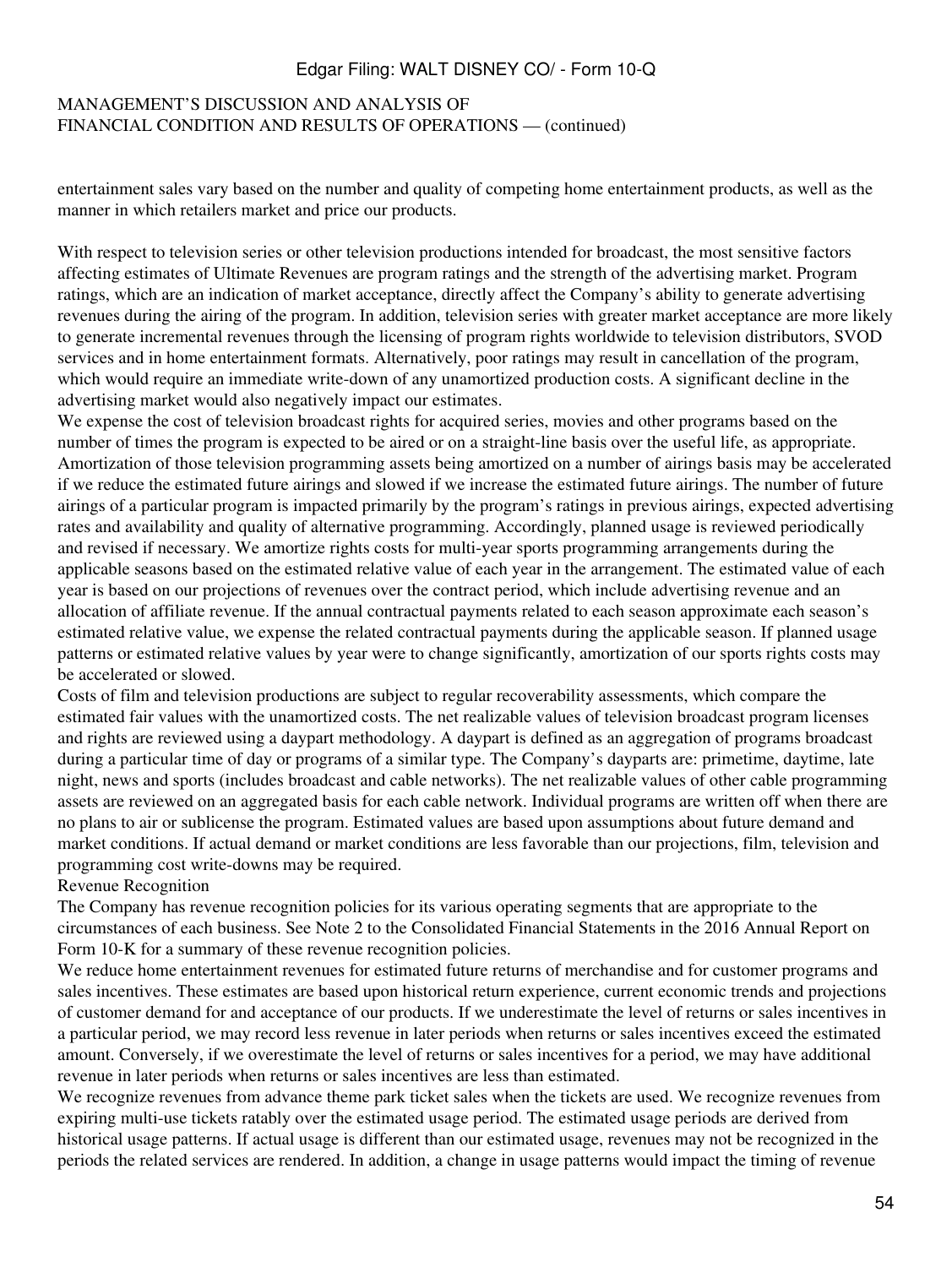recognition.

Pension and Postretirement Medical Plan Actuarial Assumptions

The Company's pension and postretirement medical benefit obligations and related costs are calculated using a number of actuarial assumptions. Two critical assumptions, the discount rate and the expected return on plan assets, are important elements of expense and/or liability measurement, which we evaluate annually. Refer to the 2016 Annual Report on Form 10-K for estimated impacts of changes in these assumptions. Other assumptions include the healthcare cost trend rate and employee demographic factors such as retirement patterns, mortality, turnover and rate of compensation increase.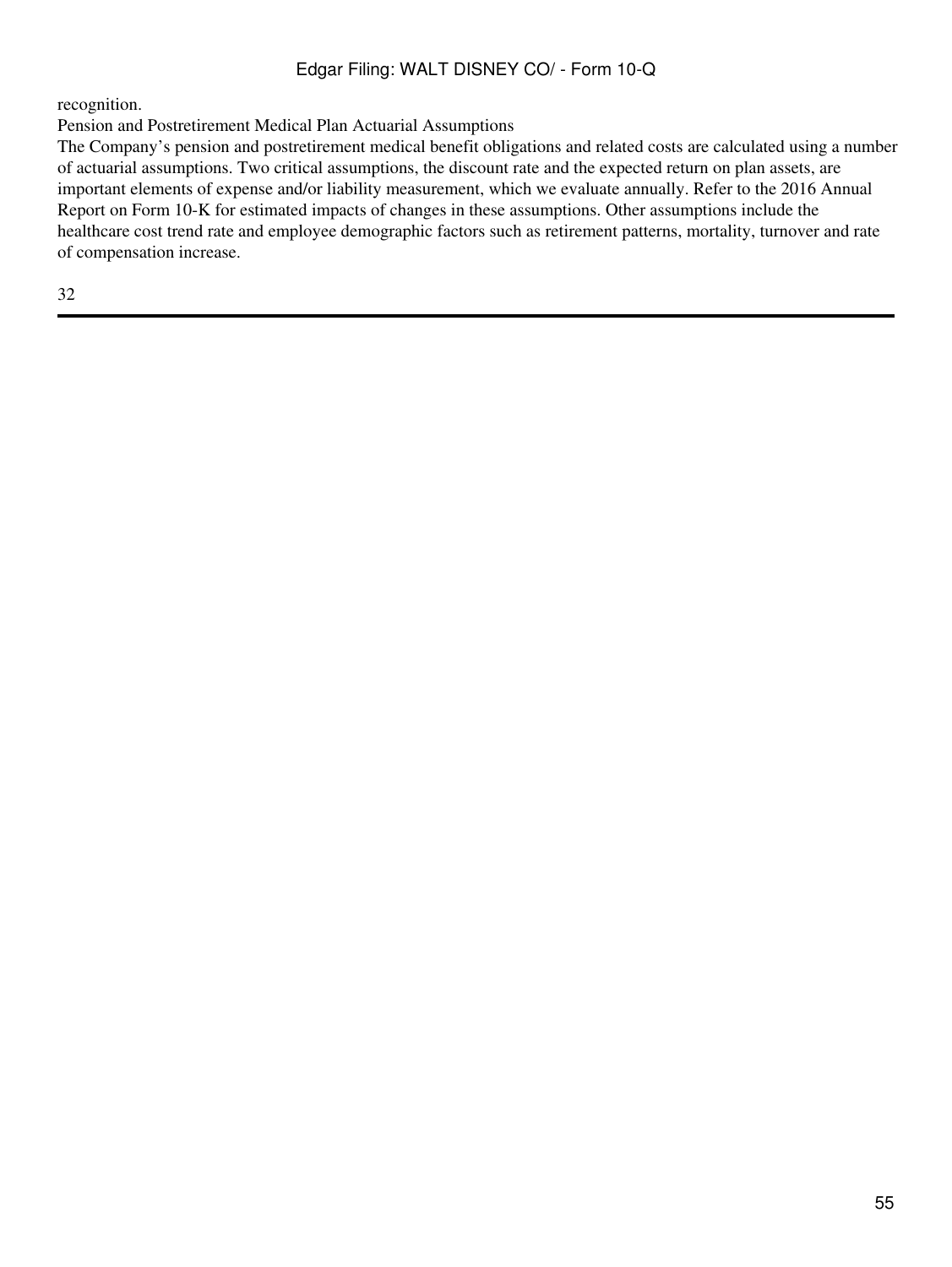## MANAGEMENT'S DISCUSSION AND ANALYSIS OF FINANCIAL CONDITION AND RESULTS OF OPERATIONS — (continued)

The discount rate enables us to state expected future cash payments for benefits as a present value on the measurement date. A lower discount rate increases the present value of benefit obligations and increases pension expense. The guideline for setting this rate is a high-quality long-term corporate bond rate. The Company's discount rate was determined by considering yield curves constructed of a large population of high-quality corporate bonds and reflects the matching of the plans' liability cash flows to the yield curves.

To determine the expected long-term rate of return on the plan assets, we consider the current and expected asset allocation, as well as historical and expected returns on each plan asset class. A lower expected rate of return on pension plan assets will increase pension expense.

Goodwill, Other Intangible Assets, Long-Lived Assets and Investments

The Company is required to test goodwill and other indefinite-lived intangible assets for impairment on an annual basis and if current events or circumstances require, on an interim basis. Goodwill is allocated to various reporting units, which are generally an operating segment or one level below the operating segment. The Company compares the fair value of each reporting unit to its carrying amount to determine if there is a potential goodwill impairment. If the fair value of a reporting unit is less than its carrying value, an impairment loss is recorded to the extent that the fair value of the goodwill within the reporting unit is less than the carrying value of the goodwill.

To determine the fair value of our reporting units, we generally use a present value technique (discounted cash flows) corroborated by market multiples when available and as appropriate. We apply what we believe to be the most appropriate valuation methodology for each of our reporting units. The discounted cash flow analyses are sensitive to our estimates of future revenue growth and margins for these businesses. We include in the projected cash flows an estimate of the revenue we believe the reporting unit would receive if the intellectual property developed by the reporting unit that is being used by other reporting units was licensed to an unrelated third party at its fair market value. These amounts are not necessarily the same as those included in segment operating results. We believe our estimates of fair value are consistent with how a marketplace participant would value our reporting units. In times of adverse economic conditions in the global economy, the Company's long-term cash flow projections are subject to a greater degree of uncertainty than usual. If we had established different reporting units or utilized different valuation methodologies or assumptions, the impairment test results could differ, and we could be required to record impairment charges.

The Company is required to compare the fair values of other indefinite-lived intangible assets to their carrying amounts. If the carrying amount of an indefinite-lived intangible asset exceeds its fair value, an impairment loss is recognized for the excess. Fair values of other indefinite-lived intangible assets are determined based on discounted cash flows or appraised values, as appropriate.

The Company tests long-lived assets, including amortizable intangible assets, for impairment whenever events or changes in circumstances (triggering events) indicate that the carrying amount may not be recoverable. Once a triggering event has occurred, the impairment test employed is based on whether the intent is to hold the asset for continued use or to hold the asset for sale. The impairment test for assets held for use requires a comparison of cash flows expected to be generated over the useful life of an asset group to the carrying value of the asset group. An asset group is established by identifying the lowest level of cash flows generated by a group of assets that are largely independent of the cash flows of other assets and could include assets used across multiple businesses or segments. If the carrying value of an asset group exceeds the estimated undiscounted future cash flows, an impairment would be measured as the difference between the fair value of the group's long-lived assets and the carrying value of the group's long-lived assets. The impairment is allocated to the long-lived assets of the group on a pro rata basis using the relative carrying amounts, but only to the extent the carrying value of each asset is above its fair value. For assets held for sale, to the extent the carrying value is greater than the asset's fair value less costs to sell, an impairment loss is recognized for the difference. Determining whether a long-lived asset is impaired requires various estimates and assumptions, including whether a triggering event has occurred, the identification of the asset groups, estimates of future cash flows and the discount rate used to determine fair values. If we had established different asset groups or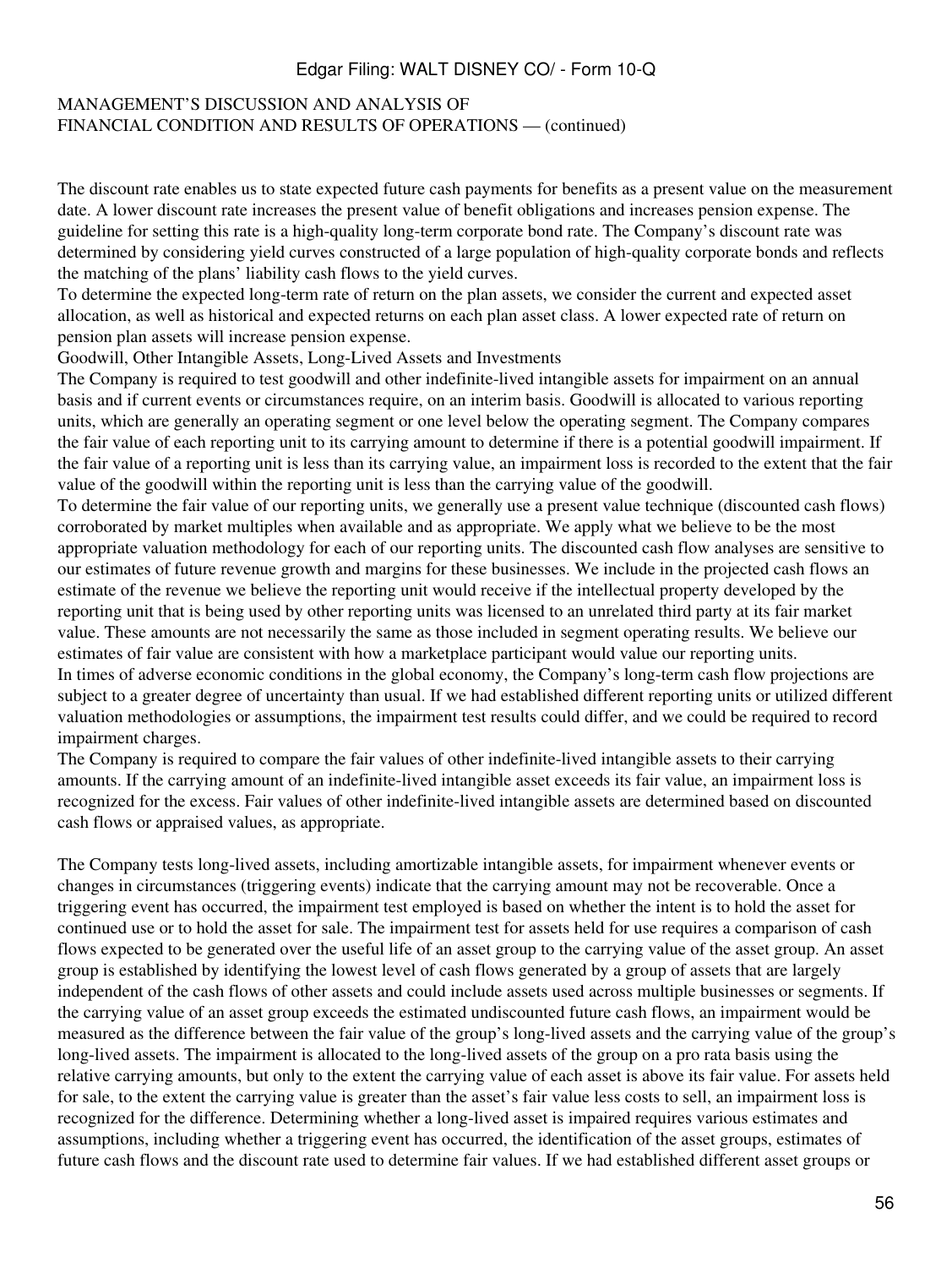utilized different valuation methodologies or assumptions, the impairment test results could differ, and we could be required to record impairment charges.

The Company has cost and equity investments. The fair value of these investments is dependent on the performance of the investee companies, as well as volatility inherent in the external markets for these investments. In assessing the potential impairment of these investments, we consider these factors, as well as the forecasted financial performance of the investees and market values, where available. If these forecasts are not met or market values indicate an other-than-temporary decline in value, impairment charges may be required.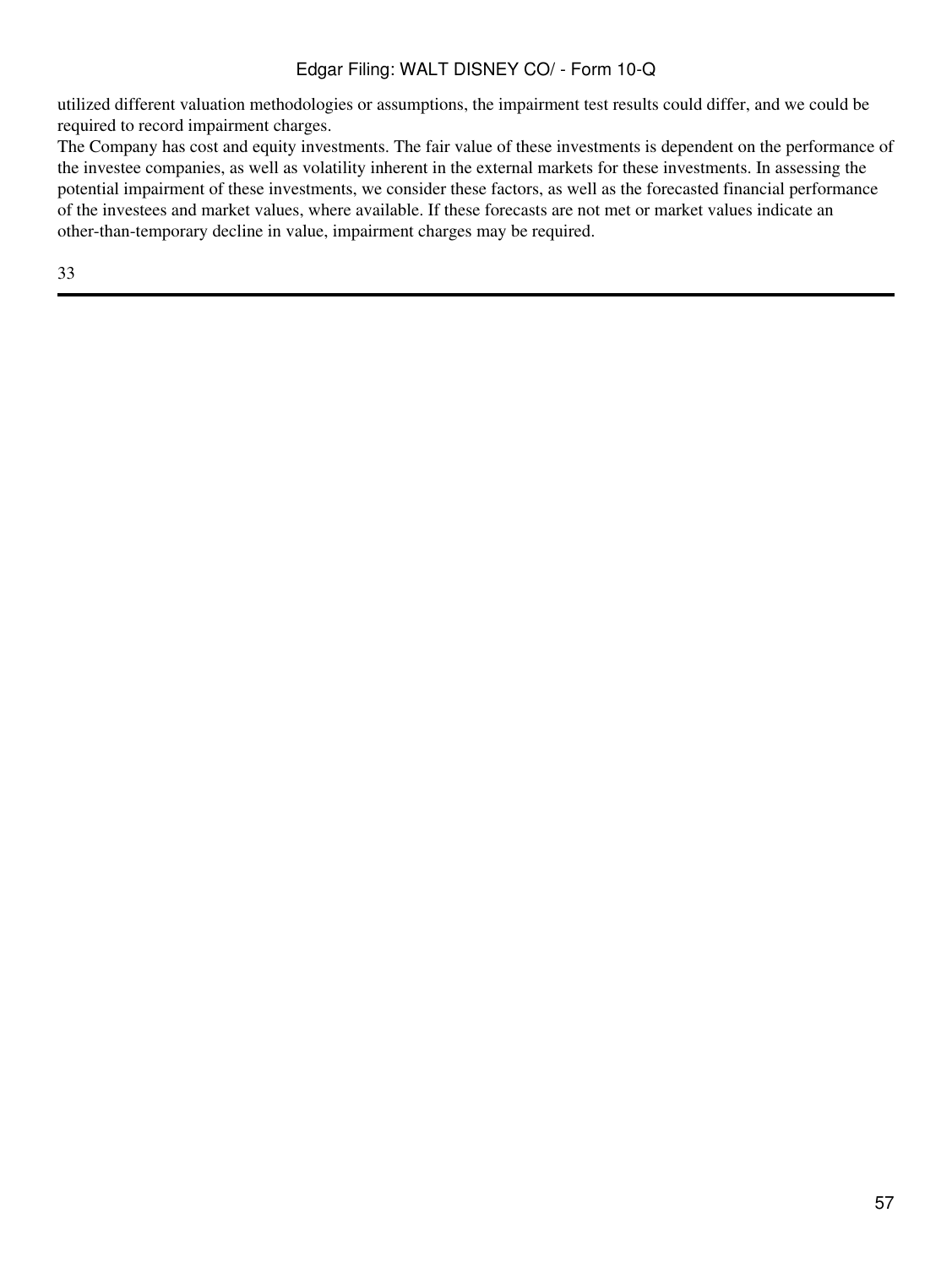# MANAGEMENT'S DISCUSSION AND ANALYSIS OF FINANCIAL CONDITION AND RESULTS OF OPERATIONS — (continued)

#### Allowance for Doubtful Accounts

We evaluate our allowance for doubtful accounts and estimate collectability of accounts receivable based on our analysis of historical bad debt experience in conjunction with our assessment of the financial condition of individual companies with which we do business. In times of domestic or global economic turmoil, our estimates and judgments with respect to the collectability of our receivables are subject to greater uncertainty than in more stable periods. If our estimate of uncollectible accounts is too low, costs and expenses may increase in future periods, and if it is too high, costs and expenses may decrease in future periods.

#### Contingencies and Litigation

We are currently involved in certain legal proceedings and, as required, have accrued estimates of the probable and estimable losses for the resolution of these proceedings. These estimates are based upon an analysis of potential results, assuming a combination of litigation and settlement strategies and have been developed in consultation with outside counsel as appropriate. From time to time, we may also be involved in other contingent matters for which we have accrued estimates for a probable and estimable loss. It is possible, however, that future results of operations for any particular quarterly or annual period could be materially affected by changes in our assumptions or the effectiveness of our strategies related to legal proceedings or our assumptions regarding other contingent matters. See Note 10 to the Condensed Consolidated Financial Statements for more detailed information on litigation exposure. Income Tax Audits

As a matter of course, the Company is regularly audited by federal, state and foreign tax authorities. From time to time, these audits result in proposed assessments. Our determinations regarding the recognition of income tax benefits are made in consultation with outside tax and legal counsel, where appropriate, and are based upon the technical merits of our tax positions in consideration of applicable tax statutes and related interpretations and precedents and upon the expected outcome of proceedings (or negotiations) with taxing and legal authorities. The tax benefits ultimately realized by the Company may differ from those recognized in our future financial statements based on a number of factors, including the Company's decision to settle rather than litigate a matter, relevant legal precedent related to similar matters and the Company's success in supporting its filing positions with taxing authorities. New Accounting Pronouncements

See Note 14 to the Condensed Consolidated Financial Statements for information regarding new accounting pronouncements.

## MARKET RISK

The Company is exposed to the impact of interest rate changes, foreign currency fluctuations, commodity fluctuations and changes in the market values of its investments.

#### Policies and Procedures

In the normal course of business, we employ established policies and procedures to manage the Company's exposure to changes in interest rates, foreign currencies and commodities using a variety of financial instruments. Our objectives in managing exposure to interest rate changes are to limit the impact of interest rate volatility on earnings and cash flows and to lower overall borrowing costs. To achieve these objectives, we primarily use interest rate swaps to manage net exposure to interest rate changes related to the Company's portfolio of borrowings. By policy, the Company targets fixed-rate debt as a percentage of its net debt between minimum and maximum percentages.

Our objective in managing exposure to foreign currency fluctuations is to reduce volatility of earnings and cash flow in order to allow management to focus on core business issues and challenges. Accordingly, the Company enters into various contracts that change in value as foreign exchange rates change to protect the U.S. dollar equivalent value of its existing foreign currency assets, liabilities, commitments and forecasted foreign currency revenues and expenses. The Company utilizes option strategies and forward contracts that provide for the purchase or sale of foreign currencies to hedge probable, but not firmly committed, transactions. The Company also uses forward and option contracts to hedge foreign currency assets and liabilities. The principal foreign currencies hedged are the euro, British pound, Japanese yen and Canadian dollar. Cross-currency swaps are used to effectively convert foreign currency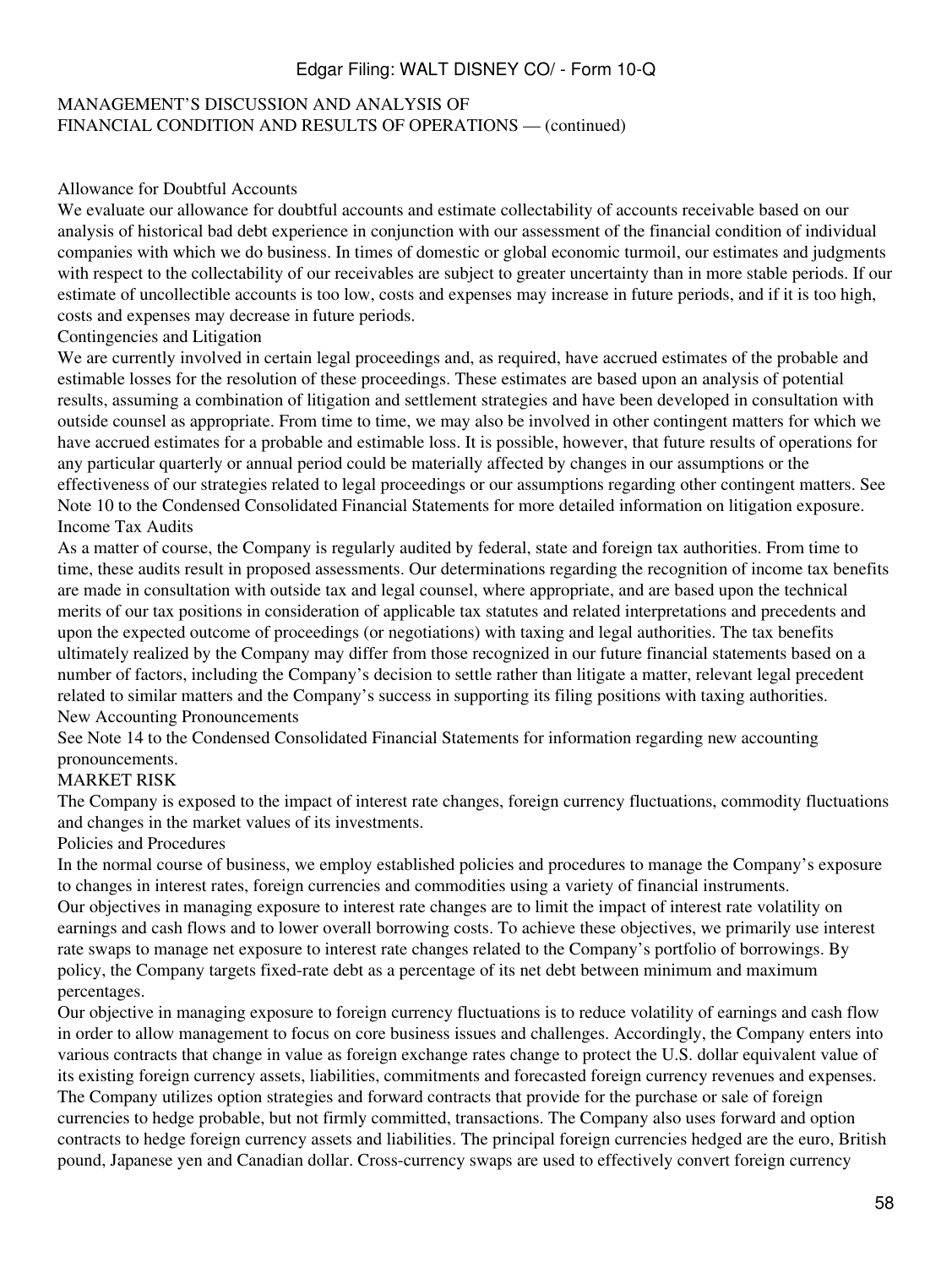denominated borrowings to U.S. dollar denominated borrowings. By policy, the Company maintains hedge coverage between minimum and maximum percentages of its forecasted foreign exchange exposures generally for periods not to exceed four years. The gains and losses on these contracts offset changes in the U.S. dollar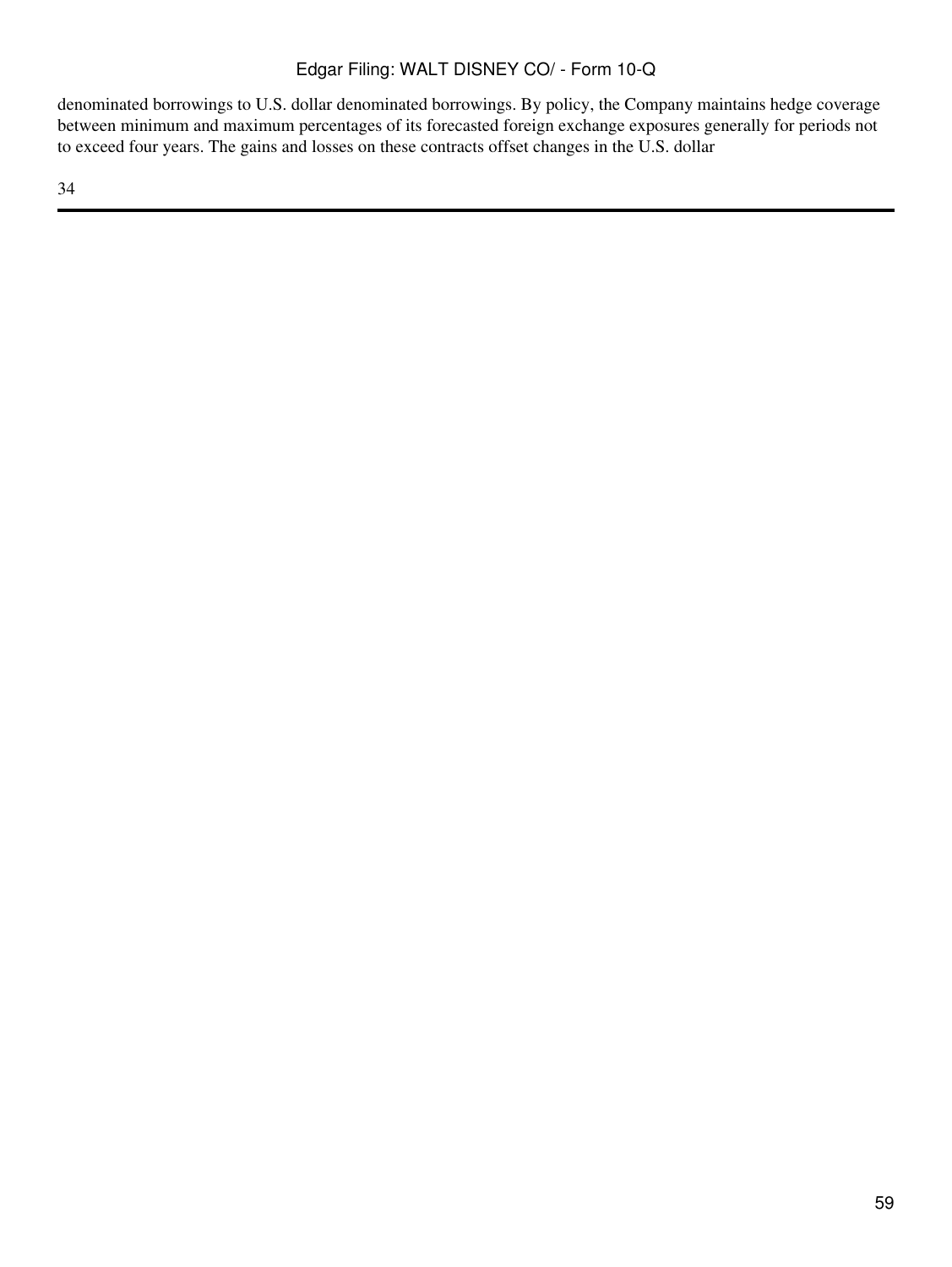# MANAGEMENT'S DISCUSSION AND ANALYSIS OF FINANCIAL CONDITION AND RESULTS OF OPERATIONS — (continued)

equivalent value of the related exposures. The economic or political conditions in a country could reduce our ability to hedge exposure to currency fluctuations in the country or our ability to repatriate revenue from the country. Our objectives in managing exposure to commodity fluctuations are to use commodity derivatives to reduce volatility of earnings and cash flows arising from commodity price changes. The amounts hedged using commodity swap contracts are based on forecasted levels of consumption of certain commodities, such as fuel oil and gasoline. It is the Company's policy to enter into foreign currency and interest rate derivative transactions and other financial instruments only to the extent considered necessary to meet its objectives as stated above. The Company does not enter into these transactions or any other hedging transactions for speculative purposes.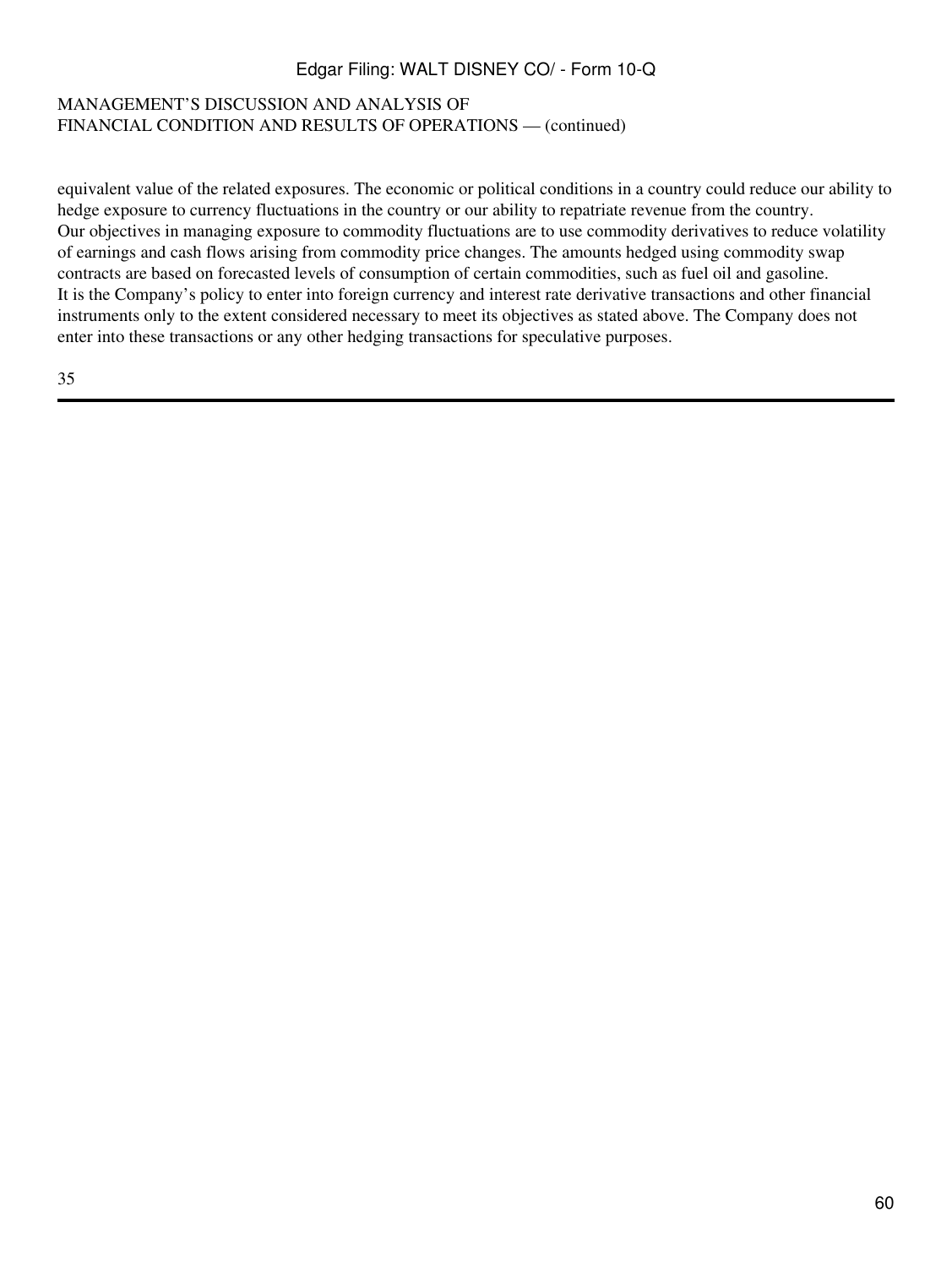Item 3. Quantitative and Qualitative Disclosures about Market Risk. See Item 2. Management's Discussion and Analysis of Financial Condition and Results of Operations.

Item 4. Controls and Procedures

Evaluation of Disclosure Controls and Procedures – We have established disclosure controls and procedures to ensure that the information required to be disclosed by the Company in the reports that it files or submits under the Securities Exchange Act of 1934 is recorded, processed, summarized and reported within the time periods specified in SEC rules and forms and that such information is accumulated and made known to the officers who certify the Company's financial reports and to other members of senior management and the Board of Directors as appropriate to allow timely decisions regarding required disclosure.

Based on their evaluation as of December 31, 2016, the principal executive officer and principal financial officer of the Company have concluded that the Company's disclosure controls and procedures (as defined in Rules 13a-15(e) and 15d-15(e) under the Securities Exchange Act of 1934) are effective.

There have been no changes in our internal controls over financial reporting during the first quarter of fiscal 2017 that have materially affected, or are reasonably likely to materially affect, our internal control over financial reporting.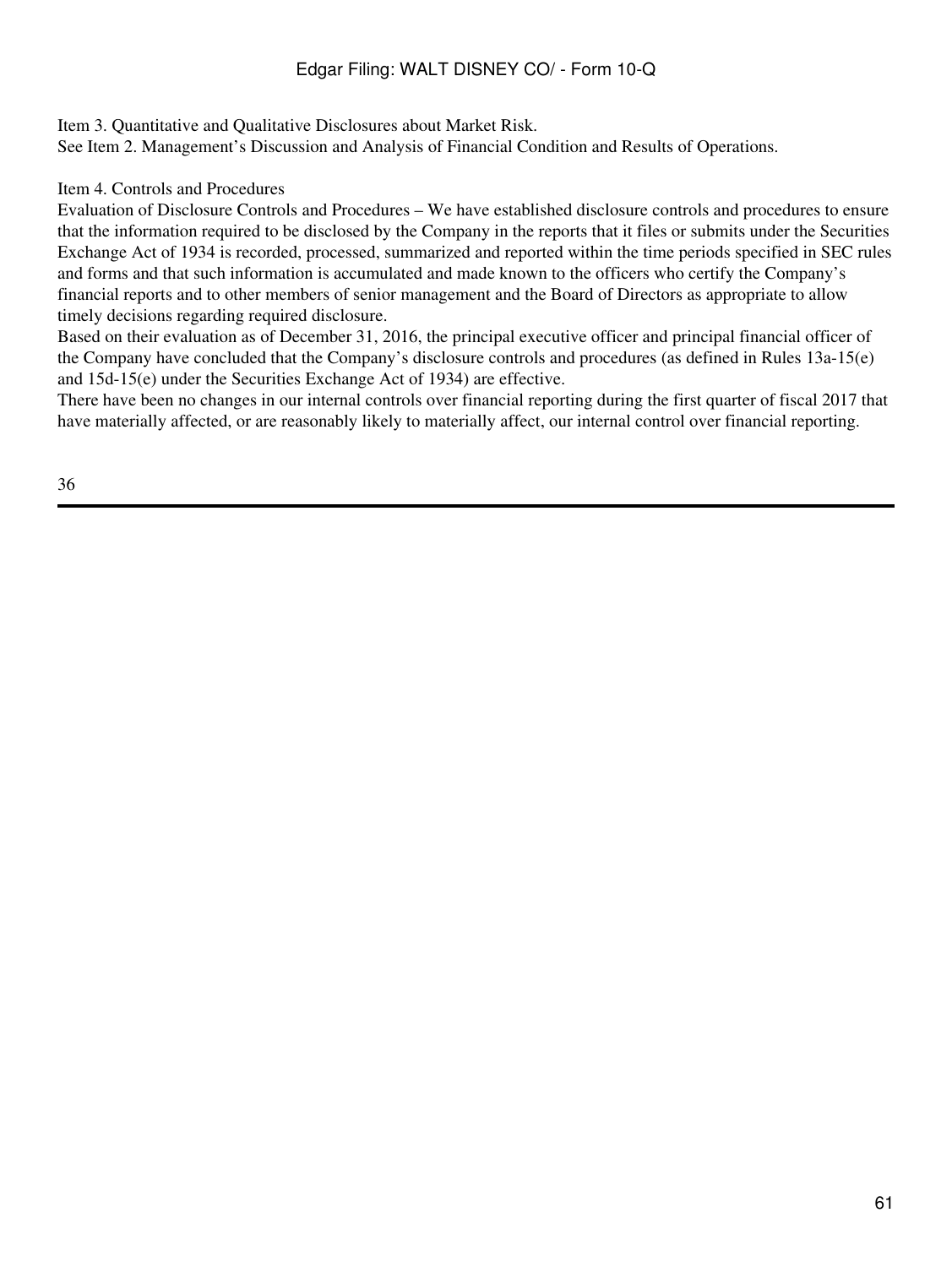## PART II. OTHER INFORMATION

ITEM 1. Legal Proceedings

As disclosed in Note 10 to the Condensed Consolidated Financial Statements, the Company is engaged in certain legal matters, and the disclosure set forth in Note 10 relating to certain legal matters is incorporated herein by reference.

#### ITEM 1A. Risk Factors

The Private Securities Litigation Reform Act of 1995 (the Act) provides a safe harbor for "forward-looking statements" made by or on behalf of the Company. We may from time to time make written or oral statements that are "forward-looking," including statements contained in this report and other filings with the Securities and Exchange Commission and in reports to our shareholders. All forward-looking statements are made on the basis of management's views and assumptions regarding future events and business performance as of the time the statements are made and the Company does not undertake any obligation to update its disclosure relating to forward-looking matters. Actual results may differ materially from those expressed or implied. Such differences may result from actions taken by the Company, including restructuring or strategic initiatives (including capital investments or asset acquisitions or dispositions), as well as from developments beyond the Company's control, including: changes in domestic and global economic conditions, competitive conditions and consumer preferences; adverse weather conditions or natural disasters; health concerns; international, political or military developments; and technological developments. Such developments may affect entertainment, travel and leisure businesses generally and may, among other things, affect the performance of the Company's theatrical and home entertainment releases, the advertising market for broadcast and cable television programming, demand for our products and services, expenses of providing medical and pension benefits and performance of some or all company businesses either directly or through their impact on those who distribute our products. Additional factors are discussed in the 2016 Annual Report on Form 10-K under the Item 1A, "Risk Factors."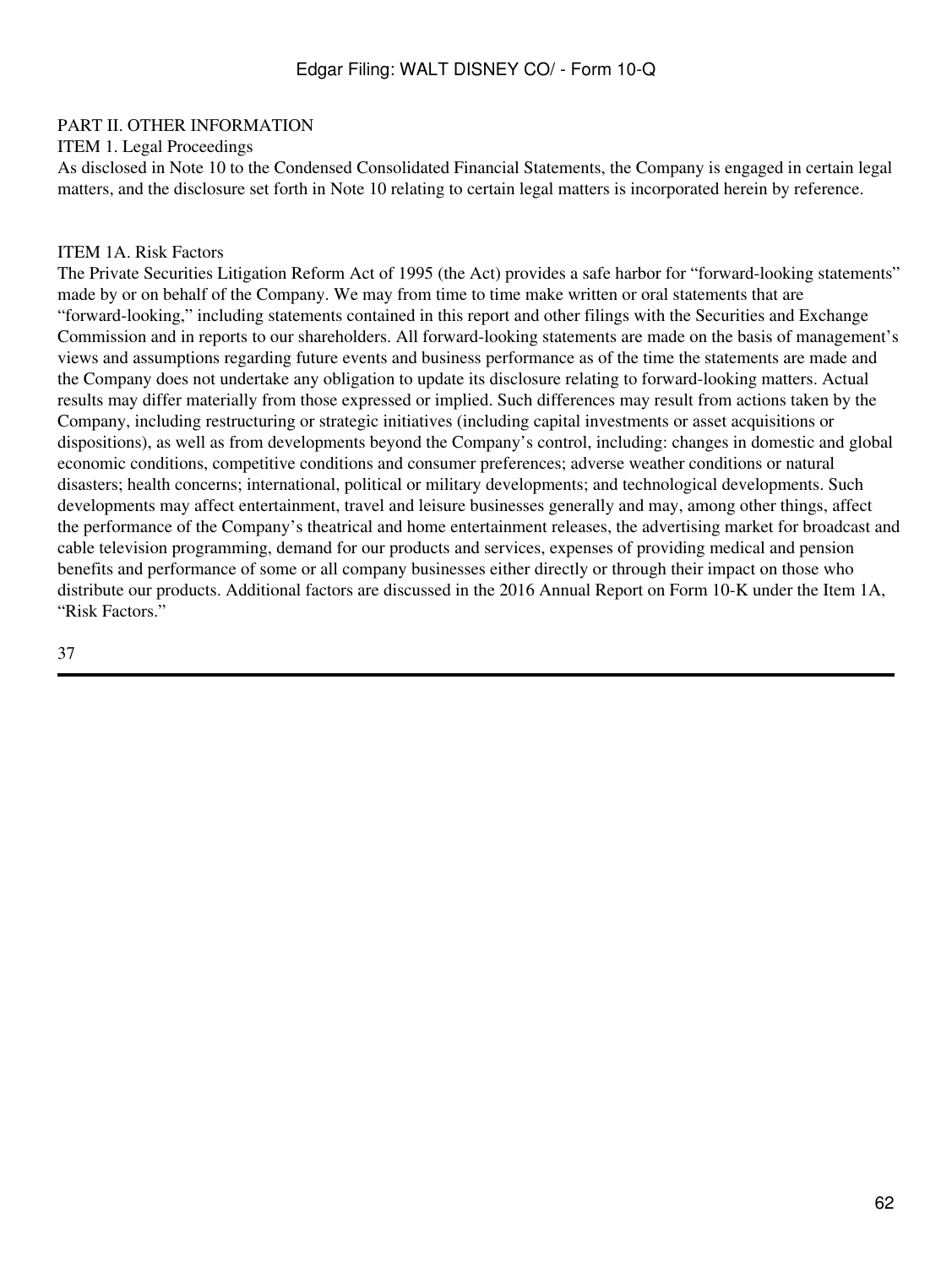ITEM 2. Unregistered Sales of Equity Securities and Use of Proceeds

The following table provides information about Company purchases of equity securities that are registered by the Company pursuant to Section 12 of the Exchange Act during the quarter ended December 31, 2016:

|                                                |         | <b>Total Number Maximum</b> |                                                                                |
|------------------------------------------------|---------|-----------------------------|--------------------------------------------------------------------------------|
|                                                |         | of Shares                   | Number of                                                                      |
| Total                                          |         |                             | Shares that                                                                    |
| Number of                                      | Average |                             | May Yet Be                                                                     |
| <b>Shares</b>                                  |         |                             | Purchased                                                                      |
|                                                |         |                             | Under the                                                                      |
|                                                |         | Plans or                    | Plans or                                                                       |
|                                                |         | Programs                    | Programs $(2)$                                                                 |
| 4,170,379                                      | \$92.21 | 4,141,500                   | 278 million                                                                    |
| November 1, 2016 – November 30, 2016 4,911,949 | 96.22   | 4,885,500                   | 273 million                                                                    |
| December 1, 2016 – December 31, 2016 5,998,579 | 102.59  | 5,974,000                   | 267 million                                                                    |
| 15,080,907                                     | 97.64   | 15,001,000                  | 267 million                                                                    |
|                                                |         | Purchased $(1)$             | Weighted Purchased as<br>Part of<br>Price Paid Publicly<br>per Share Announced |

 $(1)$  79,907 shares were purchased on the open market to provide shares to participants in the Walt Disney Investment Plan (WDIP). These purchases were not made pursuant to a publicly announced repurchase plan or program.

Under a share repurchase program implemented effective June 10, 1998, the Company is authorized to repurchase

 $(2)$  shares of its common stock. On January 30, 2015, the Company's Board of Directors increased the share repurchase authorization to a total of 400 million shares as of that date. The repurchase program does not have an expiration date.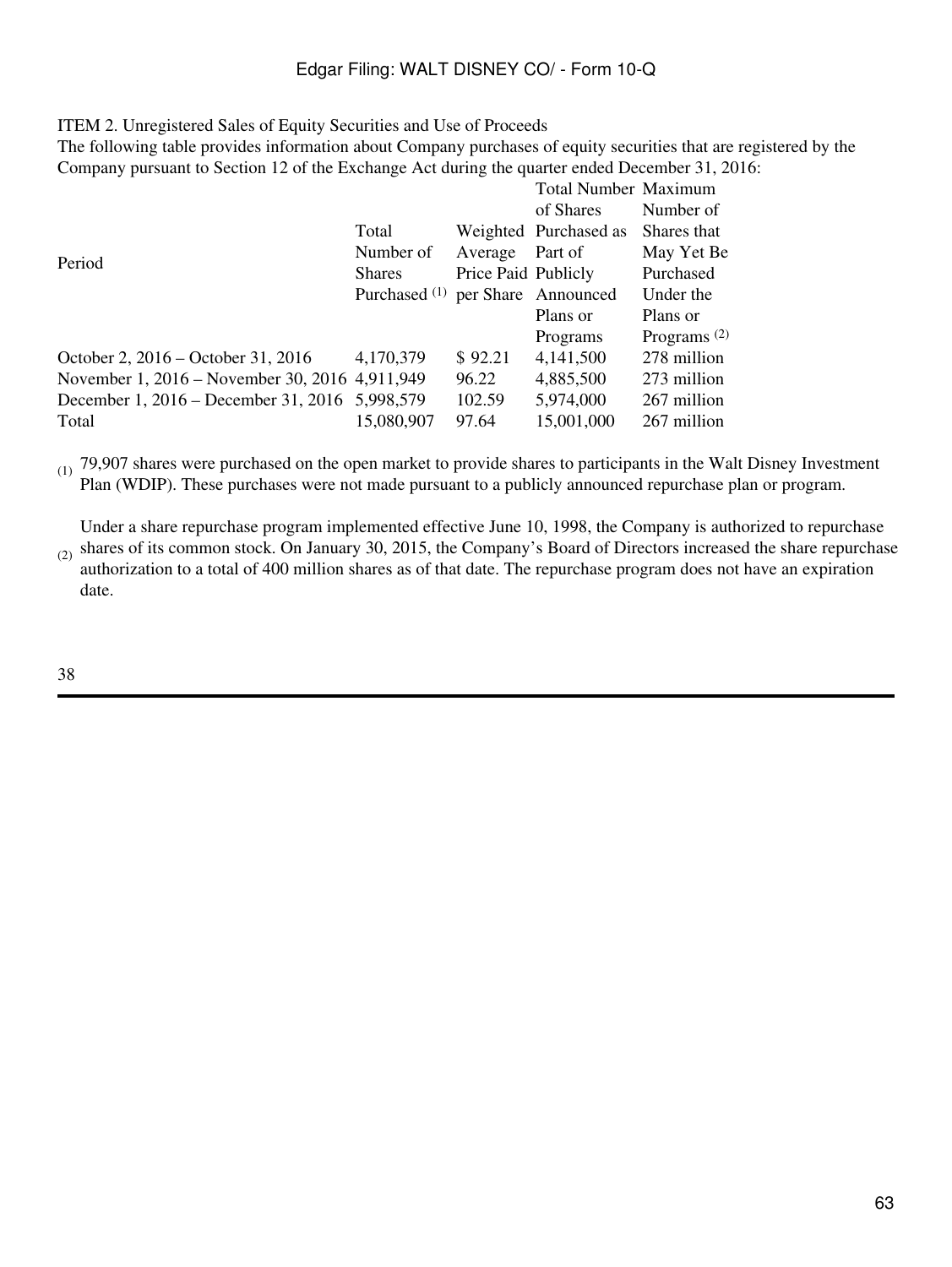ITEM 6. Exhibits See Index of Exhibits.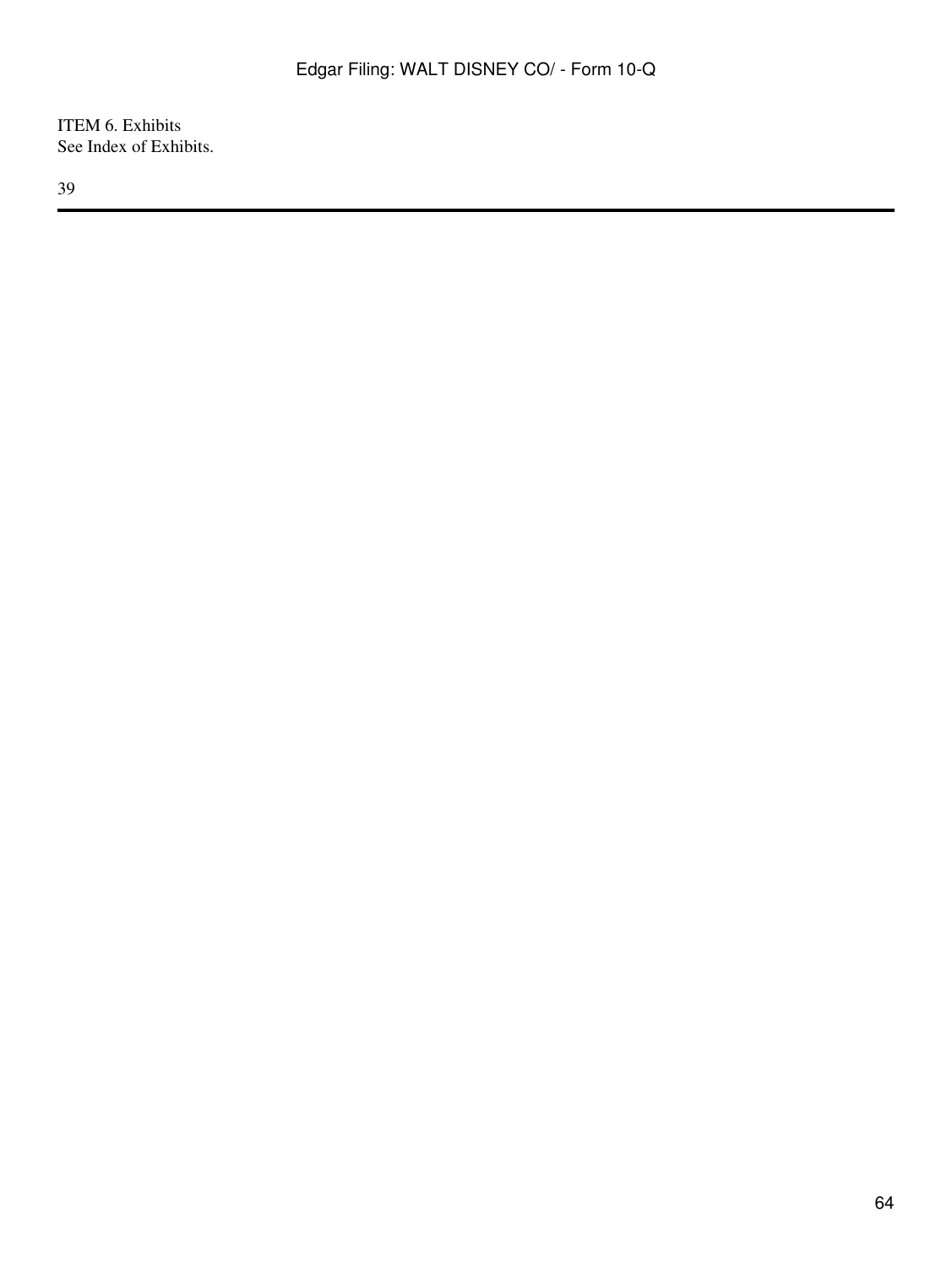## SIGNATURE

Pursuant to the requirements of the Securities Exchange Act of 1934, the registrant has duly caused this report to be signed on its behalf by the undersigned thereunto duly authorized.

THE WALT DISNEY COMPANY (Registrant)

By: /s/ CHRISTINE M. MCCARTHY Christine M. McCarthy, Senior Executive Vice President and Chief Financial Officer February 7, 2017 Burbank, California